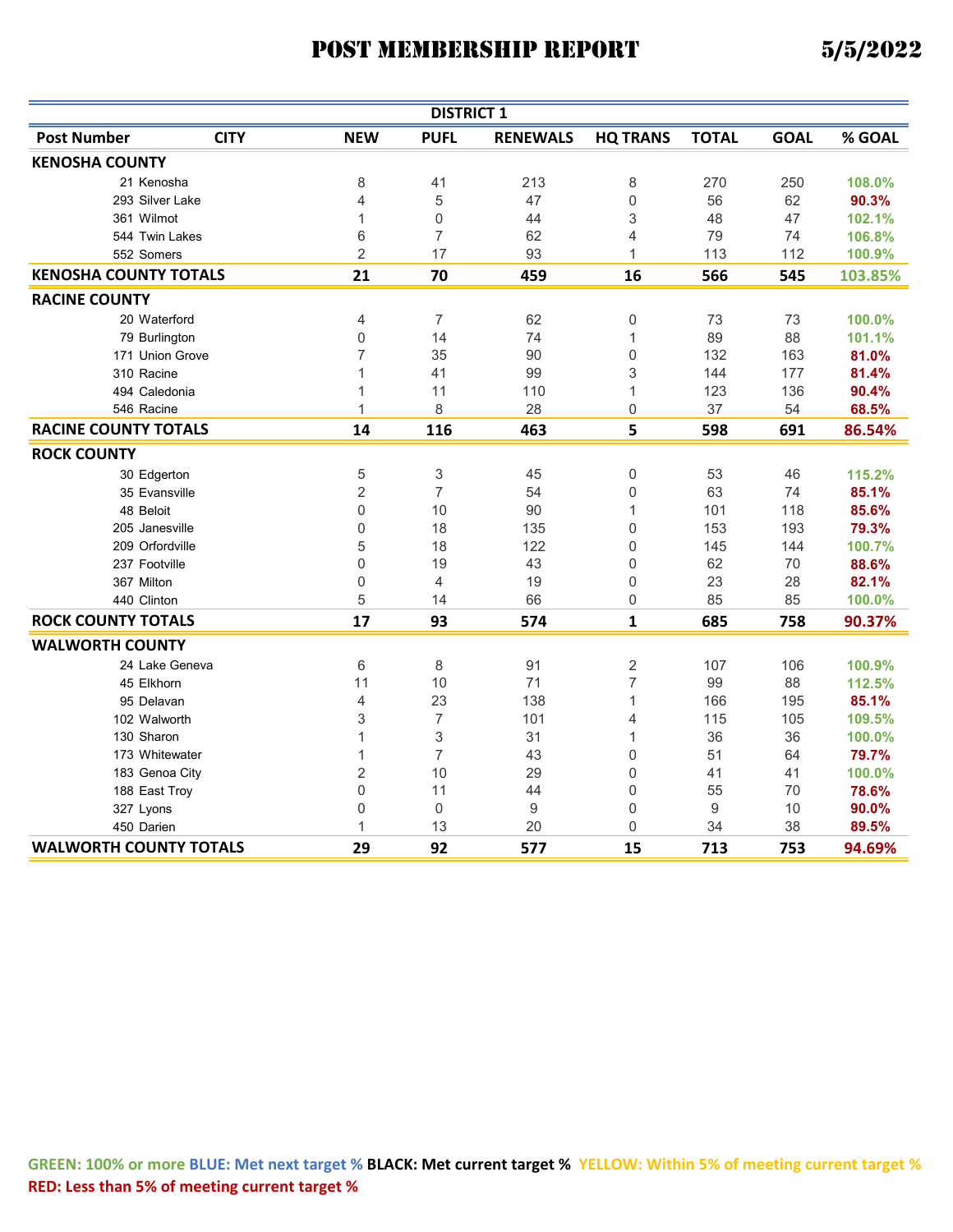#### **WAUKESHA COUNTY**

| <b>DISTRICT 1 TOTALS</b>      | 173 | 662          | 4106 | 74             | 5015 | 5512 | 90.98% |
|-------------------------------|-----|--------------|------|----------------|------|------|--------|
| <b>WAUKESHA COUNTY TOTALS</b> | 92  | 291          | 2033 | 37             | 2453 | 2765 | 88.72% |
| 535 Eagle                     | O   | $\mathbf{0}$ | 15   | 0              | 15   | 18   | 83.3%  |
| 495 Sussex                    | 3   | 10           | 63   | 0              | 76   | 79   | 96.2%  |
| 488 New Berlin                | 6   | 9            | 67   | 0              | 82   | 102  | 80.4%  |
| 449 Elm Grove                 | 10  | 79           | 485  | 2              | 576  | 714  | 80.7%  |
| 405 Dousman                   | 0   | 12           | 49   | 0              | 61   | 80   | 76.3%  |
| 399 Okauchee                  | 2   | 6            | 45   | 0              | 53   | 71   | 74.6%  |
| 382 Menomonee Falls           | 9   | 13           | 126  | 2              | 150  | 172  | 87.2%  |
| 375 Mukwonago                 | 20  | 42           | 323  | 10             | 395  | 416  | 95.0%  |
| 356 Muskego                   | 0   | 10           | 69   | 4              | 83   | 98   | 84.7%  |
| 296 Brookfield                | 4   | 6            | 36   |                | 47   | 49   | 95.9%  |
| 294 Hartland                  | 9   | 22           | 147  | 0              | 178  | 189  | 94.2%  |
| 196 Delafield                 | 8   | 5            | 96   |                | 110  | 112  | 98.2%  |
| 91 Oconomowoc                 | 16  | 27           | 240  | 14             | 297  | 293  | 101.4% |
| 71 Pewaukee                   | 5   | 13           | 96   |                | 115  | 109  | 105.5% |
| 8 Waukesha                    | 0   | 37           | 176  | $\overline{2}$ | 215  | 263  | 81.7%  |
|                               |     |              |      |                |      |      |        |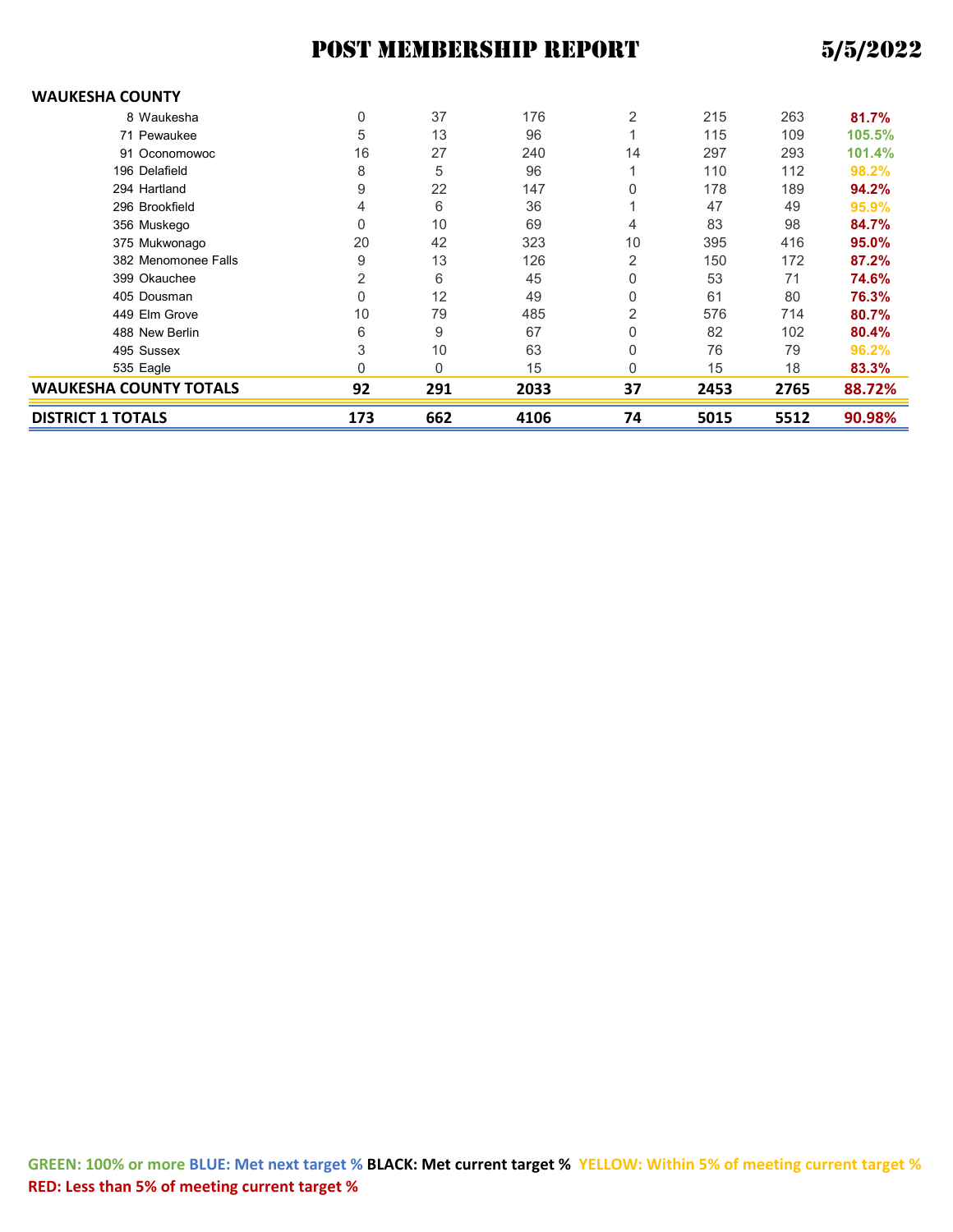|                                |                        |                | <b>DISTRICT 2</b> |                 |                 |              |             |        |
|--------------------------------|------------------------|----------------|-------------------|-----------------|-----------------|--------------|-------------|--------|
| <b>Post Number</b>             | <b>CITY</b>            | <b>NEW</b>     | <b>PUFL</b>       | <b>RENEWALS</b> | <b>HQ TRANS</b> | <b>TOTAL</b> | <b>GOAL</b> | % GOAL |
| <b>COLUMBIA COUNTY</b>         |                        |                |                   |                 |                 |              |             |        |
| 47 Portage                     |                        | 4              | 13                | 125             | 1               | 143          | 152         | 94.1%  |
| 62 Columbus                    |                        | 4              | 8                 | 36              | 0               | 48           | 56          | 85.7%  |
| 187 Wisconsin Dells            |                        | 2              | 22                | 103             | 0               | 127          | 144         | 88.2%  |
| 208 Rio                        |                        | 1              | $\mathbf{1}$      | 65              | 0               | 67           | 67          | 100.0% |
| 215 Pardeeville                |                        | 1              | 12                | 55              | 1               | 69           | 73          | 94.5%  |
| 216 Lodi                       |                        | 0              | 5                 | 74              | 1               | 80           | 92          | 87.0%  |
| 271 Poynette                   |                        | 6              | 5                 | 56              | 0               | 67           | 70          | 95.7%  |
| 401 Cambria                    |                        | 0              | 4                 | 45              | 0               | 49           | 57          | 86.0%  |
| <b>COLUMBIA COUNTY TOTALS</b>  |                        | 18             | 70                | 559             | 3               | 650          | 711         | 91.42% |
| <b>DODGE COUNTY</b>            |                        |                |                   |                 |                 |              |             |        |
| 15 Juneau                      |                        | 1              | 10                | 83              | 0               | 94           | 105         | 89.5%  |
| 69 Mayville                    |                        | 3              | 29                | 159             | 0               | 191          | 218         | 87.6%  |
| 146 Beaver Dam                 |                        | 7              | 28                | 197             | 2               | 234          | 280         | 83.6%  |
| 157 Horicon                    |                        | 3              | 59                | 122             | 0               | 184          | 189         | 97.4%  |
| 190 Reeseville                 |                        | 0              | 8                 | 14              | 0               | 22           | 25          | 88.0%  |
| 270 Theresa                    |                        | 1              | 6                 | 57              | 1               | 65           | 72          | 90.3%  |
| 347 Lomira                     |                        | $\sqrt{2}$     | 34                | 106             | 0               | 142          | 158         | 89.9%  |
| 420 Hustisford                 |                        | 0              | $\mathbf{1}$      | 40              | 0               | 41           | 50          | 82.0%  |
| 521 Fox Lake                   |                        | 3              | 19                | 119             | 0               | 141          | 166         | 84.9%  |
| <b>DODGE COUNTY TOTALS</b>     |                        | 20             | 194               | 897             | 3               | 1114         | 1263        | 88.20% |
| <b>JEFFERSON COUNTY</b>        |                        |                |                   |                 |                 |              |             |        |
| 67 Lake Mills                  |                        | 1              | 15                | 84              | 0               | 100          | 121         | 82.6%  |
| 164 Jefferson                  |                        | 10             | 9                 | 85              | 0               | 104          | 114         | 91.2%  |
| 166 Fort Atkinson              |                        | 8              | 17                | 134             | 1               | 160          | 190         | 84.2%  |
| 189 Watertown                  |                        | 13             | 43                | 301             | 2               | 359          | 374         | 96.0%  |
| 233 Waterloo                   |                        | $\overline{c}$ | 32                | 49              | 0               | 83           | 91          | 91.2%  |
| 304 Palmyra                    |                        | 3              | 5                 | 31              | 0               | 39           | 42          | 92.9%  |
| 305 Johnson Creek              |                        | 4              | 8                 | 61              | 0               | 73           | 71          | 102.8% |
| 513 Rome                       |                        | 0              | $\Omega$          | 24              | 0               | 24           | 26          | 92.3%  |
| <b>JEFFERSON COUNTY TOTALS</b> |                        | 41             | 129               | 769             | 3               | 942          | 1029        | 91.55% |
| <b>OZAUKEE COUNTY</b>          |                        |                |                   |                 |                 |              |             |        |
|                                | 82 Port Washington     | 3              | 23                | 142             | 1               | 169          | 168         | 100.6% |
| 288 Cedarburg                  |                        | 25             | 25                | 300             | 0               | 350          | 353         | 99.2%  |
| 355 Grafton                    |                        | 5              | 46                | 220             | 12              | 283          | 298         | 95.0%  |
| 410 Fredonia                   |                        | 3              | 13                | 43              | 1               | 60           | 58          | 103.4% |
| 412 Belgium                    |                        | $\mathbf{1}$   | $30\,$            | 88              | 1               | 120          | 127         | 94.5%  |
|                                | 457 Mequon-Thiensville | $\overline{7}$ | 22                | 108             | $\overline{c}$  | 139          | 143         | 97.2%  |
| 470 Saukville                  |                        | 6              | 25                | 133             | 0               | 164          | 190         | 86.3%  |
| 1881 Mequon                    |                        | 3              | $\mathbf 0$       | 20              | 0               | 23           | 20          | 115.0% |
| <b>OZAUKEE COUNTY TOTALS</b>   |                        | 53             | 184               | 1054            | 17              | 1308         | 1357        | 96.39% |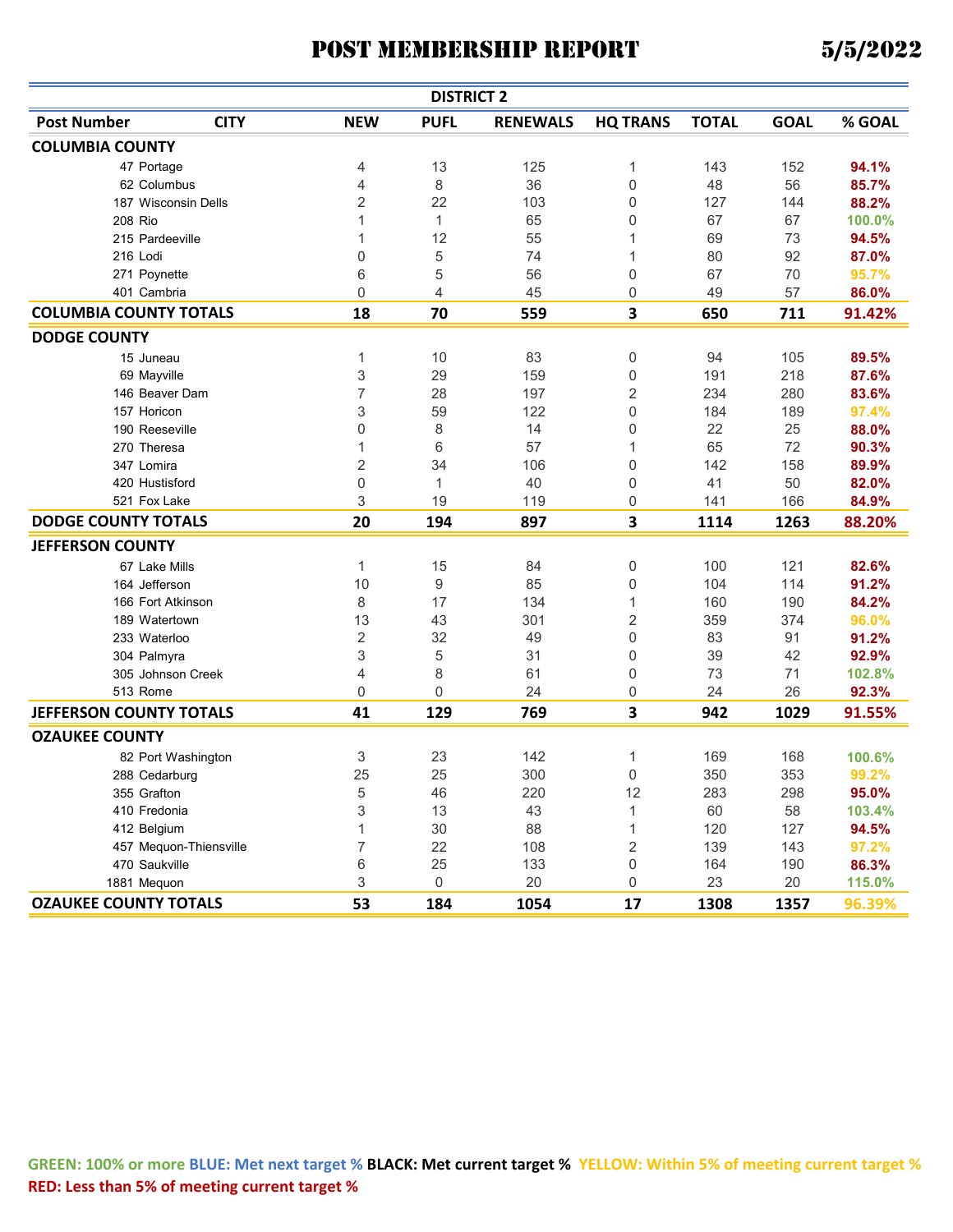| <b>SHEBOYGAN COUNTY</b>         |                |     |      |                |      |      |        |
|---------------------------------|----------------|-----|------|----------------|------|------|--------|
| 83 Sheboygan                    | 1              | 16  | 117  | 2              | 136  | 159  | 85.5%  |
| 145 Random Lake                 | $\overline{2}$ | 3   | 32   | 1              | 38   | 32   | 118.8% |
| 149 Sheboygan Falls             | 4              | 7   | 67   | 2              | 80   | 90   | 88.9%  |
| 193 Batavia                     | 1              | 0   | 14   | 0              | 15   | 17   | 88.2%  |
| 243 Plymouth                    | 15             | 24  | 131  |                | 171  | 168  | 101.8% |
| 261 Greenbush                   | 0              | 3   | 29   | 0              | 32   | 37   | 86.5%  |
| 286 Oostburg                    | 4              | 2   | 55   | 0              | 61   | 52   | 117.3% |
| 338 Cedar Grove                 | 0              | 0   | 6    | 0              | 6    | 27   | 22.2%  |
| 345 Hingham                     | 0              | 0   | 21   | 0              | 21   | 21   | 100.0% |
| 386 Cascade                     | 0              | 6   | 14   | 0              | 20   | 26   | 76.9%  |
| 387 Franklin                    | 0              | 6   | 37   | 0              | 43   | 45   | 95.6%  |
| 462 Adell                       | 0              | 0   | 15   | 0              | 15   | 16   | 93.8%  |
| 484 Glenbeulah                  | 0              | 3   | 28   | 0              | 31   | 32   | 96.9%  |
| 555 Sheboygan                   | 4              | 2   | 64   | 4              | 74   | 68   | 108.8% |
| <b>SHEBOYGAN COUNTY TOTALS</b>  | 31             | 72  | 630  | 10             | 743  | 790  | 94.05% |
| <b>WASHINGTON COUNTY</b>        |                |     |      |                |      |      |        |
| 1 Germantown                    | 6              | 18  | 139  | 2              | 165  | 173  | 95.4%  |
| 19 Harford                      | 6              | 33  | 163  | 11             | 213  | 206  | 103.4% |
| 36 West Bend                    | 7              | 48  | 179  | 10             | 244  | 255  | 95.7%  |
| 384 Kewaskum                    | 0              | 13  | 88   | 0              | 101  | 116  | 87.1%  |
| 483 Allenton                    | 6              | 32  | 117  | 0              | 155  | 159  | 97.5%  |
| 486 Jackson                     | 2              | 15  | 121  |                | 139  | 151  | 92.1%  |
| 522 Hubertus                    | 23             | 4   | 85   | $\overline{2}$ | 114  | 94   | 121.3% |
| <b>WASHINGTON COUNTY TOTALS</b> | 50             | 163 | 892  | 26             | 1131 | 1154 | 98.01% |
| <b>DISTRICT 2 TOTALS</b>        | 213            | 812 | 4801 | 62             | 5888 | 6304 | 93.40% |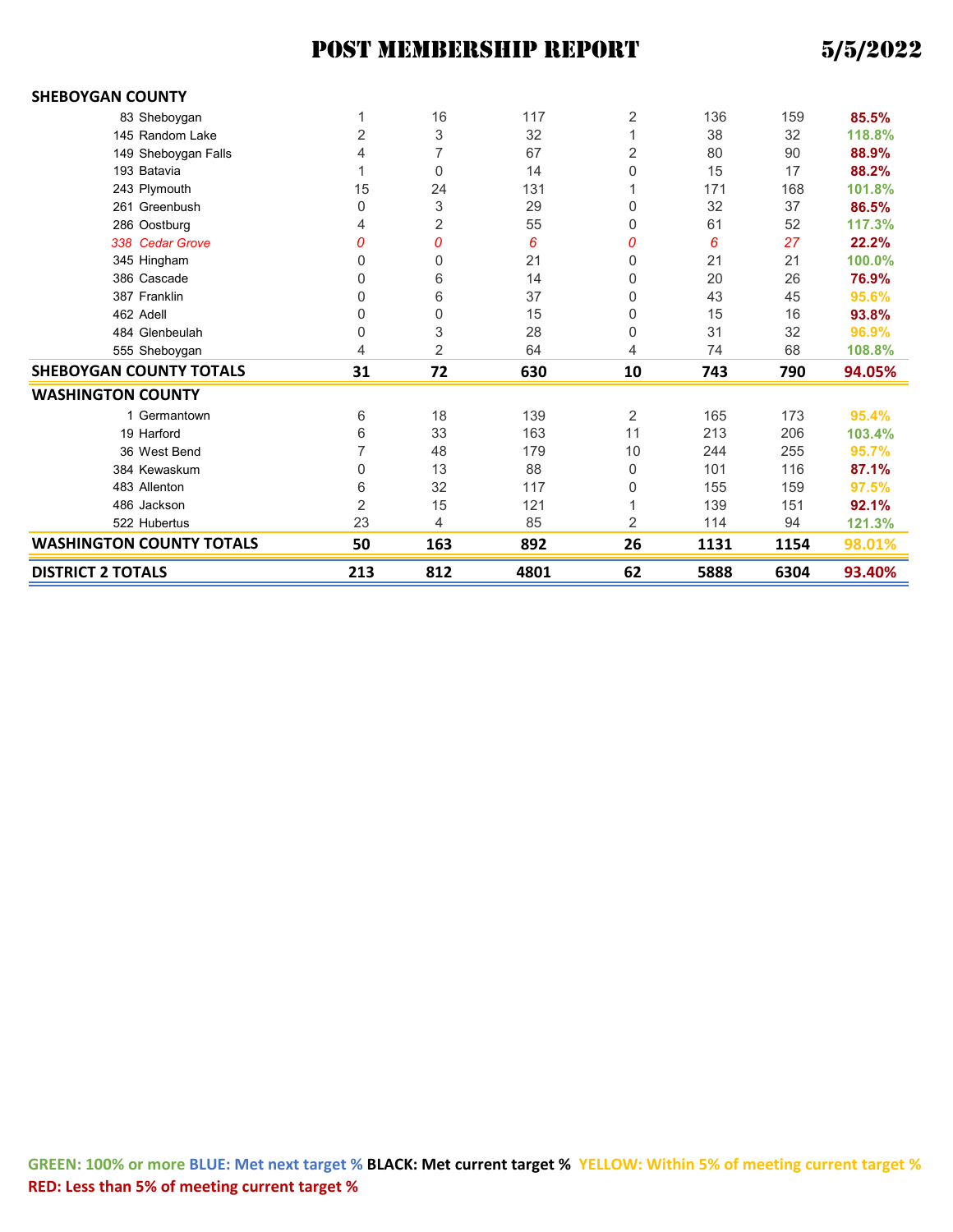|                               |                     |                | <b>DISTRICT 3</b> |                 |                 |              |             |                |
|-------------------------------|---------------------|----------------|-------------------|-----------------|-----------------|--------------|-------------|----------------|
| <b>Post Number</b>            | <b>CITY</b>         | <b>NEW</b>     | <b>PUFL</b>       | <b>RENEWALS</b> | <b>HQ TRANS</b> | <b>TOTAL</b> | <b>GOAL</b> | % GOAL         |
| <b>CRAWFORD COUNTY</b>        |                     |                |                   |                 |                 |              |             |                |
|                               | 68 Prairie du Chien | 1              | 5                 | 53              | 0               | 59           | 65          | 90.8%          |
|                               | 220 Soldiers Grove  | 8              | 25                | 74              | 0               | 107          | 114         | 93.9%          |
| 252 Eastman                   |                     | 0              | 0                 | 22              | 0               | 22           | 23          | 95.7%          |
|                               | 308 Gays Mills      | 3              | 8                 | 61              | 0               | 72           | 78          | 92.3%          |
| 446 Steuben                   |                     | 2              | 2                 | 29              | 0               | 33           | 33          | 100.0%         |
| 458 Wauzeka                   |                     | 0              | 3                 | 21              | 0               | 24           | 29          | 82.8%          |
| <b>CRAWFORD COUNTY TOTALS</b> |                     | 14             | 43                | 260             | 0               | 317          | 342         | 92.69%         |
| <b>DANE COUNTY</b>            |                     |                |                   |                 |                 |              |             |                |
|                               | 59 Stoughton        | 13             | 34                | 261             | 2               | 310          | 374         | 82.9%          |
|                               | 113 Mount Horeb     | 5              | 8                 | 116             | 3               | 132          | 127         | 103.9%         |
| 151 Madison                   |                     | 1              | 12                | 84              | 7               | 104          | 104         | 100.0%         |
|                               | 195 Cambridge       | 0              | 1                 | 4               | 0               | 5            | 8           | 62.5%          |
|                               | 245 Cross Plains    | 6              | 24                | 138             | 2               | 170          | 189         | 89.9%          |
|                               |                     | 1              | 4                 | 31              | $\mathbf{1}$    | 37           | 45          |                |
| 260 Deerfield                 | 248 Cottage Grove   |                |                   | 32              | 1               | 38           | 42          | 82.2%<br>90.5% |
| 279 Marshall                  |                     | 2              | 3<br>9            | 53              |                 |              | 71          | 87.3%          |
|                               |                     | 0              | 34                | 41              | 0               | 62<br>79     | 77          |                |
|                               | 313 Black Earth     | 4              |                   |                 | 0               |              |             | 102.6%         |
|                               | 333 Sun Prairie     | 4              | 29                | 146             | 7               | 186          | 187         | 99.5%          |
| 348 DeForest                  |                     | 6              | 10                | 84              | $\overline{c}$  | 102          | 101         | 101.0%         |
|                               | 360 Waunakee        | 7              | 31                | 192             | 5               | 235          | 247         | 95.1%          |
| 385 Verona                    |                     | 5              | 34                | 83              | 7               | 129          | 127         | 101.6%         |
|                               | 437 Mazomanie       | 4              | $\overline{7}$    | 67              | $\overline{2}$  | 80           | 77          | 103.9%         |
| 460 Belleville                |                     | 1              | 10                | 34              | $\overline{2}$  | 47           | 47          | 100.0%         |
| 481 Madison                   |                     | 4              | 20                | 110             | 0               | 134          | 153         | 87.6%          |
| 501 Madison                   |                     | 10             | 53                | 214             | 12              | 289          | 286         | 101.0%         |
| 503 Dane                      |                     | 3              | 7                 | 33              | 0               | 43           | 43          | 100.0%         |
|                               | 534 McFarland       | 10             | 62                | 179             | 10              | 261          | 310         | 84.2%          |
| <b>DANE COUNTY TOTALS</b>     |                     | 86             | 392               | 1902            | 63              | 2443         | 2615        | 93.42%         |
| <b>GRANT COUNTY</b>           |                     |                |                   |                 |                 |              |             |                |
|                               | 5 Patch Grove       | 0              | 0                 | 16              | 0               | 16           | 20          | 80.0%          |
|                               | 42 Platteville      | 1              | 13                | 107             | 1               | 122          | 141         | 86.5%          |
| 85 Muscoda                    |                     | 1              | 14                | 51              | 0               | 66           | 73          | 90.4%          |
| 104 Cuba City                 |                     | 0              | 3                 | 18              | 0               | 21           | 26          | 80.8%          |
| 109 Lancaster                 |                     | 1              | 12                | 71              | 0               | 84           | 92          | 91.3%          |
| 134 Boscobel                  |                     | 0              | 8                 | 44              | 1               | 53           | 62          | 85.5%          |
|                               | 148 Bloomington     | 0              | 2                 | 68              | 0               | 70           | 79          | 88.6%          |
|                               | 184 Fennimore       | 0              | 14                | 47              | 1               | 62           | 72          | 86.1%          |
|                               | 229 Mount Hope      | 3              | 3                 | 70              | 0               | 76           | 74          | 102.7%         |
| 352 Cassville                 |                     | 1              | 1                 | 36              | 0               | 38           | 39          | 97.4%          |
| 473 Potosi                    |                     | 0              | 1                 | 52              | 0               | 53           | 57          | 93.0%          |
| 482 Bagley                    |                     | 1              | 10                | 24              | 0               | 35           | 41          | 85.4%          |
|                               | 526 Hazel Green     | 0              | 1                 | 23              | 0               | 24           | 26          | 92.3%          |
| 551 Beetown                   |                     | 0              | 2                 | $\overline{7}$  | 0               | 9            | 9           | 100.0%         |
| <b>GRANT COUNTY TOTALS</b>    |                     | 8              |                   |                 |                 |              |             |                |
|                               |                     |                | 84                | 634             | 3               | 729          | 811         | 89.89%         |
| <b>GREEN COUNTY</b>           |                     |                |                   |                 |                 |              |             |                |
| 84 Monroe                     |                     | 1              | 21                | 124             | 1               | 147          | 172         | 85.5%          |
|                               | 141 New Glarus      | 2              | 13                | 55              | 0               | 70           | 84          | 83.3%          |
| 144 Albany                    |                     | $\overline{2}$ | 4                 | 27              | 0               | 33           | 38          | 86.8%          |
| 160 Brooklyn                  |                     | 0              | 9                 | 59              | 0               | 68           | 75          | 90.7%          |
| 197 Brodhead                  |                     | 0              | 12                | 49              | 0               | 61           | 73          | 83.6%          |
| 256 Monticello                |                     | 0              | $\mathbf{1}$      | 16              | 0               | 17           | 21          | 81.0%          |
| <b>GREEN COUNTY TOTALS</b>    |                     | 5              | 60                | 330             | 1               | 396          | 463         | 85.53%         |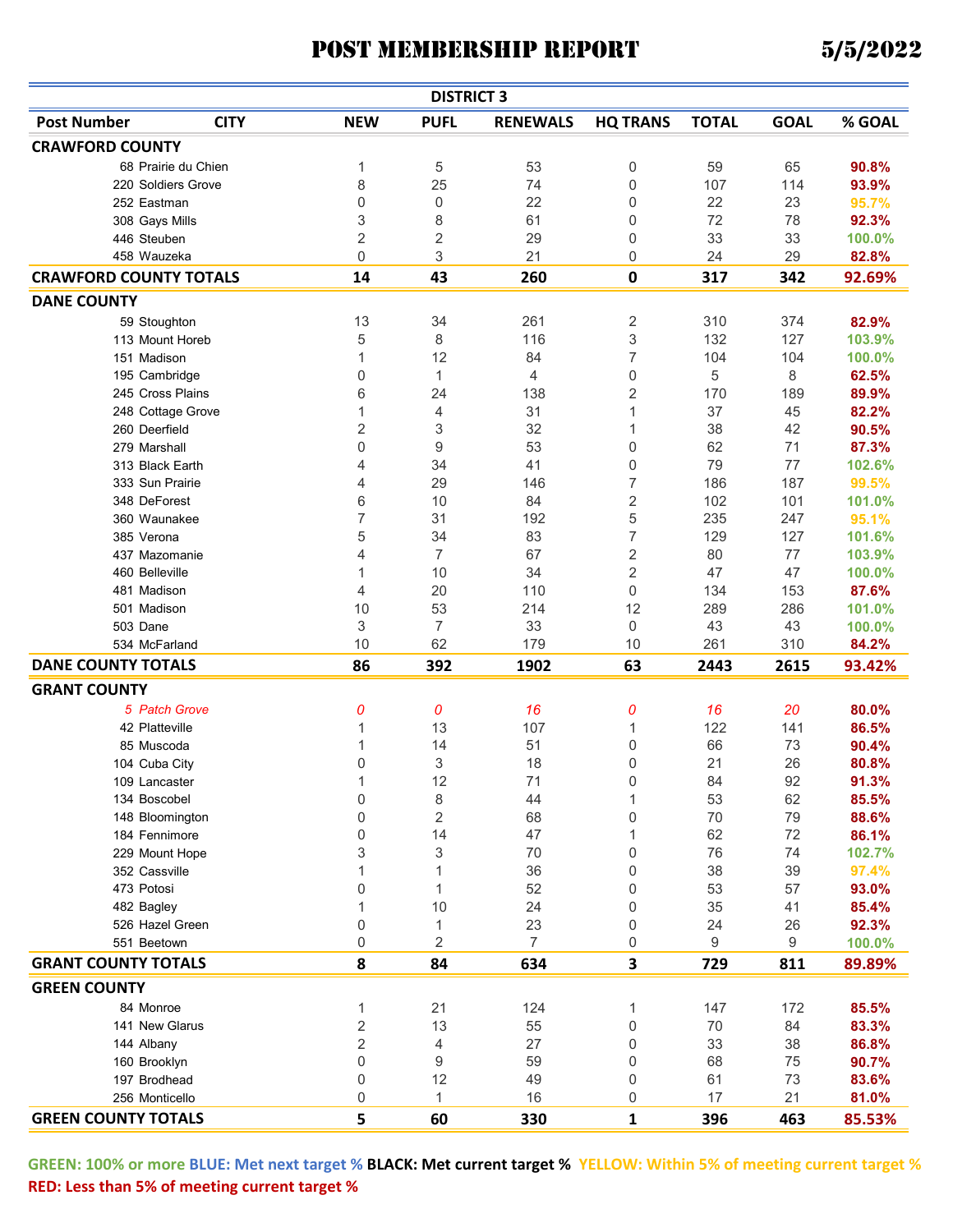## POST MEMBERSHIP REPORT

| 5/5/2022 |  |  |
|----------|--|--|
|          |  |  |

| <b>IOWA COUNTY</b>             |                |                |      |           |      |      |        |
|--------------------------------|----------------|----------------|------|-----------|------|------|--------|
| 97 Dodgeville                  | 0              | 6              | 40   | 0         | 46   | 59   | 78.0%  |
| 170 Mineral Point              |                | 8              | 90   | 3         | 102  | 108  | 94.4%  |
| 257 Ridgeway                   | 0              | 0              | 31   | 0         | 31   | 33   | 93.9%  |
| 335 Avoca                      | 4              | 7              | 19   | 0         | 30   | 30   | 100.0% |
| 422 Highland                   | 0              | $\overline{2}$ | 35   |           | 38   | 39   | 97.4%  |
| 433 Barneveld                  | 0              | 11             | 91   | 0         | 102  | 108  | 94.4%  |
| 493 Linden                     |                | 10             | 39   | 0         | 50   | 51   | 98.0%  |
| 510 Hollandale                 | 2              | 1              | 27   | 0         | 30   | 31   | 96.8%  |
| <b>IOWA COUNTY TOTALS</b>      | 8              | 45             | 372  | 4         | 429  | 459  | 93.46% |
| <b>LAFAYETTE COUNTY</b>        |                |                |      |           |      |      |        |
| 105 Shullsburg                 | $\overline{2}$ | 8              | 28   | 0         | 38   | 42   | 90.5%  |
| 142 Blanchardville             | 1              |                | 36   | 0         | 38   | 49   | 77.6%  |
| 177 Gratiot                    | 0              | $\Omega$       | 8    | 0         | 8    | 12   | 66.7%  |
| 214 Darlington                 | $\overline{2}$ | 23             | 163  | 0         | 188  | 204  | 92.2%  |
| 251 Argyle                     | 3              | 7              | 81   | 0         | 91   | 88   | 103.4% |
| 290 Benton                     | 0              | 1              | 14   | 0         | 15   | 17   | 88.2%  |
| 453 Belmont                    | 0              | $\Omega$       | 35   | 0         | 35   | 39   | 89.7%  |
| <b>LAFAYETTE COUNTY TOTALS</b> | 8              | 40             | 365  | $\pmb{0}$ | 413  | 451  | 91.57% |
| <b>RICHLAND COUNTY</b>         |                |                |      |           |      |      |        |
| 13 Richland Center             | 5              | 17             | 128  | 0         | 150  | 177  | 84.7%  |
| 383 Lone Rock                  | $\overline{2}$ | 4              | 25   | 0         | 31   | 31   | 100.0% |
| 447 Viola                      | 0              | 6              | 47   | 0         | 53   | 57   | 93.0%  |
| 491 Cazenovia                  |                | 10             | 38   | 0         | 49   | 49   | 100.0% |
| <b>RICHLAND COUNTY TOTALS</b>  | 8              | 37             | 238  | 0         | 283  | 314  | 90.13% |
| <b>DISTRICT 3 TOTALS</b>       | 137            | 701            | 4101 | 71        | 5010 | 5455 | 91.84% |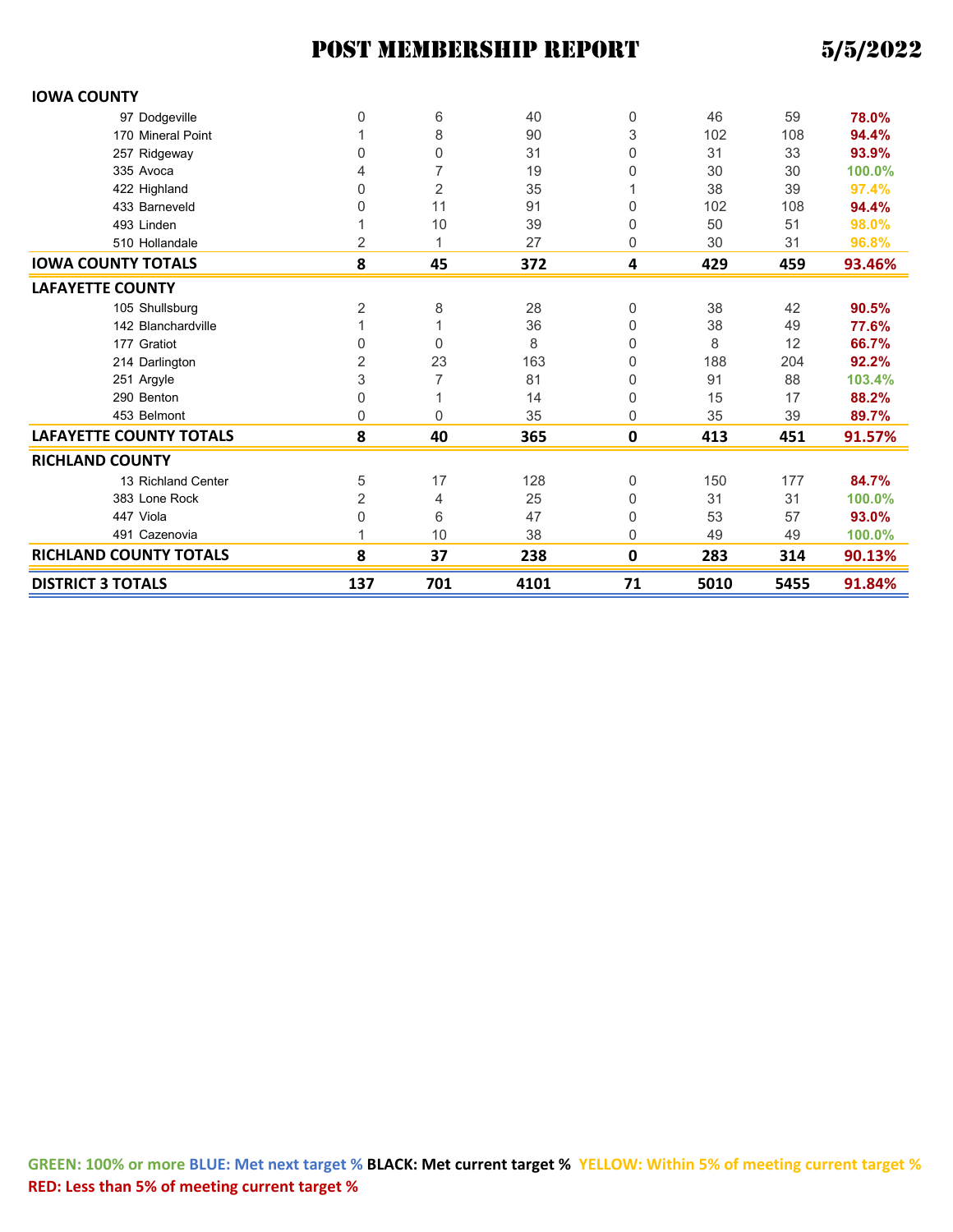| <b>DISTRICT 4</b>              |                                                   |            |             |                 |                 |              |             |        |  |
|--------------------------------|---------------------------------------------------|------------|-------------|-----------------|-----------------|--------------|-------------|--------|--|
| <b>Post Number</b>             | <b>CITY</b>                                       | <b>NEW</b> | <b>PUFL</b> | <b>RENEWALS</b> | <b>HQ TRANS</b> | <b>TOTAL</b> | <b>GOAL</b> | % GOAL |  |
| <b>MILWAUKEE COUNTY</b>        |                                                   |            |             |                 |                 |              |             |        |  |
| 16 Cudahy                      |                                                   | 0          | 4           | 44              | 0               | 48           | 53          | 90.6%  |  |
| 18 Milwaukee                   |                                                   | 3          | 5           | 41              | 0               | 49           | 61          | 80.3%  |  |
| 27 South Milwaukee             |                                                   | 7          | 17          | 110             | 0               | 134          | 164         | 81.7%  |  |
| 120 West Allis                 |                                                   | 6          | 14          | 92              | 3               | 115          | 147         | 78.2%  |  |
| 180 Milwaukee                  |                                                   | 4          | 27          | 54              | 0               | 85           | 99          | 85.9%  |  |
| 192 Franklin                   |                                                   | 0          | 17          | 62              | 2               | 81           | 89          | 91.0%  |  |
| 299 Hales Corners              |                                                   | 0          | 16          | 57              | 0               | 73           | 82          | 89.0%  |  |
| 388 Milwaukee                  |                                                   | 0          | 3           | 6               | 0               | 9            | 18          | 50.0%  |  |
| 400 Wauwatosa                  |                                                   | 0          | 14          | 60              | 0               | 74           | 74          | 100.0% |  |
| 415 Milwaukee                  |                                                   | 0          | 32          | 121             | 0               | 153          | 179         | 85.5%  |  |
| 416 Greendale                  |                                                   | 3          | 77          | 374             | 2               | 456          | 658         | 69.3%  |  |
| 426 Milwaukee                  |                                                   | 0          | 8           | 65              | 0               | 73           | 87          | 83.9%  |  |
| 427 Milwaukee                  |                                                   | 1          | 9           | 49              | 0               | 59           | 72          | 81.9%  |  |
| 434 Oak Creek                  |                                                   | 13         | 25          | 331             | 0               | 369          | 405         | 91.1%  |  |
| 444 Milwaukee                  |                                                   | 0          | 4           | 12              | 0               | 16           | 26          | 61.5%  |  |
| 489 Milwaukee                  |                                                   | 0          |             | 28              | 0               | 29           | 35          | 82.9%  |  |
| 500 West Allis                 |                                                   | 0          | 13          | 9               | 0               | 22           | 24          | 91.7%  |  |
| 529 Milwaukee                  |                                                   | 0          | 2           | 10              | 0               | 12           | 15          | 80.0%  |  |
| 537 Milwaukee                  |                                                   | 6          | 24          | 171             | 4               | 205          | 241         | 85.1%  |  |
| <b>MILWAUKEE COUNTY TOTALS</b> |                                                   | 43         | 312         | 1696            | 11              | 2062         | 2529        | 81.53% |  |
| <b>DISTRICT 4 TOTALS</b>       | 43<br>312<br>2062<br>1696<br>11<br>2529<br>81.53% |            |             |                 |                 |              |             |        |  |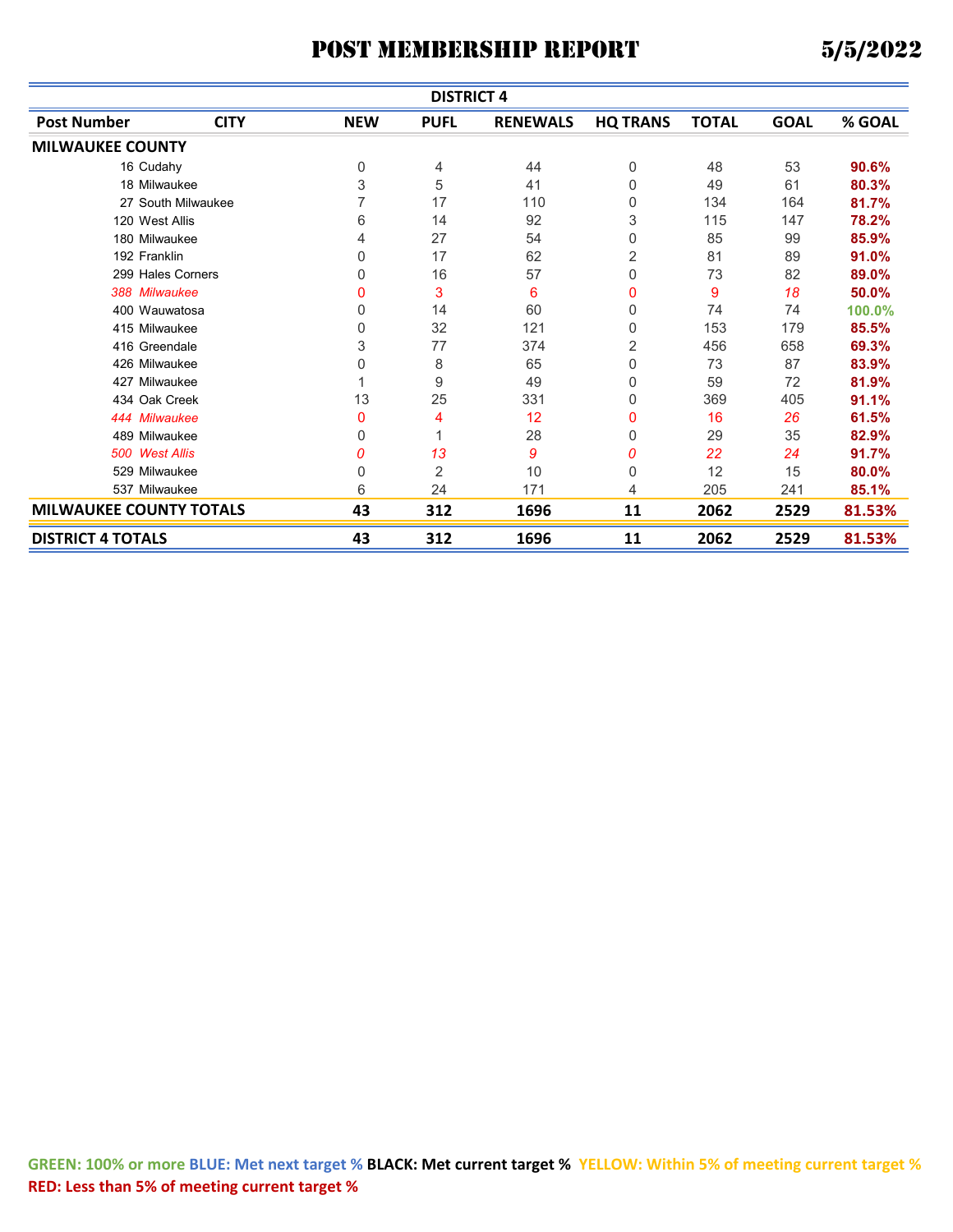|                                | <b>DISTRICT 5</b> |            |             |                 |                 |              |             |        |  |  |  |
|--------------------------------|-------------------|------------|-------------|-----------------|-----------------|--------------|-------------|--------|--|--|--|
| <b>Post Number</b>             | <b>CITY</b>       | <b>NEW</b> | <b>PUFL</b> | <b>RENEWALS</b> | <b>HQ TRANS</b> | <b>TOTAL</b> | <b>GOAL</b> | % GOAL |  |  |  |
| <b>MILWAUKEE COUNTY</b>        |                   |            |             |                 |                 |              |             |        |  |  |  |
| 31 Milwaukee                   |                   | 0          | 3           | 9               | 0               | 12           | 32          | 37.5%  |  |  |  |
| 219 Milwaukee                  |                   |            | 2           | 46              |                 | 48           | 71          | 67.6%  |  |  |  |
| 331 Shorewood                  |                   |            | 16          | 47              |                 | 63           | 92          | 68.5%  |  |  |  |
| 406 Milwaukee                  |                   | 2          | 8           | 68              |                 | 78           | 102         | 76.5%  |  |  |  |
| 448 Milwaukee                  |                   |            | 15          | 21              | 0               | 36           | 44          | 81.8%  |  |  |  |
| 455 Milwaukee                  |                   |            | 17          | 55              |                 | 72           | 95          | 75.8%  |  |  |  |
| 472 Milwaukee                  |                   |            |             | 12              |                 | 14           | 14          | 100.0% |  |  |  |
| 474 Milwaukee                  |                   |            | 15          | 36              |                 | 51           | 64          | 79.7%  |  |  |  |
| 479 Milwaukee                  |                   |            |             | 66              |                 | 74           | 74          | 100.0% |  |  |  |
| 490 Milwaukee                  |                   | 3          | 6           | 28              | 0               | 37           | 62          | 59.7%  |  |  |  |
| <b>MILWAUKEE COUNTY TOTALS</b> |                   |            | 90          | 388             | 0               | 485          | 650         | 74.62% |  |  |  |
| <b>DISTRICT 5 TOTALS</b>       |                   |            | 90          | 388             | 0               | 485          | 650         | 74.62% |  |  |  |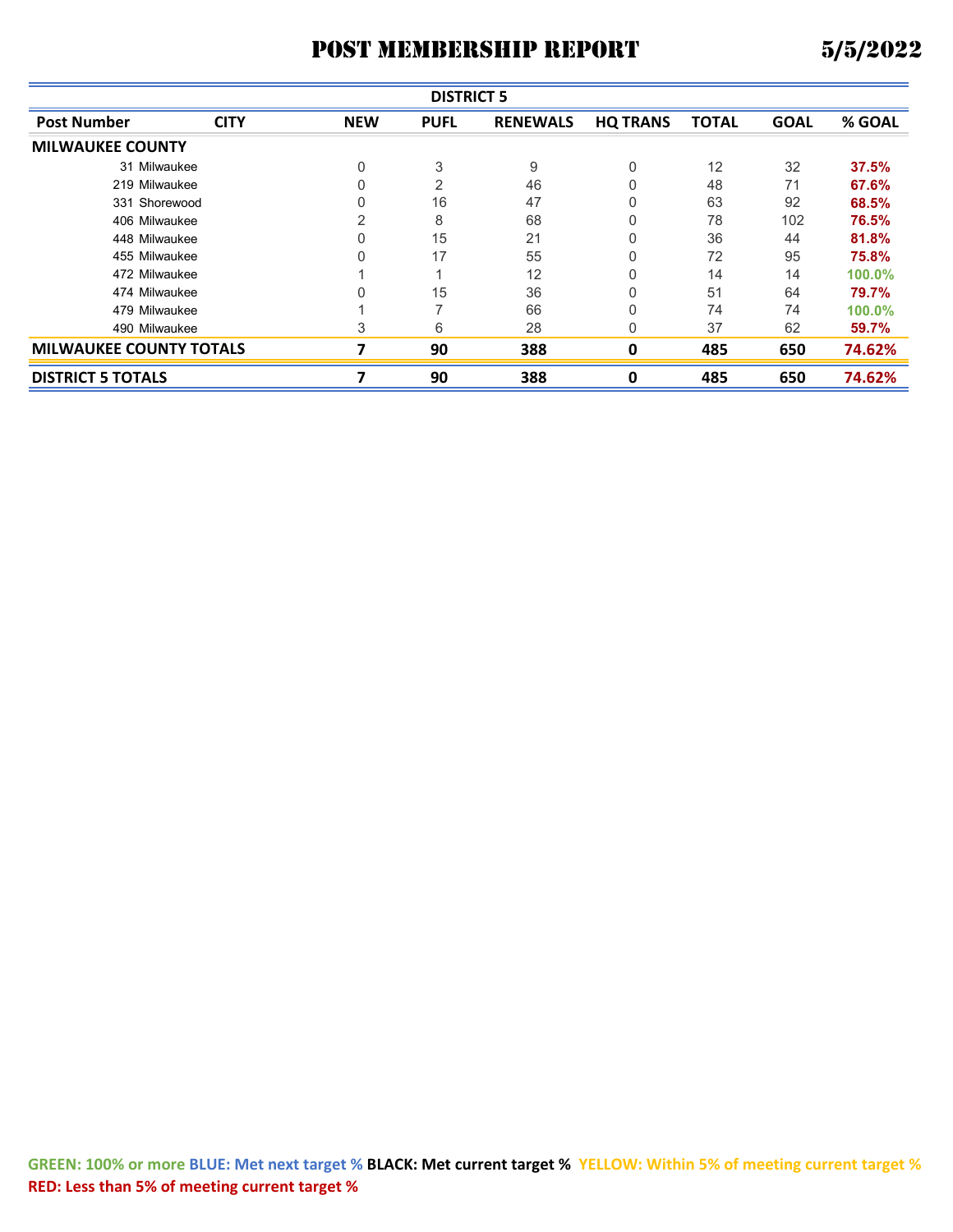|                                                  |                       |                      | <b>DISTRICT 6</b> |                 |                 |              |             |        |
|--------------------------------------------------|-----------------------|----------------------|-------------------|-----------------|-----------------|--------------|-------------|--------|
| <b>Post Number</b>                               | <b>CITY</b>           | <b>NEW</b>           | <b>PUFL</b>       | <b>RENEWALS</b> | <b>HQ TRANS</b> | <b>TOTAL</b> | <b>GOAL</b> | % GOAL |
| <b>CALUMET COUNTY</b>                            |                       |                      |                   |                 |                 |              |             |        |
| 124 New Holstein                                 |                       | $\boldsymbol{0}$     | 16                | 120             | 1               | 137          | 168         | 81.5%  |
| 125 Chilton                                      |                       | $\mathbf 0$          | 6                 | 43              | $\mathbf{1}$    | 50           | 52          | 96.2%  |
| 126 Brillion                                     |                       | 1                    | 12                | 72              | 0               | 85           | 97          | 87.6%  |
| 127 Hilbert                                      |                       | 0                    | 7                 | 15              | 0               | 22           | 25          | 88.0%  |
| 128 Stockbridge                                  |                       | $\boldsymbol{0}$     | 3                 | 53              | 0               | 56           | 67          | 83.6%  |
| 265 Darboy                                       |                       | 0                    | 1                 | 14              | 0               | 15           | 21          | 71.4%  |
| 496 Sherwood                                     |                       | 4                    | 4                 | 36              | $\Omega$        | 44           | 44          | 100.0% |
| <b>CALUMET COUNTY TOTALS</b>                     |                       | 5                    | 49                | 353             | 2               | 409          | 474         | 86.29% |
| <b>FOND DU LAC COUNTY</b>                        |                       |                      |                   |                 |                 |              |             |        |
| 43 Ripon                                         |                       | 3                    | $\overline{7}$    | 57              | 1               | 68           | 71          | 95.8%  |
|                                                  | 75 Fond du Lac        | 12                   | 40                | 261             | 2               | 315          | 383         | 82.2%  |
|                                                  | 156 North Fond du Lac | 1                    | $\mathbf{1}$      | 26              | 0               | 28           | 33          | 84.8%  |
| 210 Waupun                                       |                       | 6                    | 37                | 106             | 0               | 149          | 164         | 90.9%  |
|                                                  | 222 Campsbellsport    | 0                    | $\mathbf 0$       | 14              | 0               | 14           | 17          | 82.4%  |
|                                                  | 378 Brandon-Fairwater | 0                    | $\Omega$          | 13              | 0               | 13           | 16          | 81.3%  |
| 454 Mt. Calvary                                  |                       | 9                    | 21                | 127             | 0               | 157          | 155         | 101.3% |
| 478 St. Cloud                                    |                       | $\overline{2}$       | 4                 | 47              | 0               | 53           | 50          | 106.0% |
| <b>FOND DU LAC COUNTY TOTALS</b>                 |                       | 33                   | 110               | 651             | 3               | 797          | 889         | 89.65% |
| <b>GREEN LAKE COUNTY</b>                         |                       |                      |                   |                 |                 |              |             |        |
| 282 Markesan                                     |                       | 0                    | 5                 | 26              | 0               | 31           | 39          | 79.5%  |
| 306 Green Lake                                   |                       | 3                    | 8                 | 143             | 0               | 154          | 157         | 98.1%  |
| 340 Berlin                                       |                       | 5                    | 15                | 46              | 0               | 66           | 64          | 103.1% |
| 366 Princeton                                    |                       | 3                    | 11                | 57              | 1               | 72           | 87          | 82.8%  |
| 395 Kingston                                     |                       | $\mathbf 0$          | 4                 | 30              | 0               | 34           | 40          | 85.0%  |
| <b>GREEN LAKE COUNTY TOTALS</b>                  |                       | 11                   | 43                | 302             | 1               | 357          | 387         | 92.25% |
| <b>MANITOWOC COUNTY</b>                          |                       |                      |                   |                 |                 |              |             |        |
| 28 Valders                                       |                       | 0                    | 5                 | 21              | 0               | 26           | 32          | 81.3%  |
| 88 Manitowoc                                     |                       | 0                    | 20                | 113             | 0               | 133          | 161         | 82.6%  |
| 165 Two Rivers                                   |                       | $\overline{7}$       | 11                | 97              | 3               | 118          | 119         | 99.2%  |
| 199 Reedsville                                   |                       | $\mathbf 0$          | $\mathbf 0$       | 28              | 0               | 28           | 33          | 84.8%  |
| 477 St. Nazianz                                  |                       | 15                   | 7                 | 40              | 2               | 64           | 50          | 128.0% |
| <b>MANITOWOC COUNTY TOTALS</b>                   |                       | 22                   | 43                | 299             | 5               | 369          | 395         | 93.42% |
| <b>MARQUETTE COUNTY</b>                          |                       |                      |                   |                 |                 |              |             |        |
| 244 Westfield                                    |                       | 0                    | 7                 | 25              | 0               | 32           | 40          | 80.0%  |
| 329 Briggsville                                  |                       | $\boldsymbol{0}$     | 18                | 75              | 1               | 94           | 114         | 82.5%  |
| 351 Montello                                     |                       | $\sqrt{2}$           | 8                 | 75              | 0               | 85           | 108         | 78.7%  |
| 423 Neshkoro                                     |                       | 4                    | 0                 | 22              | 2               | 28           | 27          | 103.7% |
| <b>MARQUETTE COUNTY TOTALS</b>                   |                       | 6                    | 33                | 197             | 3               | 239          | 289         | 82.70% |
| <b>WINNEBAGO COUNTY</b>                          |                       |                      |                   |                 |                 |              |             |        |
|                                                  |                       |                      |                   |                 |                 |              |             |        |
| 33 Neenah                                        |                       | 3                    | 18                | 133             | 3               | 157          | 180         | 87.2%  |
| 70 Oshkosh                                       |                       | 3                    | 50                | 175             | 2               | 230          | 276         | 83.3%  |
| 152 Menasha                                      |                       | $\mathbf{1}$         | $\overline{4}$    | 58              | 1               | 64           | 74          | 86.5%  |
| 234 Omro                                         |                       | $\boldsymbol{9}$     | 21                | 160             | 2               | 192          | 203         | 94.6%  |
| 364 Winneconne<br><b>WINNEBAGO COUNTY TOTALS</b> |                       | $\overline{4}$<br>20 | 17<br>110         | 89<br>615       | 0<br>8          | 110<br>753   | 117<br>850  | 94.0%  |
|                                                  |                       |                      |                   |                 |                 |              |             | 88.59% |
| <b>DISTRICT 6 TOTALS</b>                         |                       | 97                   | 388               | 2417            | 22              | 2924         | 3284        | 89.04% |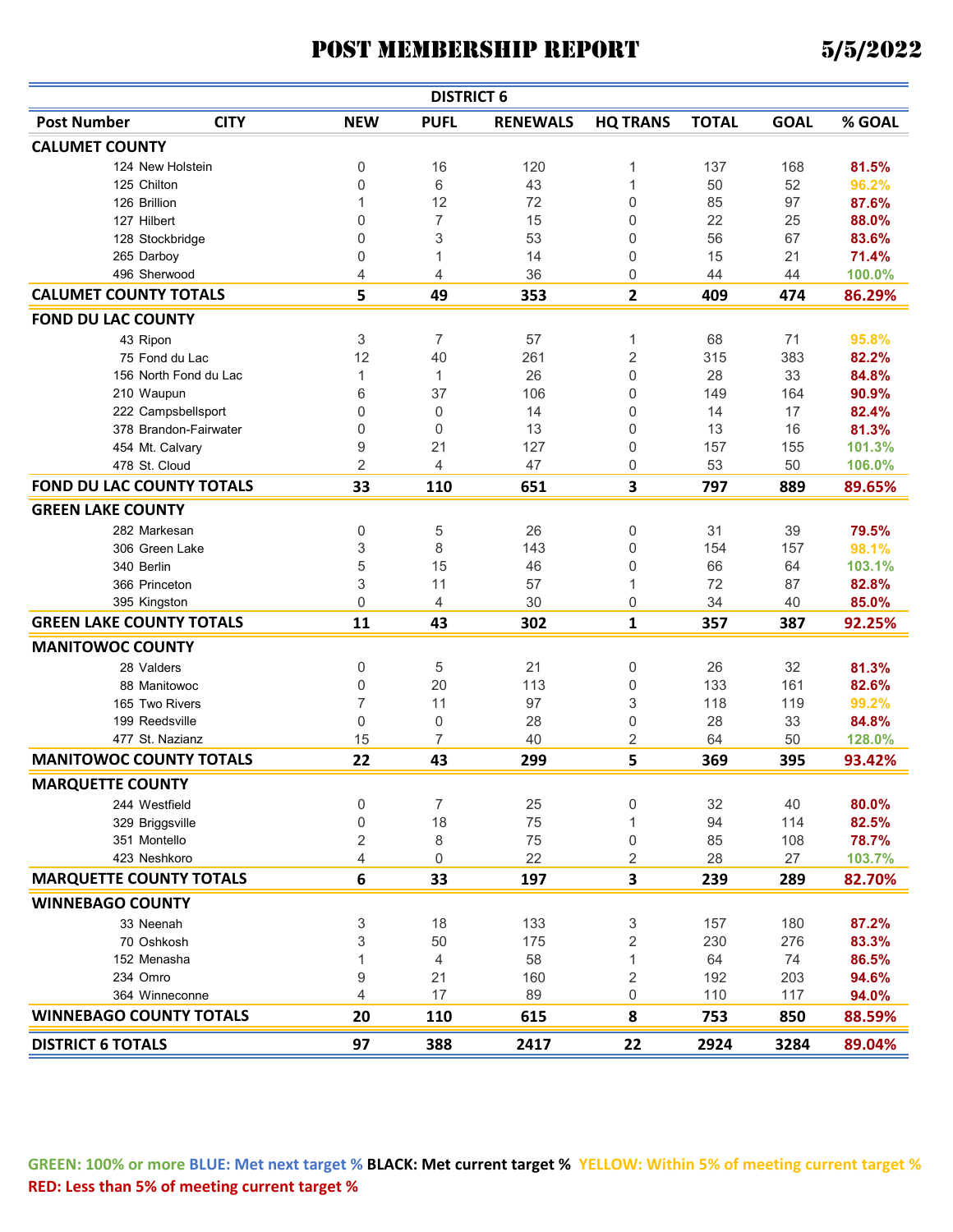| % GOAL<br><b>Post Number</b><br><b>CITY</b><br><b>NEW</b><br><b>PUFL</b><br><b>HQ TRANS</b><br><b>TOTAL</b><br><b>GOAL</b><br><b>RENEWALS</b><br><b>ADAMS COUNTY</b><br>65 Rome<br>0<br>2<br>39<br>0<br>41<br>60<br>68.3%<br>8<br>250 Adams<br>11<br>81<br>3<br>103<br>106<br>97.2%<br>2<br>4<br>28<br>34<br>0<br>35<br>273 Grand Marsh<br>97.1%<br><b>ADAMS COUNTY TOTALS</b><br>3<br>13<br>201<br>14<br>148<br>178<br>88.56%<br><b>CLARK COUNTY</b><br>5<br>31<br>0<br>107<br>143<br>159<br>73 Neillsville<br>89.9%<br>2<br>118 Thorp<br>13<br>82<br>0<br>97<br>112<br>86.6%<br>$\mathbf 0$<br>123 Owen<br>1<br>19<br>0<br>20<br>24<br>83.3%<br>11<br>87.7%<br>95<br>0<br>107<br>122<br>175 Loyal<br>1<br>18<br>53<br>71<br>79<br>0<br>0<br>89.9%<br>238 Greenwood<br>320 Humbird<br>0<br>4<br>8<br>0<br>12<br>14<br>85.7%<br>3<br>32<br>517 Dorchester<br>0<br>46<br>97.9%<br>11<br>47<br><b>CLARK COUNTY TOTALS</b><br>12<br>88<br>396<br>0<br>496<br>557<br>89.05%<br><b>JACKSON COUNTY</b><br>129 Black River Falls<br>0<br>2<br>0<br>37<br>16.2%<br>4<br>6<br>5<br>85.7%<br>0<br>0<br>6<br>$\overline{7}$<br>140 Merrillan<br>1<br>8<br>9<br>0<br>$\Omega$<br>13<br>162 Alma Center<br>1<br>69.2%<br>200 Black River Falls<br>19<br>129<br>138<br>93.5%<br>4<br>106<br>0<br>56<br>7<br>49<br>61<br>91.8%<br>368 Taylor-Hixton<br>0<br>0<br>0<br>11<br>85<br>0<br>96<br>114<br>439 Melrose<br>84.2%<br>62<br>1<br>36<br>25<br>0<br>541 Northfield<br>67<br>92.5%<br><b>JACKSON COUNTY TOTALS</b><br>5<br>79<br>280<br>$\mathbf 0$<br>364<br>437<br>83.30%<br><b>JUNEAU COUNTY</b><br>2<br>18<br>107<br>0<br>127<br>153<br>83.0%<br>81 Mauston<br>$\overline{2}$<br>5<br>57<br>110 New Lisbon<br>50<br>0<br>64<br>89.1%<br>$\overline{2}$<br>6<br>115 Elroy<br>47<br>1<br>56<br>54<br>103.7%<br>0<br>5<br>50<br>0<br>55<br>60<br>133 Camp Douglas<br>91.7%<br>2<br>3<br>28<br>0<br>33<br>206 Wonewoc<br>41<br>80.5%<br>$\overline{2}$<br>52<br>277 Necedah<br>10<br>1<br>65<br>75<br>86.7%<br>$\overline{2}$<br><b>JUNEAU COUNTY TOTALS</b><br>10<br>393<br>47<br>334<br>447<br>87.92%<br><b>LA CROSSE COUNTY</b><br>3<br>7<br>0<br>90.9%<br>80<br>90<br>99<br>40 Bangor<br>20<br>29<br>199<br>248<br>239<br>51 West Salem<br>103.8%<br>0<br>7<br>2<br>425<br>495<br>589<br>52 La Crosse<br>61<br>84.0%<br>8<br>27<br>143<br>179<br>197<br>90.9%<br>284 Holmen<br>22<br>57<br>402<br>484<br>92.5%<br>336 Onalaska<br>3<br>523<br>78<br>90<br>417 French Island<br>5<br>7<br>0<br>97<br>92.8%<br>4<br>22<br>26<br>32<br>0<br>0<br>507 Mindoro<br>81.3%<br><b>LA CROSSE COUNTY TOTALS</b><br>65<br>192<br>6<br>1612<br>1349<br>1776<br>90.77%<br><b>MONROE COUNTY</b><br>15<br>207<br>228<br>257<br>6<br>0<br>88.7%<br>100 Sparta<br>32<br>211<br>2<br>246<br>293<br>201 Tomah<br>84.0%<br>3<br>31<br>0<br>35<br>309 Kendall<br>41<br>85.4%<br>1<br>6<br>438 Norwalk<br>0<br>40<br>46<br>0<br>49<br>93.9%<br>0<br>0<br>18<br>18<br>445 Cashton<br>0<br>22<br>81.8%<br>12<br>52<br>70<br>508 Wilton<br>6<br>0<br>70<br>100.0%<br><b>MONROE COUNTY TOTALS</b><br>14<br>68<br>$\mathbf{2}$<br>559<br>643<br>732<br>87.84% |  | <b>DISTRICT 7</b> |  |  |  |
|---------------------------------------------------------------------------------------------------------------------------------------------------------------------------------------------------------------------------------------------------------------------------------------------------------------------------------------------------------------------------------------------------------------------------------------------------------------------------------------------------------------------------------------------------------------------------------------------------------------------------------------------------------------------------------------------------------------------------------------------------------------------------------------------------------------------------------------------------------------------------------------------------------------------------------------------------------------------------------------------------------------------------------------------------------------------------------------------------------------------------------------------------------------------------------------------------------------------------------------------------------------------------------------------------------------------------------------------------------------------------------------------------------------------------------------------------------------------------------------------------------------------------------------------------------------------------------------------------------------------------------------------------------------------------------------------------------------------------------------------------------------------------------------------------------------------------------------------------------------------------------------------------------------------------------------------------------------------------------------------------------------------------------------------------------------------------------------------------------------------------------------------------------------------------------------------------------------------------------------------------------------------------------------------------------------------------------------------------------------------------------------------------------------------------------------------------------------------------------------------------------------------------------------------------------------------------------------------------------------------------------------------------------------------------------------------------------------------------------------------------------------------------------------------------------------------------------------------------------------------------------------------------------------------------------------------------------------------------------------------------------------------------------------------------------------------------------------------------------------------------|--|-------------------|--|--|--|
|                                                                                                                                                                                                                                                                                                                                                                                                                                                                                                                                                                                                                                                                                                                                                                                                                                                                                                                                                                                                                                                                                                                                                                                                                                                                                                                                                                                                                                                                                                                                                                                                                                                                                                                                                                                                                                                                                                                                                                                                                                                                                                                                                                                                                                                                                                                                                                                                                                                                                                                                                                                                                                                                                                                                                                                                                                                                                                                                                                                                                                                                                                                           |  |                   |  |  |  |
|                                                                                                                                                                                                                                                                                                                                                                                                                                                                                                                                                                                                                                                                                                                                                                                                                                                                                                                                                                                                                                                                                                                                                                                                                                                                                                                                                                                                                                                                                                                                                                                                                                                                                                                                                                                                                                                                                                                                                                                                                                                                                                                                                                                                                                                                                                                                                                                                                                                                                                                                                                                                                                                                                                                                                                                                                                                                                                                                                                                                                                                                                                                           |  |                   |  |  |  |
|                                                                                                                                                                                                                                                                                                                                                                                                                                                                                                                                                                                                                                                                                                                                                                                                                                                                                                                                                                                                                                                                                                                                                                                                                                                                                                                                                                                                                                                                                                                                                                                                                                                                                                                                                                                                                                                                                                                                                                                                                                                                                                                                                                                                                                                                                                                                                                                                                                                                                                                                                                                                                                                                                                                                                                                                                                                                                                                                                                                                                                                                                                                           |  |                   |  |  |  |
|                                                                                                                                                                                                                                                                                                                                                                                                                                                                                                                                                                                                                                                                                                                                                                                                                                                                                                                                                                                                                                                                                                                                                                                                                                                                                                                                                                                                                                                                                                                                                                                                                                                                                                                                                                                                                                                                                                                                                                                                                                                                                                                                                                                                                                                                                                                                                                                                                                                                                                                                                                                                                                                                                                                                                                                                                                                                                                                                                                                                                                                                                                                           |  |                   |  |  |  |
|                                                                                                                                                                                                                                                                                                                                                                                                                                                                                                                                                                                                                                                                                                                                                                                                                                                                                                                                                                                                                                                                                                                                                                                                                                                                                                                                                                                                                                                                                                                                                                                                                                                                                                                                                                                                                                                                                                                                                                                                                                                                                                                                                                                                                                                                                                                                                                                                                                                                                                                                                                                                                                                                                                                                                                                                                                                                                                                                                                                                                                                                                                                           |  |                   |  |  |  |
|                                                                                                                                                                                                                                                                                                                                                                                                                                                                                                                                                                                                                                                                                                                                                                                                                                                                                                                                                                                                                                                                                                                                                                                                                                                                                                                                                                                                                                                                                                                                                                                                                                                                                                                                                                                                                                                                                                                                                                                                                                                                                                                                                                                                                                                                                                                                                                                                                                                                                                                                                                                                                                                                                                                                                                                                                                                                                                                                                                                                                                                                                                                           |  |                   |  |  |  |
|                                                                                                                                                                                                                                                                                                                                                                                                                                                                                                                                                                                                                                                                                                                                                                                                                                                                                                                                                                                                                                                                                                                                                                                                                                                                                                                                                                                                                                                                                                                                                                                                                                                                                                                                                                                                                                                                                                                                                                                                                                                                                                                                                                                                                                                                                                                                                                                                                                                                                                                                                                                                                                                                                                                                                                                                                                                                                                                                                                                                                                                                                                                           |  |                   |  |  |  |
|                                                                                                                                                                                                                                                                                                                                                                                                                                                                                                                                                                                                                                                                                                                                                                                                                                                                                                                                                                                                                                                                                                                                                                                                                                                                                                                                                                                                                                                                                                                                                                                                                                                                                                                                                                                                                                                                                                                                                                                                                                                                                                                                                                                                                                                                                                                                                                                                                                                                                                                                                                                                                                                                                                                                                                                                                                                                                                                                                                                                                                                                                                                           |  |                   |  |  |  |
|                                                                                                                                                                                                                                                                                                                                                                                                                                                                                                                                                                                                                                                                                                                                                                                                                                                                                                                                                                                                                                                                                                                                                                                                                                                                                                                                                                                                                                                                                                                                                                                                                                                                                                                                                                                                                                                                                                                                                                                                                                                                                                                                                                                                                                                                                                                                                                                                                                                                                                                                                                                                                                                                                                                                                                                                                                                                                                                                                                                                                                                                                                                           |  |                   |  |  |  |
|                                                                                                                                                                                                                                                                                                                                                                                                                                                                                                                                                                                                                                                                                                                                                                                                                                                                                                                                                                                                                                                                                                                                                                                                                                                                                                                                                                                                                                                                                                                                                                                                                                                                                                                                                                                                                                                                                                                                                                                                                                                                                                                                                                                                                                                                                                                                                                                                                                                                                                                                                                                                                                                                                                                                                                                                                                                                                                                                                                                                                                                                                                                           |  |                   |  |  |  |
|                                                                                                                                                                                                                                                                                                                                                                                                                                                                                                                                                                                                                                                                                                                                                                                                                                                                                                                                                                                                                                                                                                                                                                                                                                                                                                                                                                                                                                                                                                                                                                                                                                                                                                                                                                                                                                                                                                                                                                                                                                                                                                                                                                                                                                                                                                                                                                                                                                                                                                                                                                                                                                                                                                                                                                                                                                                                                                                                                                                                                                                                                                                           |  |                   |  |  |  |
|                                                                                                                                                                                                                                                                                                                                                                                                                                                                                                                                                                                                                                                                                                                                                                                                                                                                                                                                                                                                                                                                                                                                                                                                                                                                                                                                                                                                                                                                                                                                                                                                                                                                                                                                                                                                                                                                                                                                                                                                                                                                                                                                                                                                                                                                                                                                                                                                                                                                                                                                                                                                                                                                                                                                                                                                                                                                                                                                                                                                                                                                                                                           |  |                   |  |  |  |
|                                                                                                                                                                                                                                                                                                                                                                                                                                                                                                                                                                                                                                                                                                                                                                                                                                                                                                                                                                                                                                                                                                                                                                                                                                                                                                                                                                                                                                                                                                                                                                                                                                                                                                                                                                                                                                                                                                                                                                                                                                                                                                                                                                                                                                                                                                                                                                                                                                                                                                                                                                                                                                                                                                                                                                                                                                                                                                                                                                                                                                                                                                                           |  |                   |  |  |  |
|                                                                                                                                                                                                                                                                                                                                                                                                                                                                                                                                                                                                                                                                                                                                                                                                                                                                                                                                                                                                                                                                                                                                                                                                                                                                                                                                                                                                                                                                                                                                                                                                                                                                                                                                                                                                                                                                                                                                                                                                                                                                                                                                                                                                                                                                                                                                                                                                                                                                                                                                                                                                                                                                                                                                                                                                                                                                                                                                                                                                                                                                                                                           |  |                   |  |  |  |
|                                                                                                                                                                                                                                                                                                                                                                                                                                                                                                                                                                                                                                                                                                                                                                                                                                                                                                                                                                                                                                                                                                                                                                                                                                                                                                                                                                                                                                                                                                                                                                                                                                                                                                                                                                                                                                                                                                                                                                                                                                                                                                                                                                                                                                                                                                                                                                                                                                                                                                                                                                                                                                                                                                                                                                                                                                                                                                                                                                                                                                                                                                                           |  |                   |  |  |  |
|                                                                                                                                                                                                                                                                                                                                                                                                                                                                                                                                                                                                                                                                                                                                                                                                                                                                                                                                                                                                                                                                                                                                                                                                                                                                                                                                                                                                                                                                                                                                                                                                                                                                                                                                                                                                                                                                                                                                                                                                                                                                                                                                                                                                                                                                                                                                                                                                                                                                                                                                                                                                                                                                                                                                                                                                                                                                                                                                                                                                                                                                                                                           |  |                   |  |  |  |
|                                                                                                                                                                                                                                                                                                                                                                                                                                                                                                                                                                                                                                                                                                                                                                                                                                                                                                                                                                                                                                                                                                                                                                                                                                                                                                                                                                                                                                                                                                                                                                                                                                                                                                                                                                                                                                                                                                                                                                                                                                                                                                                                                                                                                                                                                                                                                                                                                                                                                                                                                                                                                                                                                                                                                                                                                                                                                                                                                                                                                                                                                                                           |  |                   |  |  |  |
|                                                                                                                                                                                                                                                                                                                                                                                                                                                                                                                                                                                                                                                                                                                                                                                                                                                                                                                                                                                                                                                                                                                                                                                                                                                                                                                                                                                                                                                                                                                                                                                                                                                                                                                                                                                                                                                                                                                                                                                                                                                                                                                                                                                                                                                                                                                                                                                                                                                                                                                                                                                                                                                                                                                                                                                                                                                                                                                                                                                                                                                                                                                           |  |                   |  |  |  |
|                                                                                                                                                                                                                                                                                                                                                                                                                                                                                                                                                                                                                                                                                                                                                                                                                                                                                                                                                                                                                                                                                                                                                                                                                                                                                                                                                                                                                                                                                                                                                                                                                                                                                                                                                                                                                                                                                                                                                                                                                                                                                                                                                                                                                                                                                                                                                                                                                                                                                                                                                                                                                                                                                                                                                                                                                                                                                                                                                                                                                                                                                                                           |  |                   |  |  |  |
|                                                                                                                                                                                                                                                                                                                                                                                                                                                                                                                                                                                                                                                                                                                                                                                                                                                                                                                                                                                                                                                                                                                                                                                                                                                                                                                                                                                                                                                                                                                                                                                                                                                                                                                                                                                                                                                                                                                                                                                                                                                                                                                                                                                                                                                                                                                                                                                                                                                                                                                                                                                                                                                                                                                                                                                                                                                                                                                                                                                                                                                                                                                           |  |                   |  |  |  |
|                                                                                                                                                                                                                                                                                                                                                                                                                                                                                                                                                                                                                                                                                                                                                                                                                                                                                                                                                                                                                                                                                                                                                                                                                                                                                                                                                                                                                                                                                                                                                                                                                                                                                                                                                                                                                                                                                                                                                                                                                                                                                                                                                                                                                                                                                                                                                                                                                                                                                                                                                                                                                                                                                                                                                                                                                                                                                                                                                                                                                                                                                                                           |  |                   |  |  |  |
|                                                                                                                                                                                                                                                                                                                                                                                                                                                                                                                                                                                                                                                                                                                                                                                                                                                                                                                                                                                                                                                                                                                                                                                                                                                                                                                                                                                                                                                                                                                                                                                                                                                                                                                                                                                                                                                                                                                                                                                                                                                                                                                                                                                                                                                                                                                                                                                                                                                                                                                                                                                                                                                                                                                                                                                                                                                                                                                                                                                                                                                                                                                           |  |                   |  |  |  |
|                                                                                                                                                                                                                                                                                                                                                                                                                                                                                                                                                                                                                                                                                                                                                                                                                                                                                                                                                                                                                                                                                                                                                                                                                                                                                                                                                                                                                                                                                                                                                                                                                                                                                                                                                                                                                                                                                                                                                                                                                                                                                                                                                                                                                                                                                                                                                                                                                                                                                                                                                                                                                                                                                                                                                                                                                                                                                                                                                                                                                                                                                                                           |  |                   |  |  |  |
|                                                                                                                                                                                                                                                                                                                                                                                                                                                                                                                                                                                                                                                                                                                                                                                                                                                                                                                                                                                                                                                                                                                                                                                                                                                                                                                                                                                                                                                                                                                                                                                                                                                                                                                                                                                                                                                                                                                                                                                                                                                                                                                                                                                                                                                                                                                                                                                                                                                                                                                                                                                                                                                                                                                                                                                                                                                                                                                                                                                                                                                                                                                           |  |                   |  |  |  |
|                                                                                                                                                                                                                                                                                                                                                                                                                                                                                                                                                                                                                                                                                                                                                                                                                                                                                                                                                                                                                                                                                                                                                                                                                                                                                                                                                                                                                                                                                                                                                                                                                                                                                                                                                                                                                                                                                                                                                                                                                                                                                                                                                                                                                                                                                                                                                                                                                                                                                                                                                                                                                                                                                                                                                                                                                                                                                                                                                                                                                                                                                                                           |  |                   |  |  |  |
|                                                                                                                                                                                                                                                                                                                                                                                                                                                                                                                                                                                                                                                                                                                                                                                                                                                                                                                                                                                                                                                                                                                                                                                                                                                                                                                                                                                                                                                                                                                                                                                                                                                                                                                                                                                                                                                                                                                                                                                                                                                                                                                                                                                                                                                                                                                                                                                                                                                                                                                                                                                                                                                                                                                                                                                                                                                                                                                                                                                                                                                                                                                           |  |                   |  |  |  |
|                                                                                                                                                                                                                                                                                                                                                                                                                                                                                                                                                                                                                                                                                                                                                                                                                                                                                                                                                                                                                                                                                                                                                                                                                                                                                                                                                                                                                                                                                                                                                                                                                                                                                                                                                                                                                                                                                                                                                                                                                                                                                                                                                                                                                                                                                                                                                                                                                                                                                                                                                                                                                                                                                                                                                                                                                                                                                                                                                                                                                                                                                                                           |  |                   |  |  |  |
|                                                                                                                                                                                                                                                                                                                                                                                                                                                                                                                                                                                                                                                                                                                                                                                                                                                                                                                                                                                                                                                                                                                                                                                                                                                                                                                                                                                                                                                                                                                                                                                                                                                                                                                                                                                                                                                                                                                                                                                                                                                                                                                                                                                                                                                                                                                                                                                                                                                                                                                                                                                                                                                                                                                                                                                                                                                                                                                                                                                                                                                                                                                           |  |                   |  |  |  |
|                                                                                                                                                                                                                                                                                                                                                                                                                                                                                                                                                                                                                                                                                                                                                                                                                                                                                                                                                                                                                                                                                                                                                                                                                                                                                                                                                                                                                                                                                                                                                                                                                                                                                                                                                                                                                                                                                                                                                                                                                                                                                                                                                                                                                                                                                                                                                                                                                                                                                                                                                                                                                                                                                                                                                                                                                                                                                                                                                                                                                                                                                                                           |  |                   |  |  |  |
|                                                                                                                                                                                                                                                                                                                                                                                                                                                                                                                                                                                                                                                                                                                                                                                                                                                                                                                                                                                                                                                                                                                                                                                                                                                                                                                                                                                                                                                                                                                                                                                                                                                                                                                                                                                                                                                                                                                                                                                                                                                                                                                                                                                                                                                                                                                                                                                                                                                                                                                                                                                                                                                                                                                                                                                                                                                                                                                                                                                                                                                                                                                           |  |                   |  |  |  |
|                                                                                                                                                                                                                                                                                                                                                                                                                                                                                                                                                                                                                                                                                                                                                                                                                                                                                                                                                                                                                                                                                                                                                                                                                                                                                                                                                                                                                                                                                                                                                                                                                                                                                                                                                                                                                                                                                                                                                                                                                                                                                                                                                                                                                                                                                                                                                                                                                                                                                                                                                                                                                                                                                                                                                                                                                                                                                                                                                                                                                                                                                                                           |  |                   |  |  |  |
|                                                                                                                                                                                                                                                                                                                                                                                                                                                                                                                                                                                                                                                                                                                                                                                                                                                                                                                                                                                                                                                                                                                                                                                                                                                                                                                                                                                                                                                                                                                                                                                                                                                                                                                                                                                                                                                                                                                                                                                                                                                                                                                                                                                                                                                                                                                                                                                                                                                                                                                                                                                                                                                                                                                                                                                                                                                                                                                                                                                                                                                                                                                           |  |                   |  |  |  |
|                                                                                                                                                                                                                                                                                                                                                                                                                                                                                                                                                                                                                                                                                                                                                                                                                                                                                                                                                                                                                                                                                                                                                                                                                                                                                                                                                                                                                                                                                                                                                                                                                                                                                                                                                                                                                                                                                                                                                                                                                                                                                                                                                                                                                                                                                                                                                                                                                                                                                                                                                                                                                                                                                                                                                                                                                                                                                                                                                                                                                                                                                                                           |  |                   |  |  |  |
|                                                                                                                                                                                                                                                                                                                                                                                                                                                                                                                                                                                                                                                                                                                                                                                                                                                                                                                                                                                                                                                                                                                                                                                                                                                                                                                                                                                                                                                                                                                                                                                                                                                                                                                                                                                                                                                                                                                                                                                                                                                                                                                                                                                                                                                                                                                                                                                                                                                                                                                                                                                                                                                                                                                                                                                                                                                                                                                                                                                                                                                                                                                           |  |                   |  |  |  |
|                                                                                                                                                                                                                                                                                                                                                                                                                                                                                                                                                                                                                                                                                                                                                                                                                                                                                                                                                                                                                                                                                                                                                                                                                                                                                                                                                                                                                                                                                                                                                                                                                                                                                                                                                                                                                                                                                                                                                                                                                                                                                                                                                                                                                                                                                                                                                                                                                                                                                                                                                                                                                                                                                                                                                                                                                                                                                                                                                                                                                                                                                                                           |  |                   |  |  |  |
|                                                                                                                                                                                                                                                                                                                                                                                                                                                                                                                                                                                                                                                                                                                                                                                                                                                                                                                                                                                                                                                                                                                                                                                                                                                                                                                                                                                                                                                                                                                                                                                                                                                                                                                                                                                                                                                                                                                                                                                                                                                                                                                                                                                                                                                                                                                                                                                                                                                                                                                                                                                                                                                                                                                                                                                                                                                                                                                                                                                                                                                                                                                           |  |                   |  |  |  |
|                                                                                                                                                                                                                                                                                                                                                                                                                                                                                                                                                                                                                                                                                                                                                                                                                                                                                                                                                                                                                                                                                                                                                                                                                                                                                                                                                                                                                                                                                                                                                                                                                                                                                                                                                                                                                                                                                                                                                                                                                                                                                                                                                                                                                                                                                                                                                                                                                                                                                                                                                                                                                                                                                                                                                                                                                                                                                                                                                                                                                                                                                                                           |  |                   |  |  |  |
|                                                                                                                                                                                                                                                                                                                                                                                                                                                                                                                                                                                                                                                                                                                                                                                                                                                                                                                                                                                                                                                                                                                                                                                                                                                                                                                                                                                                                                                                                                                                                                                                                                                                                                                                                                                                                                                                                                                                                                                                                                                                                                                                                                                                                                                                                                                                                                                                                                                                                                                                                                                                                                                                                                                                                                                                                                                                                                                                                                                                                                                                                                                           |  |                   |  |  |  |
|                                                                                                                                                                                                                                                                                                                                                                                                                                                                                                                                                                                                                                                                                                                                                                                                                                                                                                                                                                                                                                                                                                                                                                                                                                                                                                                                                                                                                                                                                                                                                                                                                                                                                                                                                                                                                                                                                                                                                                                                                                                                                                                                                                                                                                                                                                                                                                                                                                                                                                                                                                                                                                                                                                                                                                                                                                                                                                                                                                                                                                                                                                                           |  |                   |  |  |  |
|                                                                                                                                                                                                                                                                                                                                                                                                                                                                                                                                                                                                                                                                                                                                                                                                                                                                                                                                                                                                                                                                                                                                                                                                                                                                                                                                                                                                                                                                                                                                                                                                                                                                                                                                                                                                                                                                                                                                                                                                                                                                                                                                                                                                                                                                                                                                                                                                                                                                                                                                                                                                                                                                                                                                                                                                                                                                                                                                                                                                                                                                                                                           |  |                   |  |  |  |
|                                                                                                                                                                                                                                                                                                                                                                                                                                                                                                                                                                                                                                                                                                                                                                                                                                                                                                                                                                                                                                                                                                                                                                                                                                                                                                                                                                                                                                                                                                                                                                                                                                                                                                                                                                                                                                                                                                                                                                                                                                                                                                                                                                                                                                                                                                                                                                                                                                                                                                                                                                                                                                                                                                                                                                                                                                                                                                                                                                                                                                                                                                                           |  |                   |  |  |  |
|                                                                                                                                                                                                                                                                                                                                                                                                                                                                                                                                                                                                                                                                                                                                                                                                                                                                                                                                                                                                                                                                                                                                                                                                                                                                                                                                                                                                                                                                                                                                                                                                                                                                                                                                                                                                                                                                                                                                                                                                                                                                                                                                                                                                                                                                                                                                                                                                                                                                                                                                                                                                                                                                                                                                                                                                                                                                                                                                                                                                                                                                                                                           |  |                   |  |  |  |
|                                                                                                                                                                                                                                                                                                                                                                                                                                                                                                                                                                                                                                                                                                                                                                                                                                                                                                                                                                                                                                                                                                                                                                                                                                                                                                                                                                                                                                                                                                                                                                                                                                                                                                                                                                                                                                                                                                                                                                                                                                                                                                                                                                                                                                                                                                                                                                                                                                                                                                                                                                                                                                                                                                                                                                                                                                                                                                                                                                                                                                                                                                                           |  |                   |  |  |  |
|                                                                                                                                                                                                                                                                                                                                                                                                                                                                                                                                                                                                                                                                                                                                                                                                                                                                                                                                                                                                                                                                                                                                                                                                                                                                                                                                                                                                                                                                                                                                                                                                                                                                                                                                                                                                                                                                                                                                                                                                                                                                                                                                                                                                                                                                                                                                                                                                                                                                                                                                                                                                                                                                                                                                                                                                                                                                                                                                                                                                                                                                                                                           |  |                   |  |  |  |
|                                                                                                                                                                                                                                                                                                                                                                                                                                                                                                                                                                                                                                                                                                                                                                                                                                                                                                                                                                                                                                                                                                                                                                                                                                                                                                                                                                                                                                                                                                                                                                                                                                                                                                                                                                                                                                                                                                                                                                                                                                                                                                                                                                                                                                                                                                                                                                                                                                                                                                                                                                                                                                                                                                                                                                                                                                                                                                                                                                                                                                                                                                                           |  |                   |  |  |  |
|                                                                                                                                                                                                                                                                                                                                                                                                                                                                                                                                                                                                                                                                                                                                                                                                                                                                                                                                                                                                                                                                                                                                                                                                                                                                                                                                                                                                                                                                                                                                                                                                                                                                                                                                                                                                                                                                                                                                                                                                                                                                                                                                                                                                                                                                                                                                                                                                                                                                                                                                                                                                                                                                                                                                                                                                                                                                                                                                                                                                                                                                                                                           |  |                   |  |  |  |
|                                                                                                                                                                                                                                                                                                                                                                                                                                                                                                                                                                                                                                                                                                                                                                                                                                                                                                                                                                                                                                                                                                                                                                                                                                                                                                                                                                                                                                                                                                                                                                                                                                                                                                                                                                                                                                                                                                                                                                                                                                                                                                                                                                                                                                                                                                                                                                                                                                                                                                                                                                                                                                                                                                                                                                                                                                                                                                                                                                                                                                                                                                                           |  |                   |  |  |  |
|                                                                                                                                                                                                                                                                                                                                                                                                                                                                                                                                                                                                                                                                                                                                                                                                                                                                                                                                                                                                                                                                                                                                                                                                                                                                                                                                                                                                                                                                                                                                                                                                                                                                                                                                                                                                                                                                                                                                                                                                                                                                                                                                                                                                                                                                                                                                                                                                                                                                                                                                                                                                                                                                                                                                                                                                                                                                                                                                                                                                                                                                                                                           |  |                   |  |  |  |
|                                                                                                                                                                                                                                                                                                                                                                                                                                                                                                                                                                                                                                                                                                                                                                                                                                                                                                                                                                                                                                                                                                                                                                                                                                                                                                                                                                                                                                                                                                                                                                                                                                                                                                                                                                                                                                                                                                                                                                                                                                                                                                                                                                                                                                                                                                                                                                                                                                                                                                                                                                                                                                                                                                                                                                                                                                                                                                                                                                                                                                                                                                                           |  |                   |  |  |  |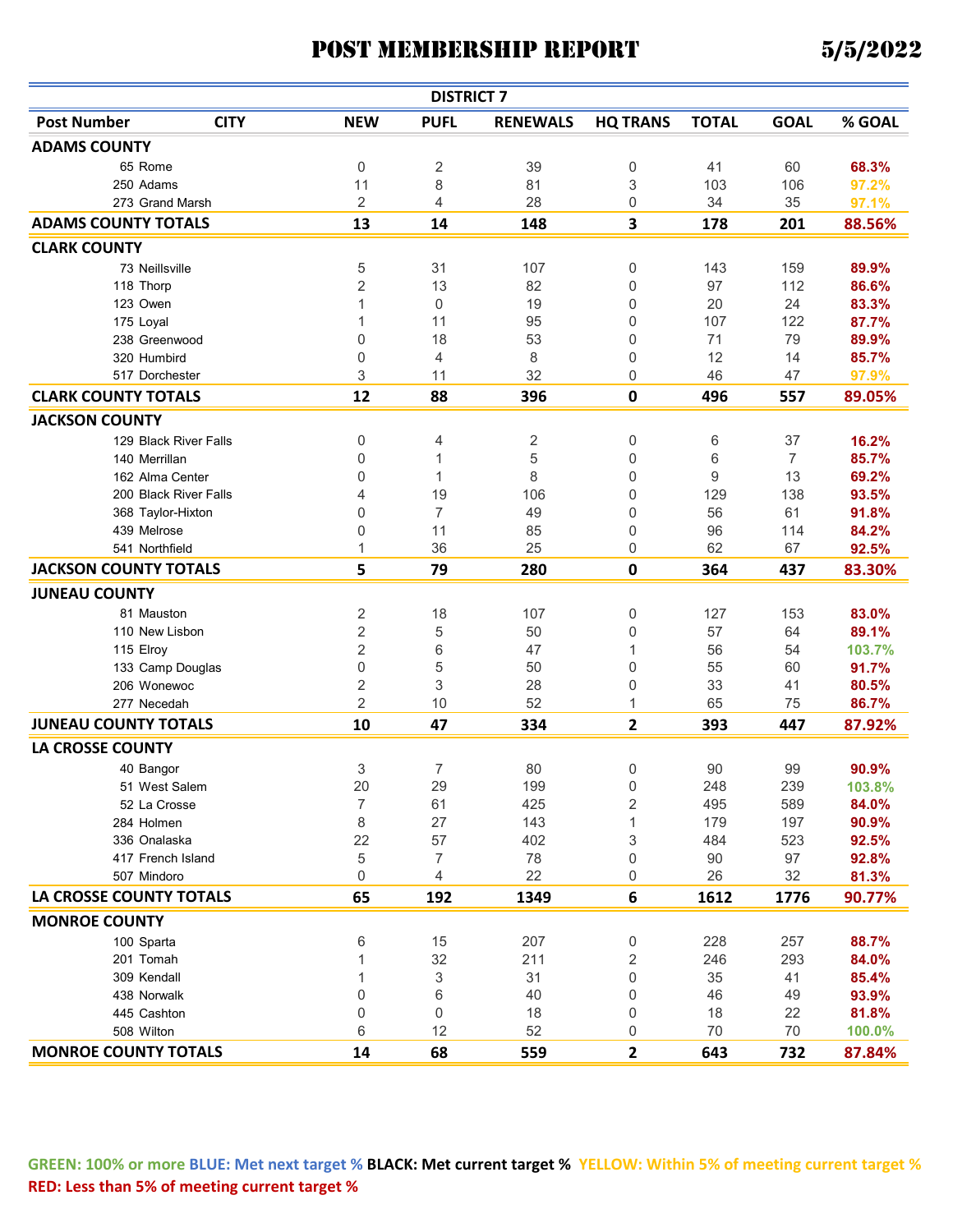| <b>DISTRICT 7 TOTALS</b>    | 149 | 639 | 4008 | 20 | 4816 | 5413 | 88.97% |
|-----------------------------|-----|-----|------|----|------|------|--------|
| <b>VERNON COUNTY TOTALS</b> | 26  | 78  | 504  | 2  | 610  | 674  | 90.50% |
| 467 Ontario                 |     | 4   | 52   | 0  | 57   | 68   | 83.8%  |
| 315 Stoddard                | 2   | 12  | 60   | 0  | 74   | 90   | 82.2%  |
| 246 Genoa                   | 0   | 9   | 27   | 0  | 36   | 41   | 87.8%  |
| 223 Hillsboro               | 3   | 4   | 41   | 0  | 48   | 55   | 87.3%  |
| 202 Chaseburg               |     | 9   | 61   |    | 72   | 68   | 105.9% |
| 155 Westby                  | 8   | 8   | 75   |    | 92   | 98   | 93.9%  |
| 138 Viroqua                 | 0   | 6   | 62   | 0  | 68   | 81   | 84.0%  |
| 116 Coon Valley             | 11  | 26  | 126  | 0  | 163  | 173  | 94.2%  |
| <b>VERNON COUNTY</b>        |     |     |      |    |      |      |        |
| <b>SAUK COUNTY TOTALS</b>   | 4   | 73  | 438  | 5  | 520  | 589  | 88.29% |
| 556 Baraboo                 | 0   | 0   | 14   | 0  | 14   | 14   | 100.0% |
| 398 Plain                   | 2   |     | 58   |    | 68   | 69   | 98.6%  |
| 350 Reedsburg               | 0   | 12  | 78   |    | 91   | 104  | 87.5%  |
| 253 Spring Green            | 0   | 2   | 27   |    | 29   | 38   | 76.3%  |
| 242 LaValle                 |     | 5   | 60   | 0  | 66   | 76   | 86.8%  |
| 172 North Freedom           | 0   | 8   | 29   | 0  | 37   | 42   | 88.1%  |
| 167 Sauk City               | 0   | 10  | 32   | 0  | 42   | 43   | 97.7%  |
| 26 Baraboo                  |     | 29  | 140  | 3  | 173  | 203  | 85.2%  |
| <b>SAUK COUNTY</b>          |     |     |      |    |      |      |        |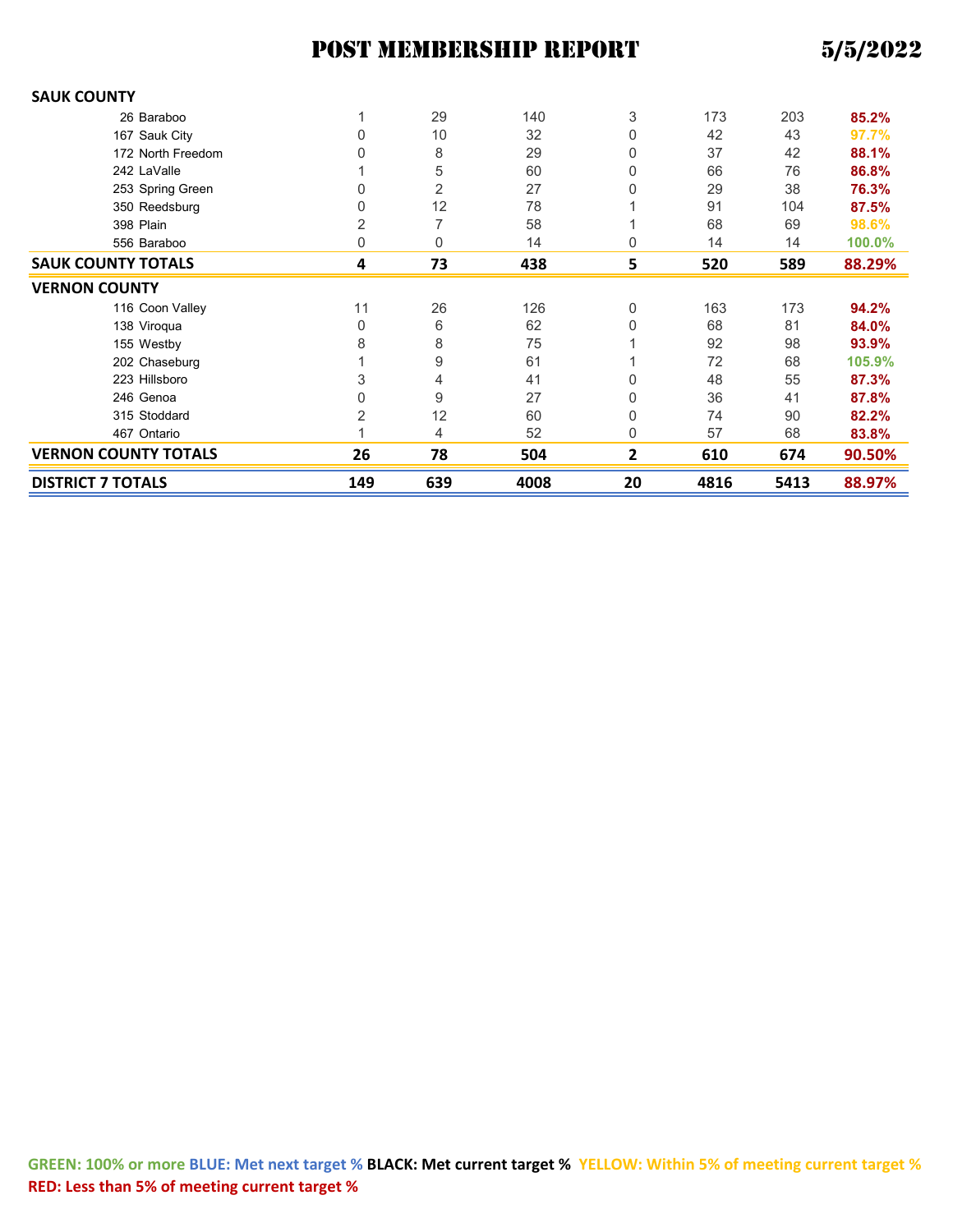|                                 |                                 |                         | <b>DISTRICT 8</b> |                 |                 |              |                |        |
|---------------------------------|---------------------------------|-------------------------|-------------------|-----------------|-----------------|--------------|----------------|--------|
| <b>Post Number</b>              | <b>CITY</b>                     | <b>NEW</b>              | <b>PUFL</b>       | <b>RENEWALS</b> | <b>HQ TRANS</b> | <b>TOTAL</b> | <b>GOAL</b>    | % GOAL |
| <b>MARATHON COUNTY</b>          |                                 |                         |                   |                 |                 |              |                |        |
| 4 Athens                        |                                 | 1                       | 10                | 65              | 0               | 76           | 80             | 95.0%  |
| 10 Wausau                       |                                 | 15                      | 70                | 474             | 20              | 579          | 629            | 92.1%  |
| 298 Spencer                     |                                 | 0                       | 1                 | 29              | 0               | 30           | 39             | 76.9%  |
| 358 Unity                       |                                 | 0                       | 3                 | 32              | 0               | 35           | 43             | 81.4%  |
| 393 Edgar                       |                                 | 0                       | 1                 | 37              | 0               | 38           | 47             | 80.9%  |
| 469 Marathon                    |                                 | $\overline{2}$          | 18                | 82              | 0               | 102          | 121            | 84.3%  |
| 471 Hatley                      |                                 | 0                       | 2                 | 26              | 0               | 28           | 31             | 90.3%  |
| 492 Rothschild                  |                                 | 5                       | 10                | 82              | 1               | 98           | 111            | 88.3%  |
| <b>MARATHON COUNTY TOTALS</b>   |                                 | 23                      | 115               | 827             | 21              | 986          | 1101           | 89.55% |
| <b>PORTAGE COUNTY</b>           |                                 |                         |                   |                 |                 |              |                |        |
|                                 | 6 Stevens Point                 | 1                       | 27                | 190             | 1               | 219          | 231            | 94.8%  |
| 22 Amherst                      |                                 | 0                       | $\overline{7}$    | $\mathbf 0$     | 0               | 7            | $\overline{7}$ | 100.0% |
| 339 Almond                      |                                 | 3                       | 11                | 43              | 0               | 57           | 67             | 85.1%  |
| 509 Rosholt                     |                                 | 4                       | $\overline{7}$    | 43              | 0               | 54           | 61             | 88.5%  |
| 533 Bancroft                    |                                 | 0                       | 2                 | 9               | 0               | 11           | 15             | 73.3%  |
| 543 Plover                      |                                 | 0                       | 11                | 93              | 0               | 104          | 126            | 82.5%  |
| PORTAGE COUNTY TOTALS           |                                 | 8                       | 65                | 378             | 1               | 452          | 507            | 89.15% |
| <b>SHAWANO/MENOMONIE COUNTY</b> |                                 |                         |                   |                 |                 |              |                |        |
| 117 Shawano                     |                                 | 5                       | 18                | 119             | 1               | 143          | 159            | 89.9%  |
| 217 Bonduel                     |                                 | 1                       | 4                 | 35              | 0               | 40           | 45             | 88.9%  |
| 239 Tigerton                    |                                 | 1                       | $\overline{2}$    | 36              | 0               | 39           | 35             | 111.4% |
| 287 Mattoon                     |                                 | 0                       | $\boldsymbol{0}$  | 21              | 0               | 21           | 25             | 84.0%  |
|                                 | 341 Birnamwood                  | 3                       | 9                 | 55              | 0               | 67           | 67             | 100.0% |
| 390 Gresham                     |                                 | $\overline{2}$          | $\overline{7}$    | 61              | 0               | 70           | 70             | 100.0% |
| 392 Cecil                       |                                 | $\mathbf 0$             | $\sqrt{2}$        | 26              | 0               | 28           | 30             | 93.3%  |
| 414 Bowler                      |                                 | 1                       | 3                 | 16              | 0               | 20           | 20             | 100.0% |
| 456 Caroline                    |                                 | 0                       | 15                | 26              | 0               | 41           | 49             | 83.7%  |
| 497 Keshena                     |                                 | 1                       | 1                 | 12              | 0               | 14           | 15             | 93.3%  |
|                                 | 502 Wittenberg                  | $\mathbf 0$             | 1                 | 41              | 0               | 42           | 47             | 89.4%  |
|                                 | SHAWANO/MENOMONIE COUNTY TOTALS | 14                      | 62                | 448             | 1               | 525          | 562            | 93.42% |
| <b>WAUPACA COUNTY</b>           |                                 |                         |                   |                 |                 |              |                |        |
| 14 Iola                         |                                 | $\sqrt{2}$              | 5                 | 56              | 0               | 63           | 68             | 92.6%  |
|                                 | 63 Clintonville                 | $\overline{2}$          | 22                | 94              | 2               | 120          | 140            | 85.7%  |
| 161 King                        |                                 | 2                       | 18                | 86              | 5               | 111          | 114            | 97.4%  |
|                                 | 176 Weyauwega                   | $\mathbf{1}$            | $\boldsymbol{0}$  | 31              | 0               | 32           | 38             | 84.2%  |
| 198 Marion                      |                                 | $\mathbf 0$             | $\sqrt{2}$        | 24              | 0               | 26           | 32             | 81.3%  |
| 226 Manawa                      |                                 | $\mathbf 0$             | $\overline{4}$    | 17              | 0               | 21           | 27             | 77.8%  |
|                                 | 263 New London                  | 5                       | 21                | 111             | 1               | 138          | 143            | 96.5%  |
| 391 Fremont                     |                                 | 3                       | $\overline{7}$    | 56              | 0               | 66           | 76             | 86.8%  |
| <b>WAUPACA COUNTY TOTALS</b>    |                                 | 15                      | 79                | 475             | 8               | 577          | 638            | 90.44% |
| <b>WAUSHARA COUNTY</b>          |                                 |                         |                   |                 |                 |              |                |        |
|                                 |                                 |                         |                   |                 |                 | 71           |                |        |
| 139 Coloma                      |                                 | $\boldsymbol{0}$        | 6                 | 65              | 0               |              | 74             | 95.9%  |
| 163 Dakota                      |                                 | $\boldsymbol{0}$        | $\mathbf{1}$      | 12              | 0               | 13           | 15             | 86.7%  |
| 317 Wautoma                     |                                 | 3                       | 10                | 53              | 2               | 68           | 85             | 80.0%  |
| 343 Hancock                     |                                 | 3<br>$\mathbf{1}$       | 6                 | 23              | 0               | 32           | 37             | 86.5%  |
| 370 Wild Rose                   |                                 |                         | 2                 | 44              | 0               | 47           | 54             | 87.0%  |
| <b>WAUSHARA COUNTY TOTALS</b>   |                                 | $\overline{\mathbf{z}}$ | 25                | 197             | $\mathbf{2}$    | 231          | 265            | 87.17% |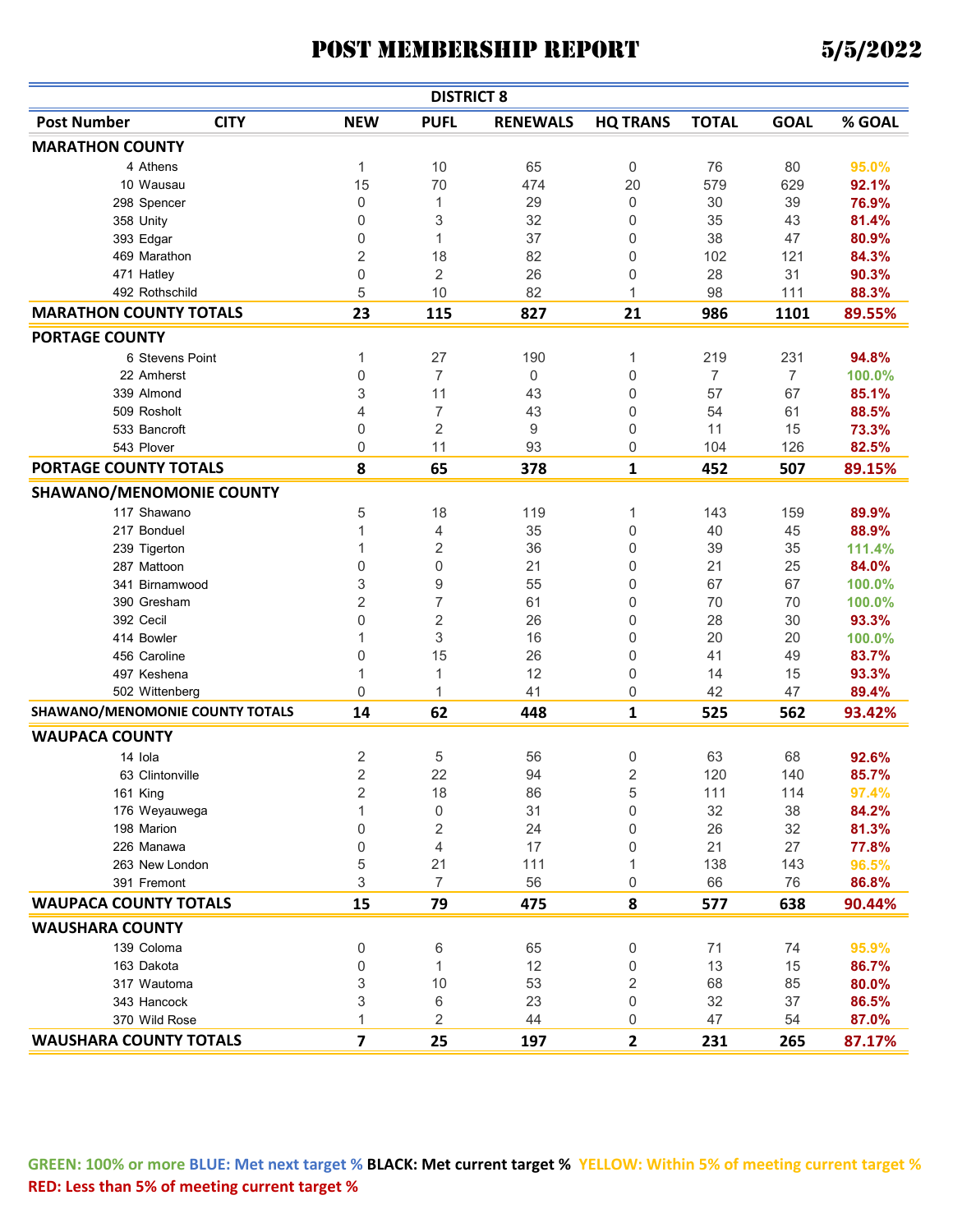| <b>DISTRICT 8 TOTALS</b> | 91 | 454 | 3154 | 41 | 3740 | 4131 | 90.53% |
|--------------------------|----|-----|------|----|------|------|--------|
| WOOD COUNTY TOTALS       | 24 | 108 | 829  | 8  | 969  | 1058 | 91.59% |
| 520 Vesper               |    | 0   | 24   | 0  | 24   | 25   | 96.0%  |
| 485 Rudolph              |    | っ   | 100  | 0  | 103  | 118  | 87.3%  |
| 475 Arpin                |    |     | 8    | 0  | 9    | 11   | 81.8%  |
| 468 Milladore            |    | 3   | 32   | 0  | 35   | 38   | 92.1%  |
| 442 Wisconsin Rapids     | 8  | 5   | 54   |    | 68   | 68   | 100.0% |
| 322 Babcock              |    | 2   | 33   |    | 38   | 35   | 108.6% |
| 153 Pittsville           | 2  | 8   | 123  | 0  | 133  | 138  | 96.4%  |
| 54 Marshfield            | 12 | 60  | 331  | 5  | 408  | 441  | 92.5%  |
| 9 Wisconsin Rapids       |    | 27  | 124  | 0  | 151  | 184  | 82.1%  |
|                          |    |     |      |    |      |      |        |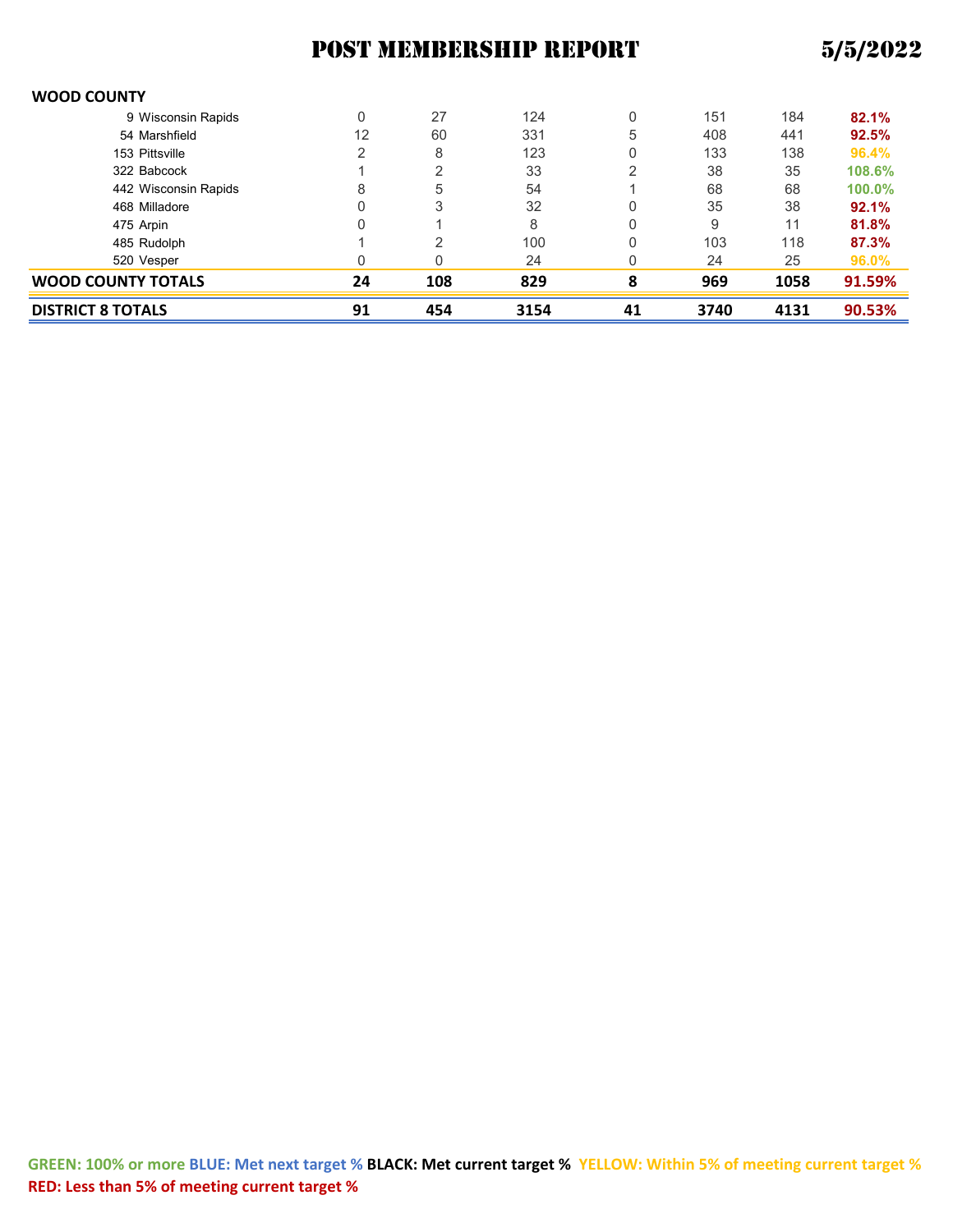|                                |                           |                         | <b>DISTRICT 9</b> |                 |                 |              |             |        |
|--------------------------------|---------------------------|-------------------------|-------------------|-----------------|-----------------|--------------|-------------|--------|
| <b>Post Number</b>             | <b>CITY</b>               | <b>NEW</b>              | <b>PUFL</b>       | <b>RENEWALS</b> | <b>HQ TRANS</b> | <b>TOTAL</b> | <b>GOAL</b> | % GOAL |
| <b>BROWN COUNTY</b>            |                           |                         |                   |                 |                 |              |             |        |
| 11 Green Bay                   |                           | 9                       | 48                | 410             | 6               | 473          | 606         | 78.1%  |
| 230 DePere                     |                           | 1                       | 11                | 68              | 0               | 80           | 102         | 78.4%  |
| 337 Pulaski                    |                           | $\overline{2}$          | 33                | 139             | 5               | 179          | 186         | 96.2%  |
| 363 Denmark                    |                           | 2                       | 3                 | 108             | 0               | 113          | 125         | 90.4%  |
| 436 Wrightstown                |                           | $\overline{2}$          | 37                | 110             | $\overline{2}$  | 151          | 170         | 88.8%  |
| 518 Green Bay                  |                           | 0                       | 17                | 122             | 9               | 148          | 167         | 88.6%  |
| 539 Green Bay                  |                           | 3                       | 13                | 51              | $\overline{2}$  | 69           | 69          | 100.0% |
| <b>BROWN COUNTY TOTALS</b>     |                           | 19                      | 162               | 1008            | 24              | 1213         | 1425        | 85.12% |
| <b>DOOR COUNTY</b>             |                           |                         |                   |                 |                 |              |             |        |
| 72 Sturgeon Bay                |                           | 0                       | 6                 | 39              | 4               | 49           | 79          | 62.0%  |
| 372 Forestville                |                           | 0                       | 14                | 84              | 1               | 99           | 101         | 98.0%  |
| 402 Washington Island          |                           | $\overline{2}$          | 3                 | 40              | 0               | 45           | 46          | 97.8%  |
| 527 Sister Bay                 |                           | 0                       | 6                 | 43              | 1               | 50           | 61          | 82.0%  |
| <b>DOOR COUNTY TOTALS</b>      |                           | $\mathbf{2}$            | 29                | 206             | 6               | 243          | 287         | 84.67% |
| <b>FLORENCE COUNTY</b>         |                           |                         |                   |                 |                 |              |             |        |
| 211 Florence                   |                           | 0                       | 4                 | 4               | 2               | 10           | 38          | 26.3%  |
| <b>FLORENCE COUNTY TOTALS</b>  |                           | $\pmb{0}$               | 4                 | 4               | $\overline{2}$  | 10           | 38          | 26.32% |
| <b>FOREST COUNTY</b>           |                           |                         |                   |                 |                 |              |             |        |
| 44 Wabeno                      |                           | 10                      | 26                | 187             | 2               | 225          | 256         | 87.9%  |
| 94 Crandon                     |                           | 3                       | 3                 | 65              | $\mathbf{1}$    | 72           | 79          | 91.1%  |
| <b>FOREST COUNTY TOTALS</b>    |                           | 13                      | 29                | 252             | 3               | 297          | 335         | 88.66% |
| <b>KEWAUNEE COUNTY</b>         |                           |                         |                   |                 |                 |              |             |        |
| 29 Kewaunee                    |                           | 0                       | 4                 | 67              | 1               | 72           | 84          | 85.7%  |
| 236 Algoma                     |                           | 2                       | 7                 | 37              | 0               | 46           | 52          | 88.5%  |
| 262 Luxemburg                  |                           | 3                       | 7                 | 124             | 3               | 137          | 137         | 100.0% |
| 319 Casco                      |                           | $\boldsymbol{0}$        | 2                 | 41              | 0               | 43           | 44          | 97.7%  |
| 538 Carlton                    |                           | 0                       | 24                | 57              | 0               | 81           | 86          | 94.2%  |
| <b>KEWAUNEE COUNTY TOTALS</b>  |                           | 5                       | 44                | 326             |                 | 379          | 403         |        |
|                                |                           |                         |                   |                 | 4               |              |             | 94.04% |
| <b>LANGLADE COUNTY</b>         |                           |                         |                   |                 |                 |              |             |        |
| 3 Antigo                       |                           | $\overline{c}$          | 13                | 80              | 0               | 95           | 119         | 79.8%  |
| 377 Elcho                      |                           | 1                       | 4                 | 45              | 1               | 51           | 71          | 71.8%  |
| 524 White Lake                 |                           | 2                       | 4                 | 54              | 1               | 61           | 78          | 78.2%  |
| 525 Phlox                      |                           | 2                       | $\overline{2}$    | 28              | 0               | 32           | 36          | 88.9%  |
| <b>LANGLADE COUNTY TOTALS</b>  |                           | $\overline{\mathbf{z}}$ | 23                | 207             | $\mathbf{2}$    | 239          | 304         | 78.62% |
| <b>MARINETTE COUNTY</b>        |                           |                         |                   |                 |                 |              |             |        |
| 39 Marinette                   |                           | $\,0\,$                 | 7                 | 75              | 6               | 88           | 103         | 85.4%  |
|                                | 66 Ahtelstane-Silvercliff | 2                       | $\overline{c}$    | 66              | $\overline{2}$  | 72           | 94          | 76.6%  |
| 136 Niagara                    |                           | $\boldsymbol{0}$        | 6                 | 26              | 0               | 32           | 39          | 82.1%  |
| 150 Wausaukee                  |                           | 0                       | 14                | 43              | 1               | 58           | 78          | 74.4%  |
| 280 Coleman                    |                           | 2                       | 7                 | 94              | 1               | 104          | 109         | 95.4%  |
| 312 Peshtigo                   |                           | $\mathbf 0$             | 11                | 68              | 2               | 81           | 95          | 85.3%  |
| 325 Goodman                    |                           | 0                       | 2                 | 22              | 0               | 24           | 33          | 72.7%  |
| 413 Crivitz                    |                           | 2                       | 22                | 83              | 2               | 109          | 122         | 89.3%  |
| 428 Amberg                     |                           | 0                       | 3                 | 37              | $\overline{2}$  | 42           | 45          | 93.3%  |
| 461 Pembine                    |                           | 0                       | 0                 | 42              | 3               | 45           | 52          | 86.5%  |
| 476 Loomis                     |                           | 0                       | 3                 | 42              | 1               | 46           | 52          | 88.5%  |
| <b>MARINETTE COUNTY TOTALS</b> |                           | 6                       | 77                | 598             | 20              | 701          | 822         | 85.28% |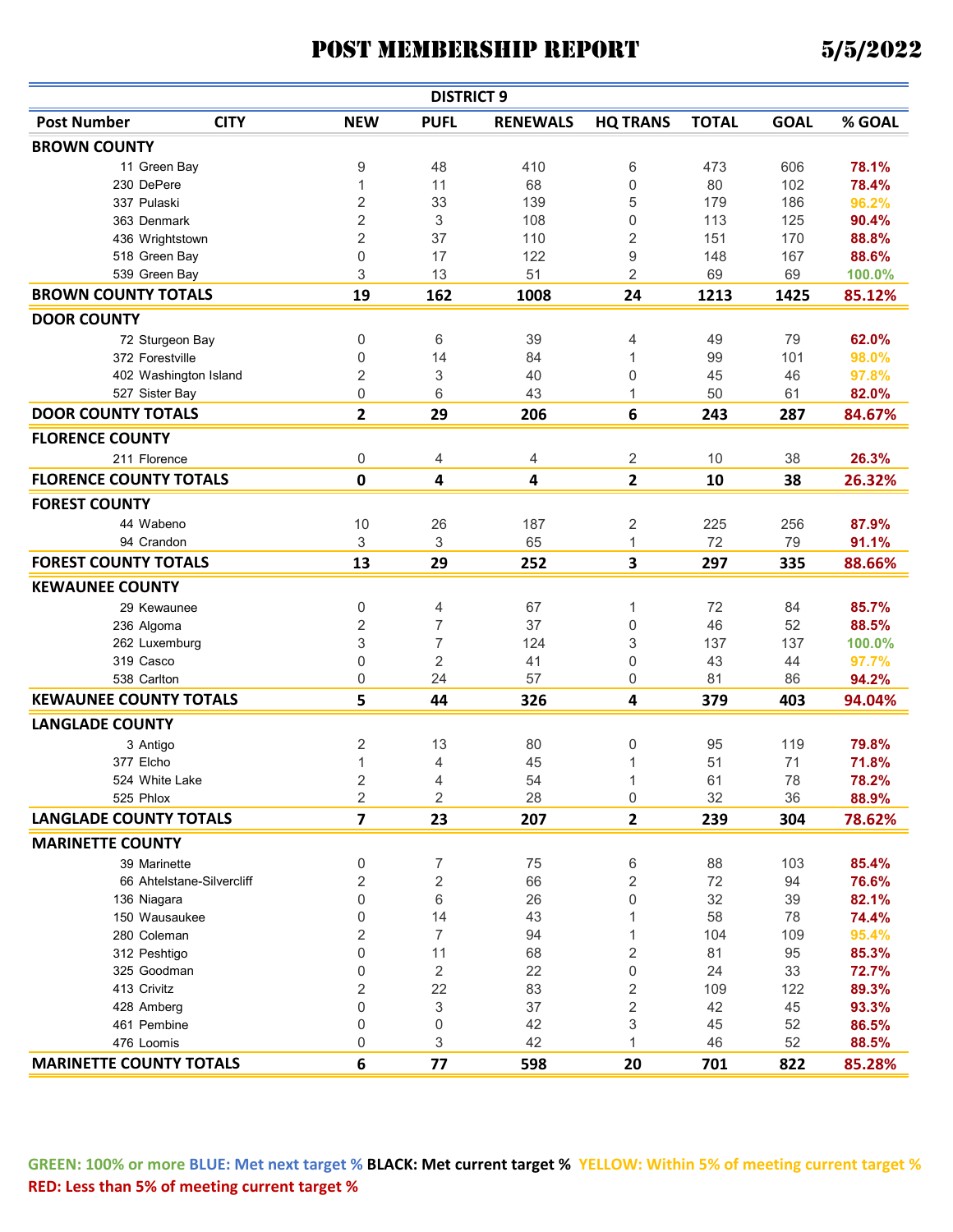| <b>OCONTO COUNTY</b>           |                |     |      |     |      |      |         |
|--------------------------------|----------------|-----|------|-----|------|------|---------|
| 74 Oconto                      | $\overline{4}$ | 9   | 74   |     | 88   | 101  | 87.1%   |
| 283 Suring                     | 24             | 2   | 69   |     | 96   | 72   | 133.3%  |
| 300 Gillett                    | 0              |     | 56   | 3   | 66   | 76   | 86.8%   |
| 302 Oconto Falls               |                | 5   | 60   |     | 67   | 70   | 95.7%   |
| 342 Lena                       | 4              | 0   | 51   | 2   | 57   | 55   | 103.6%  |
| 523 Abrams                     | 4              | 3   | 63   | 3   | 73   | 70   | 104.3%  |
| <b>OCONTO COUNTY TOTALS</b>    | 37             | 26  | 373  | 11  | 447  | 444  | 100.68% |
| <b>OUTAGAMIE COUNTY</b>        |                |     |      |     |      |      |         |
| 38 Appleton                    | 9              | 83  | 427  | 25  | 544  | 633  | 85.9%   |
| 41 Kaukauna                    | 3              | 5   | 83   | 0   | 91   | 102  | 89.2%   |
| 55 Hortonville                 | 8              | 41  | 88   | 0   | 137  | 136  | 100.7%  |
| 60 Kimberly                    |                | 26  | 87   |     | 115  | 130  | 88.5%   |
| 106 Seymour                    | 6              | 60  | 119  | 2   | 187  | 186  | 100.5%  |
| 258 Little Chute               | 4              | 29  | 256  |     | 290  | 335  | 86.6%   |
| 332 Black Creek                |                | 9   | 48   | 0   | 58   | 62   | 93.5%   |
| 512 Shiocton                   | $\mathbf{0}$   | 9   | 31   | 0   | 40   | 45   | 88.9%   |
| <b>OUTAGAMIE COUNTY TOTALS</b> | 32             | 262 | 1139 | 29  | 1462 | 1629 | 89.75%  |
| <b>DISTRICT 9 TOTALS</b>       | 121            | 656 | 4113 | 101 | 4991 | 5687 | 87.76%  |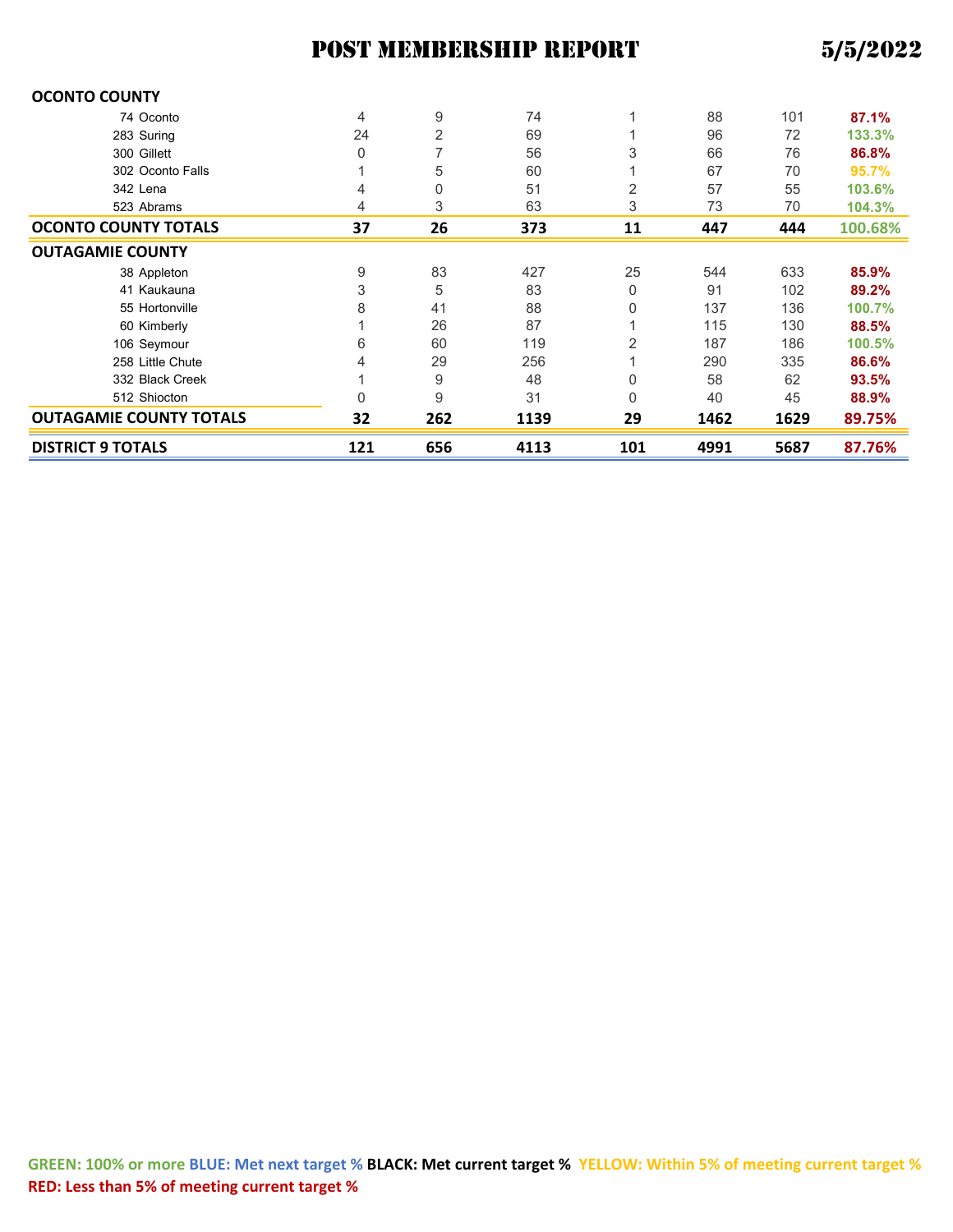| <b>Post Number</b><br><b>GOAL</b><br>% GOAL<br><b>CITY</b><br><b>NEW</b><br><b>PUFL</b><br><b>RENEWALS</b><br><b>HQ TRANS</b><br><b>TOTAL</b><br><b>BARRON COUNTY</b><br>$\sqrt{2}$<br>13<br>95<br>0<br>110<br>78.0%<br>87 Rice Lake<br>141<br>$\boldsymbol{9}$<br>$\overline{2}$<br>$\overline{7}$<br>120<br>138<br>95.2%<br>98 Cumberland<br>145<br>$\sqrt{2}$<br>0<br>4<br>46<br>52<br>57<br>137 Turtle Lake<br>91.2%<br>$\mathbf 0$<br>5<br>87<br>85.3%<br>179 Chetek<br>93<br>109<br>1<br>39<br>76.7%<br>194 Cameron<br>1<br>6<br>0<br>46<br>60<br>212 Barron<br>3<br>6<br>57<br>0<br>66<br>66<br>100.0%<br>0<br>17<br>0<br>18<br>26<br>259 Prairie Farm<br>69.2%<br>540 Haugen<br>1<br>38<br>40<br>48<br>83.3%<br>0<br>1<br><b>BARRON COUNTY TOTALS</b><br>18<br>499<br>3<br>563<br>43<br>652<br>86.35%<br><b>BUFFALO/PEPIN COUNTY</b><br>0<br>91.7%<br>7<br>26<br>0<br>33<br>36<br>56 Fountain City<br>21<br>73<br>95<br>88.0%<br>154 Mondovi<br>1<br>0<br>108<br>1<br>16<br>81<br>0<br>98<br>117<br>181 Durand<br>83.8%<br>69<br>1<br>17<br>88<br>106<br>224 Alma<br>1<br>83.0%<br>264 Gilmanton<br>2<br>46<br>36<br>0<br>84<br>96<br>87.5%<br><b>BUFFALO/PEPIN COUNTY TOTALS</b><br>5<br>107<br>285<br>1<br>398<br>463<br>85.96%<br><b>CHIPPEWA COUNTY</b><br>77 Chippewa Falls<br>3<br>28<br>207<br>9<br>247<br>270<br>91.5%<br>$\overline{2}$<br>5<br>29<br>0<br>36<br>36<br>100.0%<br>112 Stanley<br>6<br>6<br>36<br>159 Cadott<br>0<br>48<br>51<br>94.1%<br>$\mathbf{1}$<br>3<br>26<br>30<br>36<br>83.3%<br>267 New Auburn<br>0<br>3<br>25<br>152<br>295 Bloomer<br>124<br>0<br>168<br>90.5%<br>326 Boyd<br>1<br>14<br>51<br>0<br>66<br>69<br>95.7%<br>$\overline{7}$<br>$\mathbf{1}$<br>76<br>353 Cornell<br>0<br>84<br>96<br>87.5%<br><b>CHIPPEWA COUNTY TOTALS</b><br>9<br>17<br>88<br>549<br>663<br>726<br>91.32%<br><b>DUNN COUNTY</b><br>1<br>12<br>70<br>1<br>84<br>97<br>86.6%<br>32 Menomonie<br>$\boldsymbol{0}$<br>0<br>12<br>0<br>12<br>14<br>37 Elk Mound<br>85.7%<br>5<br>95.6%<br>131 Colfax<br>6<br>31<br>43<br>1<br>45<br>0<br>11<br>12<br>13<br>92.3%<br>232 Downing<br>0<br>1<br>0<br>3<br>3<br>3<br>235 Wheeler<br>0<br>0<br>100.0%<br>0<br>17<br>17<br>18<br>94.4%<br>314 Boyceville<br>$\Omega$<br>0<br>0<br>8<br>0<br>8<br>10<br>80.0%<br>323 Connorsville<br>0<br>17<br>25<br>511 Ridgeland<br>21<br>0<br>84.0%<br>$\cup$<br>4<br>6<br><b>DUNN COUNTY TOTALS</b><br>23<br>$\overline{2}$<br>200<br>225<br>169<br>88.89%<br><b>EAU CLAIRE COUNTY</b><br>318<br>53 Eau Claire<br>4<br>41<br>10<br>373<br>420<br>88.8%<br>$\boldsymbol{0}$<br>3<br>42<br>0<br>45<br>51<br>291 Augusta<br>88.2%<br>$\boldsymbol{0}$<br>31<br>32<br>0<br>40<br>80.0%<br>376 Fall Creek<br>1<br>3<br>$\overline{7}$<br>466 Fairchild<br>$\mathbf{1}$<br>0<br>11<br>9<br>122.2%<br>52<br>0<br>13<br>0<br>65<br>550 Brackett<br>74<br>87.8%<br>$\overline{\mathbf{z}}$<br><b>EAU CLAIRE COUNTY TOTALS</b><br>59<br>450<br>10<br>526<br>594<br>88.55%<br><b>PIERCE COUNTY</b><br>$\overline{7}$<br>61 Prescott<br>22<br>71<br>1<br>101<br>80<br>126.3%<br>29<br>78<br>8<br>582<br>467<br>575<br>121 River Falls<br>101.2%<br>0<br>21<br>56<br>158 Maiden Rock<br>35<br>0<br>67<br>83.6%<br>204 Ellsworth<br>8<br>98<br>148<br>0<br>254<br>290<br>87.6%<br>3<br>107<br>207 Elmwood<br>14<br>90<br>0<br>111<br>96.4%<br>0<br>27<br>28<br>31<br>1<br>0<br>90.3%<br>227 Spring Valley<br>0<br>18<br>63<br>81<br>90.0%<br>357 Bay City<br>0<br>90<br>3<br>6<br>365 Plum City<br>51<br>1<br>61<br>65<br>93.8% |  | <b>DISTRICT 10</b> |  |  |  |
|---------------------------------------------------------------------------------------------------------------------------------------------------------------------------------------------------------------------------------------------------------------------------------------------------------------------------------------------------------------------------------------------------------------------------------------------------------------------------------------------------------------------------------------------------------------------------------------------------------------------------------------------------------------------------------------------------------------------------------------------------------------------------------------------------------------------------------------------------------------------------------------------------------------------------------------------------------------------------------------------------------------------------------------------------------------------------------------------------------------------------------------------------------------------------------------------------------------------------------------------------------------------------------------------------------------------------------------------------------------------------------------------------------------------------------------------------------------------------------------------------------------------------------------------------------------------------------------------------------------------------------------------------------------------------------------------------------------------------------------------------------------------------------------------------------------------------------------------------------------------------------------------------------------------------------------------------------------------------------------------------------------------------------------------------------------------------------------------------------------------------------------------------------------------------------------------------------------------------------------------------------------------------------------------------------------------------------------------------------------------------------------------------------------------------------------------------------------------------------------------------------------------------------------------------------------------------------------------------------------------------------------------------------------------------------------------------------------------------------------------------------------------------------------------------------------------------------------------------------------------------------------------------------------------------------------------------------------------------------------------------------------------------------------------------------------------------------------------------------------------------------------------------------------------------------------------------------------------------------------------------------------------------------------------------------------------------------------------------------------------------------------------------------------------------------------------------------------------------------------------------------------------|--|--------------------|--|--|--|
|                                                                                                                                                                                                                                                                                                                                                                                                                                                                                                                                                                                                                                                                                                                                                                                                                                                                                                                                                                                                                                                                                                                                                                                                                                                                                                                                                                                                                                                                                                                                                                                                                                                                                                                                                                                                                                                                                                                                                                                                                                                                                                                                                                                                                                                                                                                                                                                                                                                                                                                                                                                                                                                                                                                                                                                                                                                                                                                                                                                                                                                                                                                                                                                                                                                                                                                                                                                                                                                                                                                     |  |                    |  |  |  |
|                                                                                                                                                                                                                                                                                                                                                                                                                                                                                                                                                                                                                                                                                                                                                                                                                                                                                                                                                                                                                                                                                                                                                                                                                                                                                                                                                                                                                                                                                                                                                                                                                                                                                                                                                                                                                                                                                                                                                                                                                                                                                                                                                                                                                                                                                                                                                                                                                                                                                                                                                                                                                                                                                                                                                                                                                                                                                                                                                                                                                                                                                                                                                                                                                                                                                                                                                                                                                                                                                                                     |  |                    |  |  |  |
|                                                                                                                                                                                                                                                                                                                                                                                                                                                                                                                                                                                                                                                                                                                                                                                                                                                                                                                                                                                                                                                                                                                                                                                                                                                                                                                                                                                                                                                                                                                                                                                                                                                                                                                                                                                                                                                                                                                                                                                                                                                                                                                                                                                                                                                                                                                                                                                                                                                                                                                                                                                                                                                                                                                                                                                                                                                                                                                                                                                                                                                                                                                                                                                                                                                                                                                                                                                                                                                                                                                     |  |                    |  |  |  |
|                                                                                                                                                                                                                                                                                                                                                                                                                                                                                                                                                                                                                                                                                                                                                                                                                                                                                                                                                                                                                                                                                                                                                                                                                                                                                                                                                                                                                                                                                                                                                                                                                                                                                                                                                                                                                                                                                                                                                                                                                                                                                                                                                                                                                                                                                                                                                                                                                                                                                                                                                                                                                                                                                                                                                                                                                                                                                                                                                                                                                                                                                                                                                                                                                                                                                                                                                                                                                                                                                                                     |  |                    |  |  |  |
|                                                                                                                                                                                                                                                                                                                                                                                                                                                                                                                                                                                                                                                                                                                                                                                                                                                                                                                                                                                                                                                                                                                                                                                                                                                                                                                                                                                                                                                                                                                                                                                                                                                                                                                                                                                                                                                                                                                                                                                                                                                                                                                                                                                                                                                                                                                                                                                                                                                                                                                                                                                                                                                                                                                                                                                                                                                                                                                                                                                                                                                                                                                                                                                                                                                                                                                                                                                                                                                                                                                     |  |                    |  |  |  |
|                                                                                                                                                                                                                                                                                                                                                                                                                                                                                                                                                                                                                                                                                                                                                                                                                                                                                                                                                                                                                                                                                                                                                                                                                                                                                                                                                                                                                                                                                                                                                                                                                                                                                                                                                                                                                                                                                                                                                                                                                                                                                                                                                                                                                                                                                                                                                                                                                                                                                                                                                                                                                                                                                                                                                                                                                                                                                                                                                                                                                                                                                                                                                                                                                                                                                                                                                                                                                                                                                                                     |  |                    |  |  |  |
|                                                                                                                                                                                                                                                                                                                                                                                                                                                                                                                                                                                                                                                                                                                                                                                                                                                                                                                                                                                                                                                                                                                                                                                                                                                                                                                                                                                                                                                                                                                                                                                                                                                                                                                                                                                                                                                                                                                                                                                                                                                                                                                                                                                                                                                                                                                                                                                                                                                                                                                                                                                                                                                                                                                                                                                                                                                                                                                                                                                                                                                                                                                                                                                                                                                                                                                                                                                                                                                                                                                     |  |                    |  |  |  |
|                                                                                                                                                                                                                                                                                                                                                                                                                                                                                                                                                                                                                                                                                                                                                                                                                                                                                                                                                                                                                                                                                                                                                                                                                                                                                                                                                                                                                                                                                                                                                                                                                                                                                                                                                                                                                                                                                                                                                                                                                                                                                                                                                                                                                                                                                                                                                                                                                                                                                                                                                                                                                                                                                                                                                                                                                                                                                                                                                                                                                                                                                                                                                                                                                                                                                                                                                                                                                                                                                                                     |  |                    |  |  |  |
|                                                                                                                                                                                                                                                                                                                                                                                                                                                                                                                                                                                                                                                                                                                                                                                                                                                                                                                                                                                                                                                                                                                                                                                                                                                                                                                                                                                                                                                                                                                                                                                                                                                                                                                                                                                                                                                                                                                                                                                                                                                                                                                                                                                                                                                                                                                                                                                                                                                                                                                                                                                                                                                                                                                                                                                                                                                                                                                                                                                                                                                                                                                                                                                                                                                                                                                                                                                                                                                                                                                     |  |                    |  |  |  |
|                                                                                                                                                                                                                                                                                                                                                                                                                                                                                                                                                                                                                                                                                                                                                                                                                                                                                                                                                                                                                                                                                                                                                                                                                                                                                                                                                                                                                                                                                                                                                                                                                                                                                                                                                                                                                                                                                                                                                                                                                                                                                                                                                                                                                                                                                                                                                                                                                                                                                                                                                                                                                                                                                                                                                                                                                                                                                                                                                                                                                                                                                                                                                                                                                                                                                                                                                                                                                                                                                                                     |  |                    |  |  |  |
|                                                                                                                                                                                                                                                                                                                                                                                                                                                                                                                                                                                                                                                                                                                                                                                                                                                                                                                                                                                                                                                                                                                                                                                                                                                                                                                                                                                                                                                                                                                                                                                                                                                                                                                                                                                                                                                                                                                                                                                                                                                                                                                                                                                                                                                                                                                                                                                                                                                                                                                                                                                                                                                                                                                                                                                                                                                                                                                                                                                                                                                                                                                                                                                                                                                                                                                                                                                                                                                                                                                     |  |                    |  |  |  |
|                                                                                                                                                                                                                                                                                                                                                                                                                                                                                                                                                                                                                                                                                                                                                                                                                                                                                                                                                                                                                                                                                                                                                                                                                                                                                                                                                                                                                                                                                                                                                                                                                                                                                                                                                                                                                                                                                                                                                                                                                                                                                                                                                                                                                                                                                                                                                                                                                                                                                                                                                                                                                                                                                                                                                                                                                                                                                                                                                                                                                                                                                                                                                                                                                                                                                                                                                                                                                                                                                                                     |  |                    |  |  |  |
|                                                                                                                                                                                                                                                                                                                                                                                                                                                                                                                                                                                                                                                                                                                                                                                                                                                                                                                                                                                                                                                                                                                                                                                                                                                                                                                                                                                                                                                                                                                                                                                                                                                                                                                                                                                                                                                                                                                                                                                                                                                                                                                                                                                                                                                                                                                                                                                                                                                                                                                                                                                                                                                                                                                                                                                                                                                                                                                                                                                                                                                                                                                                                                                                                                                                                                                                                                                                                                                                                                                     |  |                    |  |  |  |
|                                                                                                                                                                                                                                                                                                                                                                                                                                                                                                                                                                                                                                                                                                                                                                                                                                                                                                                                                                                                                                                                                                                                                                                                                                                                                                                                                                                                                                                                                                                                                                                                                                                                                                                                                                                                                                                                                                                                                                                                                                                                                                                                                                                                                                                                                                                                                                                                                                                                                                                                                                                                                                                                                                                                                                                                                                                                                                                                                                                                                                                                                                                                                                                                                                                                                                                                                                                                                                                                                                                     |  |                    |  |  |  |
|                                                                                                                                                                                                                                                                                                                                                                                                                                                                                                                                                                                                                                                                                                                                                                                                                                                                                                                                                                                                                                                                                                                                                                                                                                                                                                                                                                                                                                                                                                                                                                                                                                                                                                                                                                                                                                                                                                                                                                                                                                                                                                                                                                                                                                                                                                                                                                                                                                                                                                                                                                                                                                                                                                                                                                                                                                                                                                                                                                                                                                                                                                                                                                                                                                                                                                                                                                                                                                                                                                                     |  |                    |  |  |  |
|                                                                                                                                                                                                                                                                                                                                                                                                                                                                                                                                                                                                                                                                                                                                                                                                                                                                                                                                                                                                                                                                                                                                                                                                                                                                                                                                                                                                                                                                                                                                                                                                                                                                                                                                                                                                                                                                                                                                                                                                                                                                                                                                                                                                                                                                                                                                                                                                                                                                                                                                                                                                                                                                                                                                                                                                                                                                                                                                                                                                                                                                                                                                                                                                                                                                                                                                                                                                                                                                                                                     |  |                    |  |  |  |
|                                                                                                                                                                                                                                                                                                                                                                                                                                                                                                                                                                                                                                                                                                                                                                                                                                                                                                                                                                                                                                                                                                                                                                                                                                                                                                                                                                                                                                                                                                                                                                                                                                                                                                                                                                                                                                                                                                                                                                                                                                                                                                                                                                                                                                                                                                                                                                                                                                                                                                                                                                                                                                                                                                                                                                                                                                                                                                                                                                                                                                                                                                                                                                                                                                                                                                                                                                                                                                                                                                                     |  |                    |  |  |  |
|                                                                                                                                                                                                                                                                                                                                                                                                                                                                                                                                                                                                                                                                                                                                                                                                                                                                                                                                                                                                                                                                                                                                                                                                                                                                                                                                                                                                                                                                                                                                                                                                                                                                                                                                                                                                                                                                                                                                                                                                                                                                                                                                                                                                                                                                                                                                                                                                                                                                                                                                                                                                                                                                                                                                                                                                                                                                                                                                                                                                                                                                                                                                                                                                                                                                                                                                                                                                                                                                                                                     |  |                    |  |  |  |
|                                                                                                                                                                                                                                                                                                                                                                                                                                                                                                                                                                                                                                                                                                                                                                                                                                                                                                                                                                                                                                                                                                                                                                                                                                                                                                                                                                                                                                                                                                                                                                                                                                                                                                                                                                                                                                                                                                                                                                                                                                                                                                                                                                                                                                                                                                                                                                                                                                                                                                                                                                                                                                                                                                                                                                                                                                                                                                                                                                                                                                                                                                                                                                                                                                                                                                                                                                                                                                                                                                                     |  |                    |  |  |  |
|                                                                                                                                                                                                                                                                                                                                                                                                                                                                                                                                                                                                                                                                                                                                                                                                                                                                                                                                                                                                                                                                                                                                                                                                                                                                                                                                                                                                                                                                                                                                                                                                                                                                                                                                                                                                                                                                                                                                                                                                                                                                                                                                                                                                                                                                                                                                                                                                                                                                                                                                                                                                                                                                                                                                                                                                                                                                                                                                                                                                                                                                                                                                                                                                                                                                                                                                                                                                                                                                                                                     |  |                    |  |  |  |
|                                                                                                                                                                                                                                                                                                                                                                                                                                                                                                                                                                                                                                                                                                                                                                                                                                                                                                                                                                                                                                                                                                                                                                                                                                                                                                                                                                                                                                                                                                                                                                                                                                                                                                                                                                                                                                                                                                                                                                                                                                                                                                                                                                                                                                                                                                                                                                                                                                                                                                                                                                                                                                                                                                                                                                                                                                                                                                                                                                                                                                                                                                                                                                                                                                                                                                                                                                                                                                                                                                                     |  |                    |  |  |  |
|                                                                                                                                                                                                                                                                                                                                                                                                                                                                                                                                                                                                                                                                                                                                                                                                                                                                                                                                                                                                                                                                                                                                                                                                                                                                                                                                                                                                                                                                                                                                                                                                                                                                                                                                                                                                                                                                                                                                                                                                                                                                                                                                                                                                                                                                                                                                                                                                                                                                                                                                                                                                                                                                                                                                                                                                                                                                                                                                                                                                                                                                                                                                                                                                                                                                                                                                                                                                                                                                                                                     |  |                    |  |  |  |
|                                                                                                                                                                                                                                                                                                                                                                                                                                                                                                                                                                                                                                                                                                                                                                                                                                                                                                                                                                                                                                                                                                                                                                                                                                                                                                                                                                                                                                                                                                                                                                                                                                                                                                                                                                                                                                                                                                                                                                                                                                                                                                                                                                                                                                                                                                                                                                                                                                                                                                                                                                                                                                                                                                                                                                                                                                                                                                                                                                                                                                                                                                                                                                                                                                                                                                                                                                                                                                                                                                                     |  |                    |  |  |  |
|                                                                                                                                                                                                                                                                                                                                                                                                                                                                                                                                                                                                                                                                                                                                                                                                                                                                                                                                                                                                                                                                                                                                                                                                                                                                                                                                                                                                                                                                                                                                                                                                                                                                                                                                                                                                                                                                                                                                                                                                                                                                                                                                                                                                                                                                                                                                                                                                                                                                                                                                                                                                                                                                                                                                                                                                                                                                                                                                                                                                                                                                                                                                                                                                                                                                                                                                                                                                                                                                                                                     |  |                    |  |  |  |
|                                                                                                                                                                                                                                                                                                                                                                                                                                                                                                                                                                                                                                                                                                                                                                                                                                                                                                                                                                                                                                                                                                                                                                                                                                                                                                                                                                                                                                                                                                                                                                                                                                                                                                                                                                                                                                                                                                                                                                                                                                                                                                                                                                                                                                                                                                                                                                                                                                                                                                                                                                                                                                                                                                                                                                                                                                                                                                                                                                                                                                                                                                                                                                                                                                                                                                                                                                                                                                                                                                                     |  |                    |  |  |  |
|                                                                                                                                                                                                                                                                                                                                                                                                                                                                                                                                                                                                                                                                                                                                                                                                                                                                                                                                                                                                                                                                                                                                                                                                                                                                                                                                                                                                                                                                                                                                                                                                                                                                                                                                                                                                                                                                                                                                                                                                                                                                                                                                                                                                                                                                                                                                                                                                                                                                                                                                                                                                                                                                                                                                                                                                                                                                                                                                                                                                                                                                                                                                                                                                                                                                                                                                                                                                                                                                                                                     |  |                    |  |  |  |
|                                                                                                                                                                                                                                                                                                                                                                                                                                                                                                                                                                                                                                                                                                                                                                                                                                                                                                                                                                                                                                                                                                                                                                                                                                                                                                                                                                                                                                                                                                                                                                                                                                                                                                                                                                                                                                                                                                                                                                                                                                                                                                                                                                                                                                                                                                                                                                                                                                                                                                                                                                                                                                                                                                                                                                                                                                                                                                                                                                                                                                                                                                                                                                                                                                                                                                                                                                                                                                                                                                                     |  |                    |  |  |  |
|                                                                                                                                                                                                                                                                                                                                                                                                                                                                                                                                                                                                                                                                                                                                                                                                                                                                                                                                                                                                                                                                                                                                                                                                                                                                                                                                                                                                                                                                                                                                                                                                                                                                                                                                                                                                                                                                                                                                                                                                                                                                                                                                                                                                                                                                                                                                                                                                                                                                                                                                                                                                                                                                                                                                                                                                                                                                                                                                                                                                                                                                                                                                                                                                                                                                                                                                                                                                                                                                                                                     |  |                    |  |  |  |
|                                                                                                                                                                                                                                                                                                                                                                                                                                                                                                                                                                                                                                                                                                                                                                                                                                                                                                                                                                                                                                                                                                                                                                                                                                                                                                                                                                                                                                                                                                                                                                                                                                                                                                                                                                                                                                                                                                                                                                                                                                                                                                                                                                                                                                                                                                                                                                                                                                                                                                                                                                                                                                                                                                                                                                                                                                                                                                                                                                                                                                                                                                                                                                                                                                                                                                                                                                                                                                                                                                                     |  |                    |  |  |  |
|                                                                                                                                                                                                                                                                                                                                                                                                                                                                                                                                                                                                                                                                                                                                                                                                                                                                                                                                                                                                                                                                                                                                                                                                                                                                                                                                                                                                                                                                                                                                                                                                                                                                                                                                                                                                                                                                                                                                                                                                                                                                                                                                                                                                                                                                                                                                                                                                                                                                                                                                                                                                                                                                                                                                                                                                                                                                                                                                                                                                                                                                                                                                                                                                                                                                                                                                                                                                                                                                                                                     |  |                    |  |  |  |
|                                                                                                                                                                                                                                                                                                                                                                                                                                                                                                                                                                                                                                                                                                                                                                                                                                                                                                                                                                                                                                                                                                                                                                                                                                                                                                                                                                                                                                                                                                                                                                                                                                                                                                                                                                                                                                                                                                                                                                                                                                                                                                                                                                                                                                                                                                                                                                                                                                                                                                                                                                                                                                                                                                                                                                                                                                                                                                                                                                                                                                                                                                                                                                                                                                                                                                                                                                                                                                                                                                                     |  |                    |  |  |  |
|                                                                                                                                                                                                                                                                                                                                                                                                                                                                                                                                                                                                                                                                                                                                                                                                                                                                                                                                                                                                                                                                                                                                                                                                                                                                                                                                                                                                                                                                                                                                                                                                                                                                                                                                                                                                                                                                                                                                                                                                                                                                                                                                                                                                                                                                                                                                                                                                                                                                                                                                                                                                                                                                                                                                                                                                                                                                                                                                                                                                                                                                                                                                                                                                                                                                                                                                                                                                                                                                                                                     |  |                    |  |  |  |
|                                                                                                                                                                                                                                                                                                                                                                                                                                                                                                                                                                                                                                                                                                                                                                                                                                                                                                                                                                                                                                                                                                                                                                                                                                                                                                                                                                                                                                                                                                                                                                                                                                                                                                                                                                                                                                                                                                                                                                                                                                                                                                                                                                                                                                                                                                                                                                                                                                                                                                                                                                                                                                                                                                                                                                                                                                                                                                                                                                                                                                                                                                                                                                                                                                                                                                                                                                                                                                                                                                                     |  |                    |  |  |  |
|                                                                                                                                                                                                                                                                                                                                                                                                                                                                                                                                                                                                                                                                                                                                                                                                                                                                                                                                                                                                                                                                                                                                                                                                                                                                                                                                                                                                                                                                                                                                                                                                                                                                                                                                                                                                                                                                                                                                                                                                                                                                                                                                                                                                                                                                                                                                                                                                                                                                                                                                                                                                                                                                                                                                                                                                                                                                                                                                                                                                                                                                                                                                                                                                                                                                                                                                                                                                                                                                                                                     |  |                    |  |  |  |
|                                                                                                                                                                                                                                                                                                                                                                                                                                                                                                                                                                                                                                                                                                                                                                                                                                                                                                                                                                                                                                                                                                                                                                                                                                                                                                                                                                                                                                                                                                                                                                                                                                                                                                                                                                                                                                                                                                                                                                                                                                                                                                                                                                                                                                                                                                                                                                                                                                                                                                                                                                                                                                                                                                                                                                                                                                                                                                                                                                                                                                                                                                                                                                                                                                                                                                                                                                                                                                                                                                                     |  |                    |  |  |  |
|                                                                                                                                                                                                                                                                                                                                                                                                                                                                                                                                                                                                                                                                                                                                                                                                                                                                                                                                                                                                                                                                                                                                                                                                                                                                                                                                                                                                                                                                                                                                                                                                                                                                                                                                                                                                                                                                                                                                                                                                                                                                                                                                                                                                                                                                                                                                                                                                                                                                                                                                                                                                                                                                                                                                                                                                                                                                                                                                                                                                                                                                                                                                                                                                                                                                                                                                                                                                                                                                                                                     |  |                    |  |  |  |
|                                                                                                                                                                                                                                                                                                                                                                                                                                                                                                                                                                                                                                                                                                                                                                                                                                                                                                                                                                                                                                                                                                                                                                                                                                                                                                                                                                                                                                                                                                                                                                                                                                                                                                                                                                                                                                                                                                                                                                                                                                                                                                                                                                                                                                                                                                                                                                                                                                                                                                                                                                                                                                                                                                                                                                                                                                                                                                                                                                                                                                                                                                                                                                                                                                                                                                                                                                                                                                                                                                                     |  |                    |  |  |  |
|                                                                                                                                                                                                                                                                                                                                                                                                                                                                                                                                                                                                                                                                                                                                                                                                                                                                                                                                                                                                                                                                                                                                                                                                                                                                                                                                                                                                                                                                                                                                                                                                                                                                                                                                                                                                                                                                                                                                                                                                                                                                                                                                                                                                                                                                                                                                                                                                                                                                                                                                                                                                                                                                                                                                                                                                                                                                                                                                                                                                                                                                                                                                                                                                                                                                                                                                                                                                                                                                                                                     |  |                    |  |  |  |
|                                                                                                                                                                                                                                                                                                                                                                                                                                                                                                                                                                                                                                                                                                                                                                                                                                                                                                                                                                                                                                                                                                                                                                                                                                                                                                                                                                                                                                                                                                                                                                                                                                                                                                                                                                                                                                                                                                                                                                                                                                                                                                                                                                                                                                                                                                                                                                                                                                                                                                                                                                                                                                                                                                                                                                                                                                                                                                                                                                                                                                                                                                                                                                                                                                                                                                                                                                                                                                                                                                                     |  |                    |  |  |  |
|                                                                                                                                                                                                                                                                                                                                                                                                                                                                                                                                                                                                                                                                                                                                                                                                                                                                                                                                                                                                                                                                                                                                                                                                                                                                                                                                                                                                                                                                                                                                                                                                                                                                                                                                                                                                                                                                                                                                                                                                                                                                                                                                                                                                                                                                                                                                                                                                                                                                                                                                                                                                                                                                                                                                                                                                                                                                                                                                                                                                                                                                                                                                                                                                                                                                                                                                                                                                                                                                                                                     |  |                    |  |  |  |
|                                                                                                                                                                                                                                                                                                                                                                                                                                                                                                                                                                                                                                                                                                                                                                                                                                                                                                                                                                                                                                                                                                                                                                                                                                                                                                                                                                                                                                                                                                                                                                                                                                                                                                                                                                                                                                                                                                                                                                                                                                                                                                                                                                                                                                                                                                                                                                                                                                                                                                                                                                                                                                                                                                                                                                                                                                                                                                                                                                                                                                                                                                                                                                                                                                                                                                                                                                                                                                                                                                                     |  |                    |  |  |  |
|                                                                                                                                                                                                                                                                                                                                                                                                                                                                                                                                                                                                                                                                                                                                                                                                                                                                                                                                                                                                                                                                                                                                                                                                                                                                                                                                                                                                                                                                                                                                                                                                                                                                                                                                                                                                                                                                                                                                                                                                                                                                                                                                                                                                                                                                                                                                                                                                                                                                                                                                                                                                                                                                                                                                                                                                                                                                                                                                                                                                                                                                                                                                                                                                                                                                                                                                                                                                                                                                                                                     |  |                    |  |  |  |
|                                                                                                                                                                                                                                                                                                                                                                                                                                                                                                                                                                                                                                                                                                                                                                                                                                                                                                                                                                                                                                                                                                                                                                                                                                                                                                                                                                                                                                                                                                                                                                                                                                                                                                                                                                                                                                                                                                                                                                                                                                                                                                                                                                                                                                                                                                                                                                                                                                                                                                                                                                                                                                                                                                                                                                                                                                                                                                                                                                                                                                                                                                                                                                                                                                                                                                                                                                                                                                                                                                                     |  |                    |  |  |  |
|                                                                                                                                                                                                                                                                                                                                                                                                                                                                                                                                                                                                                                                                                                                                                                                                                                                                                                                                                                                                                                                                                                                                                                                                                                                                                                                                                                                                                                                                                                                                                                                                                                                                                                                                                                                                                                                                                                                                                                                                                                                                                                                                                                                                                                                                                                                                                                                                                                                                                                                                                                                                                                                                                                                                                                                                                                                                                                                                                                                                                                                                                                                                                                                                                                                                                                                                                                                                                                                                                                                     |  |                    |  |  |  |
|                                                                                                                                                                                                                                                                                                                                                                                                                                                                                                                                                                                                                                                                                                                                                                                                                                                                                                                                                                                                                                                                                                                                                                                                                                                                                                                                                                                                                                                                                                                                                                                                                                                                                                                                                                                                                                                                                                                                                                                                                                                                                                                                                                                                                                                                                                                                                                                                                                                                                                                                                                                                                                                                                                                                                                                                                                                                                                                                                                                                                                                                                                                                                                                                                                                                                                                                                                                                                                                                                                                     |  |                    |  |  |  |
|                                                                                                                                                                                                                                                                                                                                                                                                                                                                                                                                                                                                                                                                                                                                                                                                                                                                                                                                                                                                                                                                                                                                                                                                                                                                                                                                                                                                                                                                                                                                                                                                                                                                                                                                                                                                                                                                                                                                                                                                                                                                                                                                                                                                                                                                                                                                                                                                                                                                                                                                                                                                                                                                                                                                                                                                                                                                                                                                                                                                                                                                                                                                                                                                                                                                                                                                                                                                                                                                                                                     |  |                    |  |  |  |
|                                                                                                                                                                                                                                                                                                                                                                                                                                                                                                                                                                                                                                                                                                                                                                                                                                                                                                                                                                                                                                                                                                                                                                                                                                                                                                                                                                                                                                                                                                                                                                                                                                                                                                                                                                                                                                                                                                                                                                                                                                                                                                                                                                                                                                                                                                                                                                                                                                                                                                                                                                                                                                                                                                                                                                                                                                                                                                                                                                                                                                                                                                                                                                                                                                                                                                                                                                                                                                                                                                                     |  |                    |  |  |  |
|                                                                                                                                                                                                                                                                                                                                                                                                                                                                                                                                                                                                                                                                                                                                                                                                                                                                                                                                                                                                                                                                                                                                                                                                                                                                                                                                                                                                                                                                                                                                                                                                                                                                                                                                                                                                                                                                                                                                                                                                                                                                                                                                                                                                                                                                                                                                                                                                                                                                                                                                                                                                                                                                                                                                                                                                                                                                                                                                                                                                                                                                                                                                                                                                                                                                                                                                                                                                                                                                                                                     |  |                    |  |  |  |
|                                                                                                                                                                                                                                                                                                                                                                                                                                                                                                                                                                                                                                                                                                                                                                                                                                                                                                                                                                                                                                                                                                                                                                                                                                                                                                                                                                                                                                                                                                                                                                                                                                                                                                                                                                                                                                                                                                                                                                                                                                                                                                                                                                                                                                                                                                                                                                                                                                                                                                                                                                                                                                                                                                                                                                                                                                                                                                                                                                                                                                                                                                                                                                                                                                                                                                                                                                                                                                                                                                                     |  |                    |  |  |  |
|                                                                                                                                                                                                                                                                                                                                                                                                                                                                                                                                                                                                                                                                                                                                                                                                                                                                                                                                                                                                                                                                                                                                                                                                                                                                                                                                                                                                                                                                                                                                                                                                                                                                                                                                                                                                                                                                                                                                                                                                                                                                                                                                                                                                                                                                                                                                                                                                                                                                                                                                                                                                                                                                                                                                                                                                                                                                                                                                                                                                                                                                                                                                                                                                                                                                                                                                                                                                                                                                                                                     |  |                    |  |  |  |
|                                                                                                                                                                                                                                                                                                                                                                                                                                                                                                                                                                                                                                                                                                                                                                                                                                                                                                                                                                                                                                                                                                                                                                                                                                                                                                                                                                                                                                                                                                                                                                                                                                                                                                                                                                                                                                                                                                                                                                                                                                                                                                                                                                                                                                                                                                                                                                                                                                                                                                                                                                                                                                                                                                                                                                                                                                                                                                                                                                                                                                                                                                                                                                                                                                                                                                                                                                                                                                                                                                                     |  |                    |  |  |  |
|                                                                                                                                                                                                                                                                                                                                                                                                                                                                                                                                                                                                                                                                                                                                                                                                                                                                                                                                                                                                                                                                                                                                                                                                                                                                                                                                                                                                                                                                                                                                                                                                                                                                                                                                                                                                                                                                                                                                                                                                                                                                                                                                                                                                                                                                                                                                                                                                                                                                                                                                                                                                                                                                                                                                                                                                                                                                                                                                                                                                                                                                                                                                                                                                                                                                                                                                                                                                                                                                                                                     |  |                    |  |  |  |
|                                                                                                                                                                                                                                                                                                                                                                                                                                                                                                                                                                                                                                                                                                                                                                                                                                                                                                                                                                                                                                                                                                                                                                                                                                                                                                                                                                                                                                                                                                                                                                                                                                                                                                                                                                                                                                                                                                                                                                                                                                                                                                                                                                                                                                                                                                                                                                                                                                                                                                                                                                                                                                                                                                                                                                                                                                                                                                                                                                                                                                                                                                                                                                                                                                                                                                                                                                                                                                                                                                                     |  |                    |  |  |  |
|                                                                                                                                                                                                                                                                                                                                                                                                                                                                                                                                                                                                                                                                                                                                                                                                                                                                                                                                                                                                                                                                                                                                                                                                                                                                                                                                                                                                                                                                                                                                                                                                                                                                                                                                                                                                                                                                                                                                                                                                                                                                                                                                                                                                                                                                                                                                                                                                                                                                                                                                                                                                                                                                                                                                                                                                                                                                                                                                                                                                                                                                                                                                                                                                                                                                                                                                                                                                                                                                                                                     |  |                    |  |  |  |
|                                                                                                                                                                                                                                                                                                                                                                                                                                                                                                                                                                                                                                                                                                                                                                                                                                                                                                                                                                                                                                                                                                                                                                                                                                                                                                                                                                                                                                                                                                                                                                                                                                                                                                                                                                                                                                                                                                                                                                                                                                                                                                                                                                                                                                                                                                                                                                                                                                                                                                                                                                                                                                                                                                                                                                                                                                                                                                                                                                                                                                                                                                                                                                                                                                                                                                                                                                                                                                                                                                                     |  |                    |  |  |  |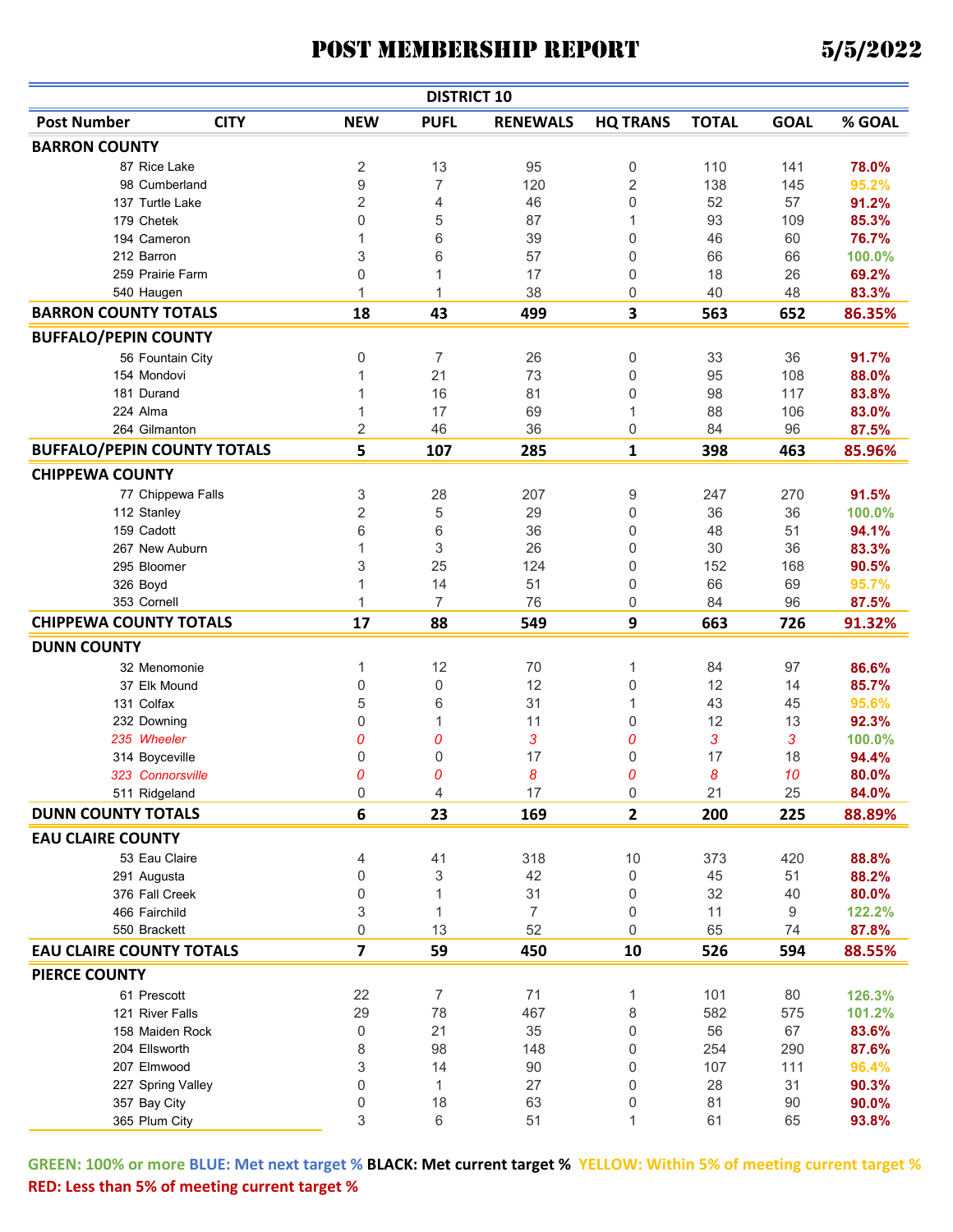| PIERCE COUNTY TOTALS             | 65             | 243                       | 952  | 10       | 1270 | 1309 | 97.02% |
|----------------------------------|----------------|---------------------------|------|----------|------|------|--------|
| <b>ST CROIX COUNTY</b>           |                |                           |      |          |      |      |        |
| 50 Hudson                        | 0              | 17                        | 19   | 0        | 36   | 70   | 51.4%  |
| 80 New Richmond                  | 6              | 31                        | 152  | 0        | 189  | 221  | 85.5%  |
| 111 Somerset                     | 8              | 10                        | 154  |          | 173  | 183  | 94.5%  |
| 168 Glenwood City                | 0              | 17                        | 14   | 0        | 31   | 34   | 91.2%  |
| 240 Baldwin                      | 0              | 10                        | 52   | 0        | 62   | 71   | 87.3%  |
| 301 Woodville                    |                | 10                        | 57   | 0        | 68   | 72   | 94.4%  |
| 330 Wilson                       | 4              | 4                         | 37   | 0        | 45   | 47   | 95.7%  |
| 404 Emerald                      | 0              | 0                         | 12   | 0        | 12   | 15   | 80.0%  |
| 432 Hammond                      |                | 2                         | 44   | 0        | 47   | 53   | 88.7%  |
| <b>ST CROIX COUNTY TOTALS</b>    | 20             | 101                       | 541  | 1        | 663  | 766  | 86.55% |
| <b>TREMPEALEAU COUNTY</b>        |                |                           |      |          |      |      |        |
| 17 Arcadia                       |                | 7                         | 100  | 0        | 108  | 114  | 94.7%  |
| 103 Galesville                   | 0              |                           | 52   | 0        | 53   | 57   | 93.0%  |
| 186 Independence                 |                | 16                        | 34   | 0        | 51   | 55   | 92.7%  |
| 191 Whitehall                    |                | 5                         | 42   | 0        | 48   | 46   | 104.3% |
| 231 Blair                        | 0              |                           | 23   | 0        | 24   | 31   | 77.4%  |
| 324 Osseo                        | $\overline{2}$ | 14                        | 103  | 0        | 119  | 137  | 86.9%  |
| 354 Ettrick                      | 3              | $\ensuremath{\mathsf{3}}$ | 49   | 0        | 55   | 56   | 98.2%  |
| 459 Eleva                        | 3              | 14                        | 57   | $\Omega$ | 74   | 78   | 94.9%  |
| <b>TREMPEALEAU COUNTY TOTALS</b> | 11             | 61                        | 460  | 0        | 532  | 574  | 92.68% |
| <b>DISTRICT 10 TOTALS</b>        | 149            | 725                       | 3905 | 36       | 4815 | 5309 | 90.70% |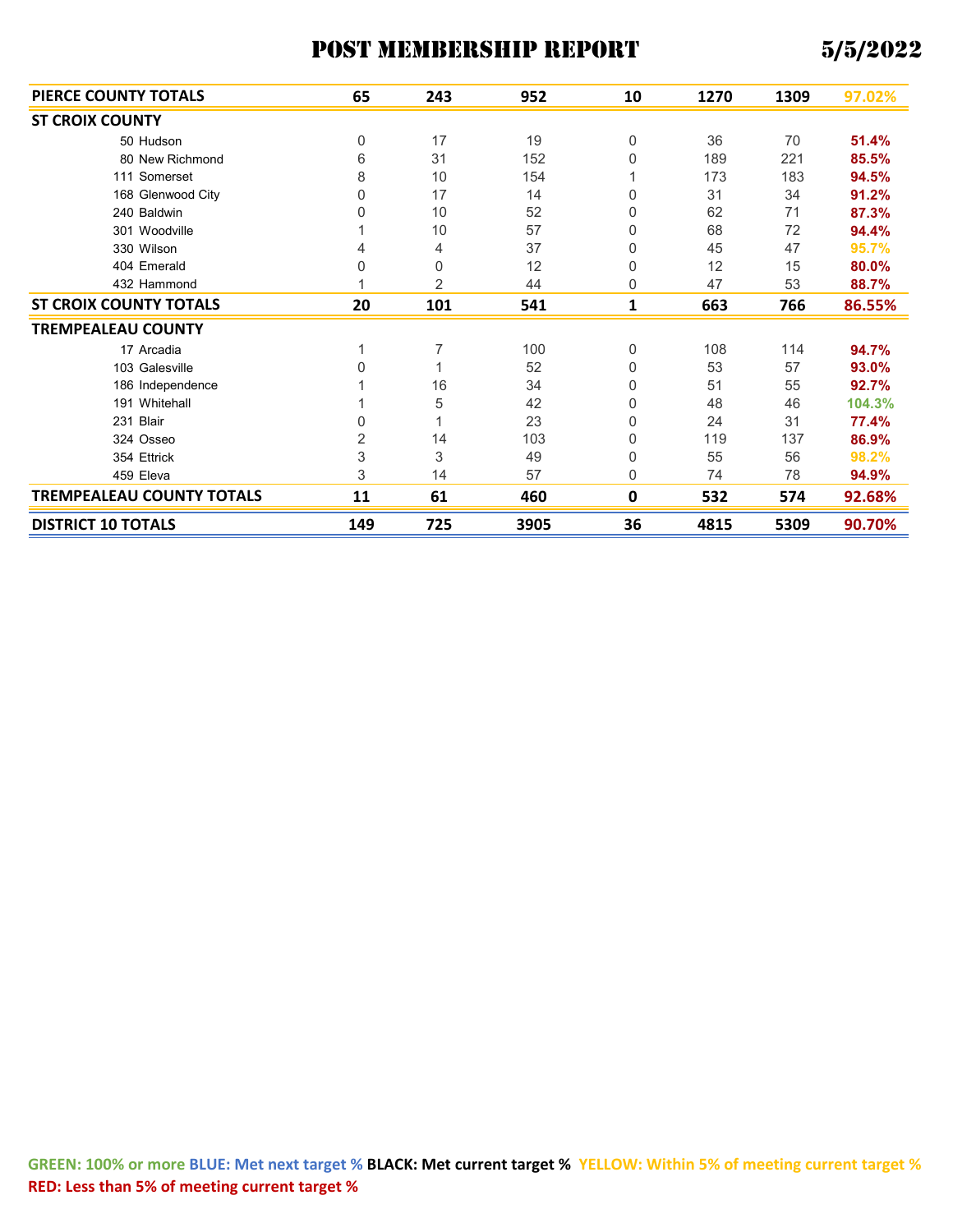| <b>DISTRICT 11</b>                |                           |                |                 |                 |              |             |        |  |  |  |
|-----------------------------------|---------------------------|----------------|-----------------|-----------------|--------------|-------------|--------|--|--|--|
| <b>Post Number</b><br><b>CITY</b> | <b>NEW</b>                | <b>PUFL</b>    | <b>RENEWALS</b> | <b>HQ TRANS</b> | <b>TOTAL</b> | <b>GOAL</b> | % GOAL |  |  |  |
| <b>ASHLAND COUNTY</b>             |                           |                |                 |                 |              |             |        |  |  |  |
| 25 Odanah                         | 0                         | 1              | 34              | 0               | 35           | 38          | 92.1%  |  |  |  |
| 90 Ashland                        | 13                        | 23             | 173             | 1               | 210          | 246         | 85.4%  |  |  |  |
| 247 Glidden                       | 3                         | $\overline{2}$ | 22              | 0               | 27           | 31          | 87.1%  |  |  |  |
| 272 Butternut                     | 0                         | 6              | 73              | 1               | 80           | 85          | 94.1%  |  |  |  |
| <b>ASHLAND COUNTY TOTALS</b>      | 16                        | 32             | 302             | $\overline{2}$  | 352          | 400         | 88.00% |  |  |  |
| <b>IRON COUNTY</b>                |                           |                |                 |                 |              |             |        |  |  |  |
| 58 Hurley                         | 1                         | 10             | 58              | 0               | 69           | 84          | 82.1%  |  |  |  |
| 371 Saxon                         | $\ensuremath{\mathsf{3}}$ | $\overline{2}$ | 41              | 0               | 46           | 56          | 82.1%  |  |  |  |
| 424 Mercer and Manitowish Waters  | 0                         | 6              | 19              | 0               | 25           | 30          | 83.3%  |  |  |  |
| <b>IRON COUNTY TOTALS</b>         | 4                         | 18             | 118             | $\mathbf 0$     | 140          | 170         | 82.35% |  |  |  |
| <b>LINCOLN COUNTY</b>             |                           |                |                 |                 |              |             |        |  |  |  |
| 46 Merrill                        | 0                         | 4              | 59              | 0               | 63           | 68          | 92.6%  |  |  |  |
| 93 Tomahawk                       | 12                        | 28             | 208             | 2               | 250          | 262         | 95.4%  |  |  |  |
| <b>LINCOLN COUNTY TOTALS</b>      | 12                        | 32             | 267             | $\mathbf{2}$    | 313          | 330         | 94.85% |  |  |  |
| <b>ONEIDA COUNTY</b>              |                           |                |                 |                 |              |             |        |  |  |  |
| 7 Rhinelander                     | 12                        | 10             | 53              | 1               | 76           | 83          | 91.6%  |  |  |  |
| 89 Minocqua                       | 6                         | 23             | 147             | 3               | 179          | 211         | 84.8%  |  |  |  |
| 318 Lake Tomahawk                 | 6                         | 13             | 116             | 6               | 141          | 139         | 101.4% |  |  |  |
| 431 Three Lakes                   | $\mathbf{1}$              | 19             | 77              | 1               | 98           | 122         | 80.3%  |  |  |  |
| <b>ONEIDA COUNTY TOTALS</b>       | 25                        | 65             | 393             | 11              | 494          | 555         | 89.01% |  |  |  |
| <b>PRICE COUNTY</b>               |                           |                |                 |                 |              |             |        |  |  |  |
| 122 Phillips                      | 0                         | 7              | 53              | 0               | 60           | 85          | 70.6%  |  |  |  |
| 182 Park Falls                    | 3                         | 30             | 109             | 2               | 144          | 158         | 91.1%  |  |  |  |
| 362 Kennan                        | 1                         | $\mathbf{1}$   | 29              | 0               | 31           | 31          | 100.0% |  |  |  |
| 452 Spirit/Omega                  | 1                         | 12             | 46              | 1               | 60           | 70          | 85.7%  |  |  |  |
| 532 Fifield                       | 1                         | 3              | 22              | 0               | 26           | 31          | 83.9%  |  |  |  |
| <b>PRICE COUNTY TOTALS</b>        | 6                         | 53             | 259             | 3               | 321          | 375         | 85.60% |  |  |  |
| <b>TAYLOR COUNTY</b>              |                           |                |                 |                 |              |             |        |  |  |  |
| 147 Medford                       | 8                         | 6              | 65              | 1               | 80           | 73          | 109.6% |  |  |  |
| 274 Rib Lake                      | 3                         | 6              | 41              | 0               | 50           | 62          | 80.6%  |  |  |  |
| 359 Gilman                        | $\mathbf 0$               | 5              | 25              | 0               | 30           | 35          | 85.7%  |  |  |  |
| 519 Stetsonville                  | 5                         | 23             | 55              | 0               | 83           | 84          | 98.8%  |  |  |  |
| 547 Lublin                        | 9                         | 33             | 75              | 0               | 117          | 120         | 97.5%  |  |  |  |
| <b>TAYLOR COUNTY TOTALS</b>       | 25                        | 73             | 261             | 1               | 360          | 374         | 96.26% |  |  |  |
| <b>VILAS COUNTY</b>               |                           |                |                 |                 |              |             |        |  |  |  |
| 114 Eagle River                   | 7                         | 17             | 92              | 0               | 116          | 138         | 84.1%  |  |  |  |
| 374 Lac du Flambeau               | $\mathbf 0$               | $\overline{2}$ | 28              | 0               | $30\,$       | 33          | 90.9%  |  |  |  |
| 451 Boulder Junction              | $\sqrt{2}$                | $\mathbf{1}$   | 34              | 0               | 37           | 36          | 102.8% |  |  |  |
| 464 Land O'Lakes                  | 5                         | 10             | 16              | 1               | 32           | 30          | 106.7% |  |  |  |
| 480 Presque Isle                  | $\mathbf{1}$              | 13             | 67              | 1               | 82           | 95          | 86.3%  |  |  |  |
| <b>VILAS COUNTY TOTALS</b>        | 15                        | 43             | 237             | 2               | 297          | 332         | 89.46% |  |  |  |
| <b>DISTRICT 11 TOTALS</b>         | 103                       | 316            | 1837            | 21              | 2277         | 2536        | 89.79% |  |  |  |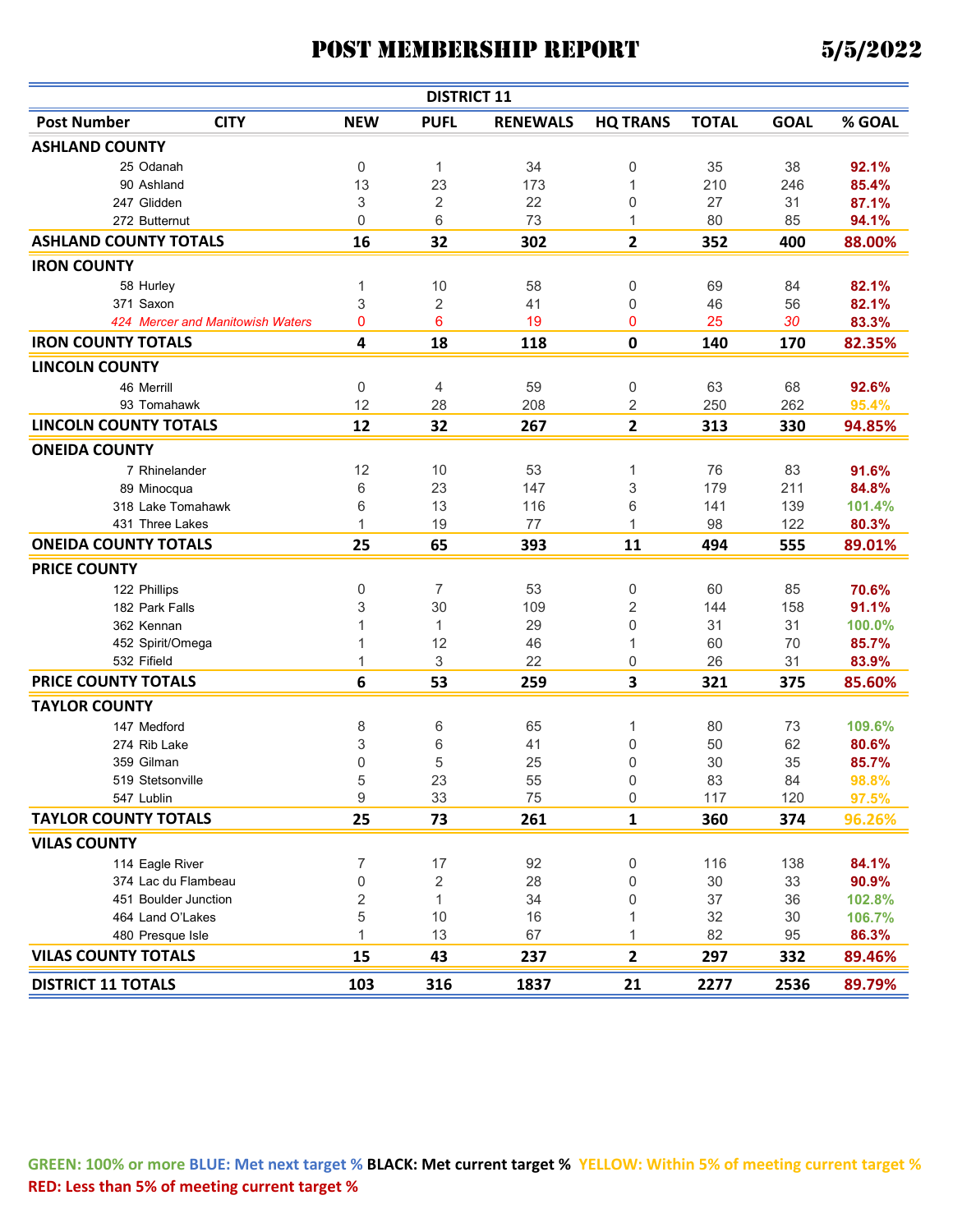|                               |                            |                  | <b>DISTRICT 12</b> |                 |                 |              |             |         |
|-------------------------------|----------------------------|------------------|--------------------|-----------------|-----------------|--------------|-------------|---------|
| <b>Post Number</b>            | <b>CITY</b>                | <b>NEW</b>       | <b>PUFL</b>        | <b>RENEWALS</b> | <b>HQ TRANS</b> | <b>TOTAL</b> | <b>GOAL</b> | % GOAL  |
| <b>BAYFIELD COUNTY</b>        |                            |                  |                    |                 |                 |              |             |         |
| 49 Bayfield                   |                            | 1                | 6                  | 21              | 0               | 28           | 30          | 93.3%   |
| 487 Cable                     |                            | $\overline{2}$   | 6                  | 93              | 1               | 102          | 94          | 108.5%  |
| 506 Iron River                |                            | 3                | 5                  | 70              | 2               | 80           | 74          | 108.1%  |
| 516 Mason                     |                            | 1                | 0                  | 38              | 0               | 39           | 45          | 86.7%   |
|                               | 531 Herbster and Port Wing | 4                | 1                  | 42              | 0               | 47           | 48          | 97.9%   |
| <b>BAYFIELD COUNTY TOTALS</b> |                            | 11               | 18                 | 264             | 3               | 296          | 291         | 101.72% |
| <b>BURNETT COUNTY</b>         |                            |                  |                    |                 |                 |              |             |         |
| 96 Webster                    |                            | $\overline{c}$   | 7                  | 38              | 0               | 47           | 53          | 88.7%   |
| 132 Siren                     |                            | $\boldsymbol{0}$ | 5                  | 59              | 0               | 64           | 78          | 82.1%   |
| 185 Grantsburg                |                            | $\overline{7}$   | 31                 | 118             | 2               | 158          | 170         | 92.9%   |
| 403 Webb Lake                 |                            | 15               | 6                  | 54              | 1               | 76           | 61          | 124.6%  |
| <b>BURNETT COUNTY TOTALS</b>  |                            | 24               | 49                 | 269             | 3               | 345          | 362         | 95.30%  |
| <b>DOUGLAS COUNTY</b>         |                            |                  |                    |                 |                 |              |             |         |
| 409 Poplar                    |                            | 0                | 5                  | 35              | 0               | 40           | 49          | 81.6%   |
| 435 Superior                  |                            | $\overline{7}$   | $\overline{7}$     | 148             | 16              | 178          | 159         | 111.9%  |
| 499 Gordon                    |                            | 1                | 7                  | 94              | 3               | 105          | 112         | 93.8%   |
| <b>DOUGLAS COUNTY TOTALS</b>  |                            | 8                | 19                 | 277             | 19              | 323          | 320         | 100.94% |
| <b>POLK COUNTY</b>            |                            |                  |                    |                 |                 |              |             |         |
| 108 Clear Lake                |                            | $\overline{2}$   | 11                 | 41              | 0               | 54           | 58          | 93.1%   |
| 143 St. Croix Falls           |                            | 10               | 31                 | 156             | 4               | 201          | 210         | 95.7%   |
| 169 Amery                     |                            | 3                | 7                  | 80              | 0               | 90           | 98          | 91.8%   |
| 221 Osceola                   |                            | 0                | 2                  | 7               | 0               | 9            | 12          | 75.0%   |
| 249 Frederic                  |                            | 0                | 2                  | 15              | 0               | 17           | 21          | 81.0%   |
| 254 Milltown                  |                            | 2                | 6                  | 27              | 0               | 35           | 39          | 89.7%   |
| 255 Luck                      |                            | $\sqrt{2}$       | 0                  | 35              | 0               | 37           | 43          | 86.0%   |
| 269 Cushing                   |                            | 6                | 0                  | 69              | 1               | 76           | 74          | 102.7%  |
| 278 Balsam Lake               |                            | 1                | 4                  | 28              | 0               | 33           | 38          | 86.8%   |
| 346 Centuria                  |                            | $\mathbf 0$      | 3                  | 18              | 0               | 21           | 22          | 95.5%   |
| 396 Indian Creek              |                            | $\mathbf 0$      | 1                  | 33              | 0               | 34           | 50          | 68.0%   |
| POLK COUNTY TOTALS            |                            | 26               | 67                 | 509             | 5               | 607          | 665         | 91.28%  |
| <b>RUSK COUNTY</b>            |                            |                  |                    |                 |                 |              |             |         |
| 64 Ladysmith                  |                            | 1                | 14                 | 43              | 1               | 59           | 80          | 73.8%   |
| 268 Bruce                     |                            | 0                | 4                  | 69              | 0               | 73           | 87          | 83.9%   |
| 316 Sheldon                   |                            | 4                | 5                  | 46              | 1               | 56           | 64          | 87.5%   |
| <b>RUSK COUNTY TOTALS</b>     |                            | 5                | 23                 | 158             | 2               | 188          | 231         | 81.39%  |
| <b>SAWYER COUNTY</b>          |                            |                  |                    |                 |                 |              |             |         |
| 218 Hayward                   |                            | 13               | 18                 | 105             | 0               | 136          | 119         | 114.3%  |
| 303 Winter                    |                            | 1                | 11                 | 34              | 0               | 46           | 46          | 100.0%  |
| 394 Loretta                   |                            | $\overline{c}$   | 1                  | 21              | 0               | 24           | 30          | 80.0%   |
| 425 Exeland                   |                            | 6                | 3                  | 17              | 0               | 26           | 23          | 113.0%  |
| <b>SAWYER COUNTY TOTALS</b>   |                            | 22               | 33                 | 177             | 0               | 232          | 218         | 106.42% |
| <b>WASHBURN COUNTY</b>        |                            |                  |                    |                 |                 |              |             |         |
| 12 Spooner                    |                            | 37               | 5                  | 64              | 11              | 117          | 67          | 174.6%  |
| 225 Shell Lake                |                            | 1                | 5                  | 41              | 3               | 50           | 49          | 102.0%  |
| 379 Birchwood                 |                            | 8                | 9                  | 117             | 0               | 134          | 139         | 96.4%   |
| 465 Minong                    |                            | $\overline{2}$   | 3                  | 16              | 0               | 21           | 23          | 91.3%   |
| <b>WASHBURN COUNTY TOTALS</b> |                            | 48               | 22                 | 238             | 14              | 322          | 278         | 115.83% |
| <b>DISTRICT 12 TOTALS</b>     |                            | 144              | 231                | 1892            | 46              | 2313         | 2365        | 97.80%  |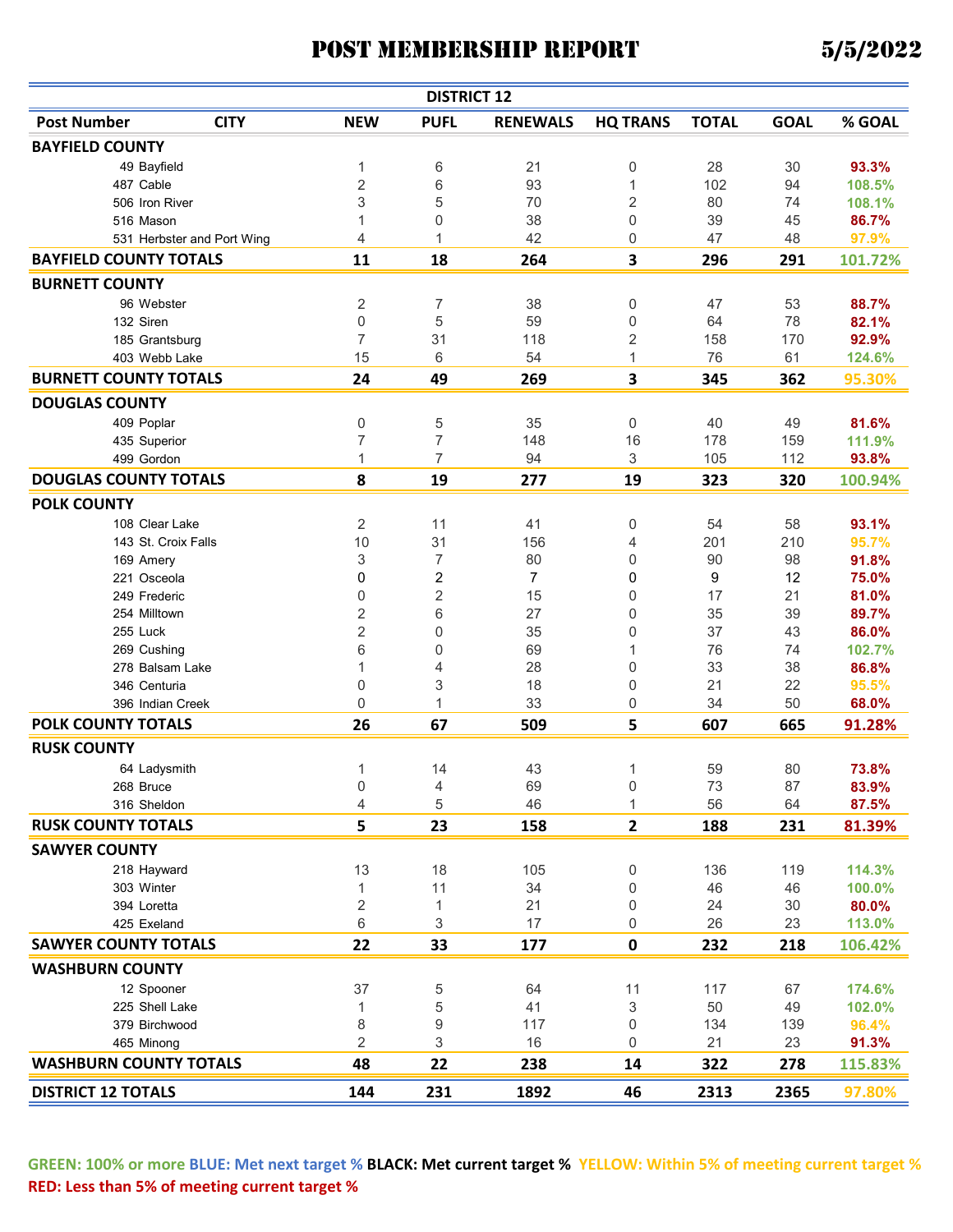| <b>DISTRICT 99</b>        |                                |            |             |                 |                 |              |             |        |  |
|---------------------------|--------------------------------|------------|-------------|-----------------|-----------------|--------------|-------------|--------|--|
| <b>Post Number</b>        | <b>CITY</b>                    | <b>NEW</b> | <b>PUFL</b> | <b>RENEWALS</b> | <b>HQ TRANS</b> | <b>TOTAL</b> | <b>GOAL</b> | % GOAL |  |
|                           | 1925 Camp American Legion      |            |             | 20              |                 | 24           | 31          | 77.4%  |  |
|                           | 2930 Wisconsin American Legion | 6          | 145         | 993             |                 | 1057         | 1235        | 85.6%  |  |
| <b>HEADQUARTERS</b>       |                                | 8          | 145         | 1013            |                 | 1081         | 1266        | 85.39% |  |
| <b>DISTRICT 99 TOTALS</b> |                                | 8          | 145         | 1013            |                 | 1081         | 1266        | 85.39% |  |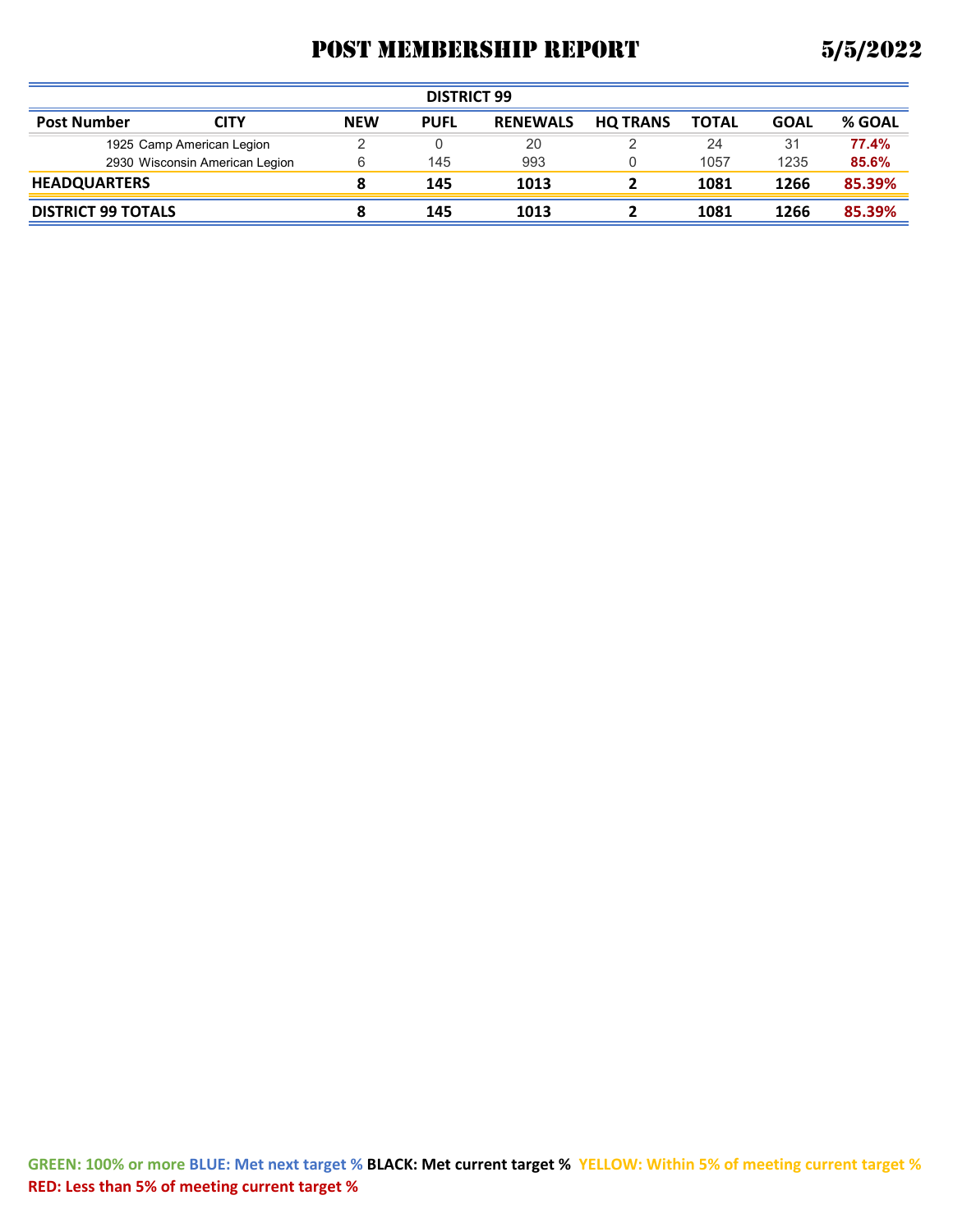*Including All HQ Transfers*

| <b>SQDN</b> | <b>Name</b>                    | <b>Location</b>    | <b>New</b>     | <b>PUFL</b>      | <b>Renewal</b> | <b>HQ</b><br><b>Tran</b> | <b>Totals</b> | Goal | % of Goal |
|-------------|--------------------------------|--------------------|----------------|------------------|----------------|--------------------------|---------------|------|-----------|
| WI-0021     | Kenosha-Paul Herrick           | Kenosha            | 6              | $\Omega$         | 12             | 0                        | 18            | 12   | 150.0%    |
| WI-0024     | <b>Frank Kresen</b>            | Lake Geneva        | 3              | $\mathbf 0$      | 35             | 0                        | 38            | 35   | 108.6%    |
| WI-0048     | West-Field                     | <b>Beloit</b>      | 0              | $\mathbf 0$      | 14             | 0                        | 14            | 14   | 100.0%    |
| WI-0071     | Pewaukee                       | Pewaukee           | 3              | $\Omega$         | 11             | 0                        | 14            | 13   | 107.7%    |
| WI-0091     | Edwin L Jones                  | Oconomowoc         | $\overline{2}$ | $\Omega$         | 26             | 0                        | 28            | 28   | 100.0%    |
| WI-0171     | Bixby-Hansen                   | <b>Union Grove</b> | 0              | $\mathbf 0$      | 19             | 0                        | 19            | 21   | 90.5%     |
| WI-0183     | Sponholtz-Deignan              | Genoa City         | 0              | $\mathbf 0$      | 34             | 0                        | 34            | 35   | 97.1%     |
| WI-0196     | Delafield                      | Delafield          | 3              | $\boldsymbol{0}$ | 62             | 0                        | 65            | 63   | 103.2%    |
| WI-0209     | Wells-Davis-Young-Neal         | Orfordville        | 5              | $\mathbf 0$      | 88             | 0                        | 93            | 92   | 101.1%    |
| WI-0294     | Flanagan-Dorn                  | Hartland           | 18             | $\Omega$         | 59             | 0                        | 77            | 71   | 108.5%    |
| WI-0375     | Community                      | Mukwonago          | 48             | $\mathbf 0$      | 105            | 0                        | 153           | 132  | 115.9%    |
| WI-0382     | Henrizi-Schneider              | Menomonee Falls    | 0              | $\mathbf 0$      | $\Omega$       | 0                        | 0             | 27   | 0.0%      |
| WI-0405     | Jones Mehltretter Erlich Wagie | Dousman            | 0              | $\boldsymbol{0}$ | 30             | 0                        | 30            | 32   | 93.8%     |
| WI-0449     | Cudworth-Stenz-Griesell-Smith  | <b>Brookfield</b>  | 3              | $\Omega$         | 69             | 0                        | 72            | 84   | 85.7%     |
| WI-0494     | Harvey K Funk                  | Caledonia          | 0              | $\Omega$         | 11             | $\Omega$                 | 11            | 11   | 100.0%    |
| WI-0544     | <b>Twin Lakes</b>              | <b>Twin Lakes</b>  | 1              | $\mathbf 0$      | 21             | 0                        | 22            | 21   | 104.8%    |
|             |                                | SUM:               | 92             | 0                | 596            | 0                        | 688           | 691  | 99.6%     |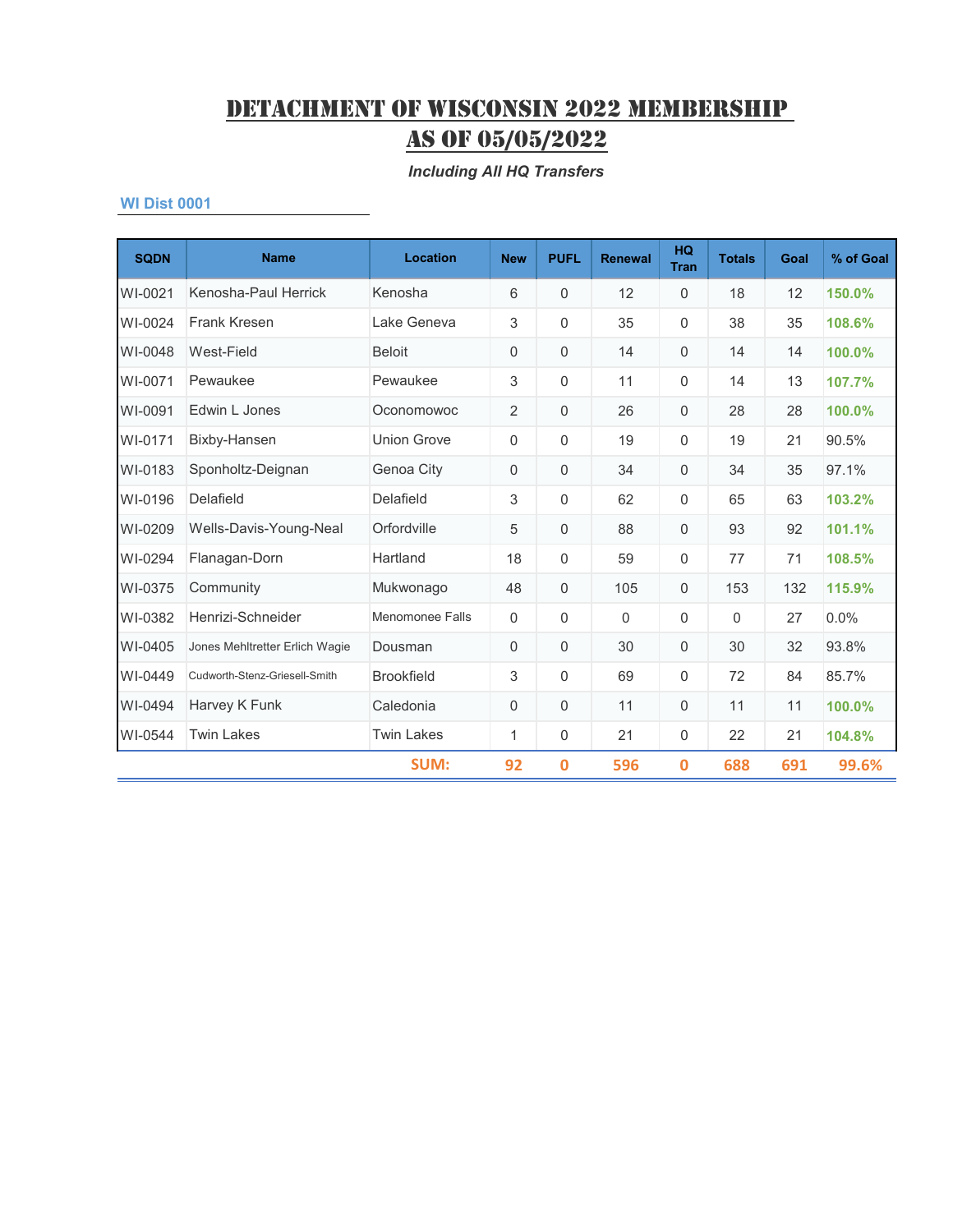*Including All HQ Transfers*

| <b>SQDN</b> | <b>Name</b>                 | <b>Location</b> | <b>New</b>   | <b>PUFL</b> | <b>Renewal</b> | <b>HQ</b><br><b>Tran</b> | <b>Totals</b> | Goal       | % of Goal |
|-------------|-----------------------------|-----------------|--------------|-------------|----------------|--------------------------|---------------|------------|-----------|
| WI-0001     | Germantown                  | Germantown      | $\mathbf 0$  | 0           | 20             | $\mathbf{0}$             | 20            | 19         | 105.3%    |
| WI-0015     | Juneau                      | Juneau          | 1            | $\Omega$    | 30             | $\mathbf 0$              | 31            | 30         | 103.3%    |
| WI-0036     | Lt Ray Dickop               | West Bend       | 15           | 0           | 29             | $\mathbf{0}$             | 44            | 31         | 141.9%    |
| WI-0067     | Clarence Bean-Warren George | Lake Mills      | 1            | 0           | 27             | $\Omega$                 | 28            | 30         | 93.3%     |
| WI-0145     | Hamm-Miller                 | Random Lake     | 10           | 0           | $\overline{0}$ | $\mathbf 0$              | 10            | <b>NEW</b> |           |
| WI-0157     | Horicon                     | Horicon         | 0            | $\mathbf 0$ | 36             | 0                        | 36            | 46         | 78.3%     |
| WI-0189     | Pitterle-Beaudoin           | Watertown       | 1            | 0           | 29             | 0                        | 30            | 29         | 103.4%    |
| WI-0215     | Harry D Jerred Inc          | Pardeeville     | 10           | $\Omega$    | $\mathbf{1}$   | 0                        | 11            | <b>NEW</b> |           |
| WI-0243     | Ladewig-Zinkgraf            | Plymouth        | $\mathbf 0$  | $\Omega$    | 31             | $\mathbf 0$              | 31            | 36         | 86.1%     |
| WI-0270     | Miller-Justman-Guelig       | Theresa         | 2            | 0           | 21             | 0                        | 23            | 17         | 135.3%    |
| WI-0271     | Clyde Sheppard              | Poynette        | $\mathbf 0$  | 0           | 19             | $\mathbf{0}$             | 19            | 18         | 105.6%    |
| WI-0288     | Peter Wollner               | Cedarburg       | 5            | 0           | 57             | $\mathbf 0$              | 62            | 56         | 110.7%    |
| WI-0305     | Schlesner-Burri             | Johnson Creek   | $\mathbf{1}$ | 0           | 12             | $\mathbf 0$              | 13            | 19         | 68.4%     |
| WI-0347     | Bintzler-Waehler            | Lomira          | 0            | $\mathbf 0$ | 24             | $\mathbf 0$              | 24            | 27         | 88.9%     |
| WI-0355     | Rose-Harms                  | Grafton         | 2            | $\Omega$    | 82             | $\mathbf 0$              | 84            | 84         | 100.0%    |
| WI-0387     | Kupfahl-Meyer-Scheib        | Franklin        | 0            | $\Omega$    | 15             | $\mathbf 0$              | 15            | 15         | 100.0%    |
| WI-0522     | Goetz St Louis              | <b>Hubertus</b> | 12           | 0           | 42             | $\mathbf 0$              | 54            | 52         | 103.8%    |
|             |                             | <b>SUM:</b>     | 60           | $\bf{0}$    | 475            | $\bf{0}$                 | 535           | 509        | 105.1%    |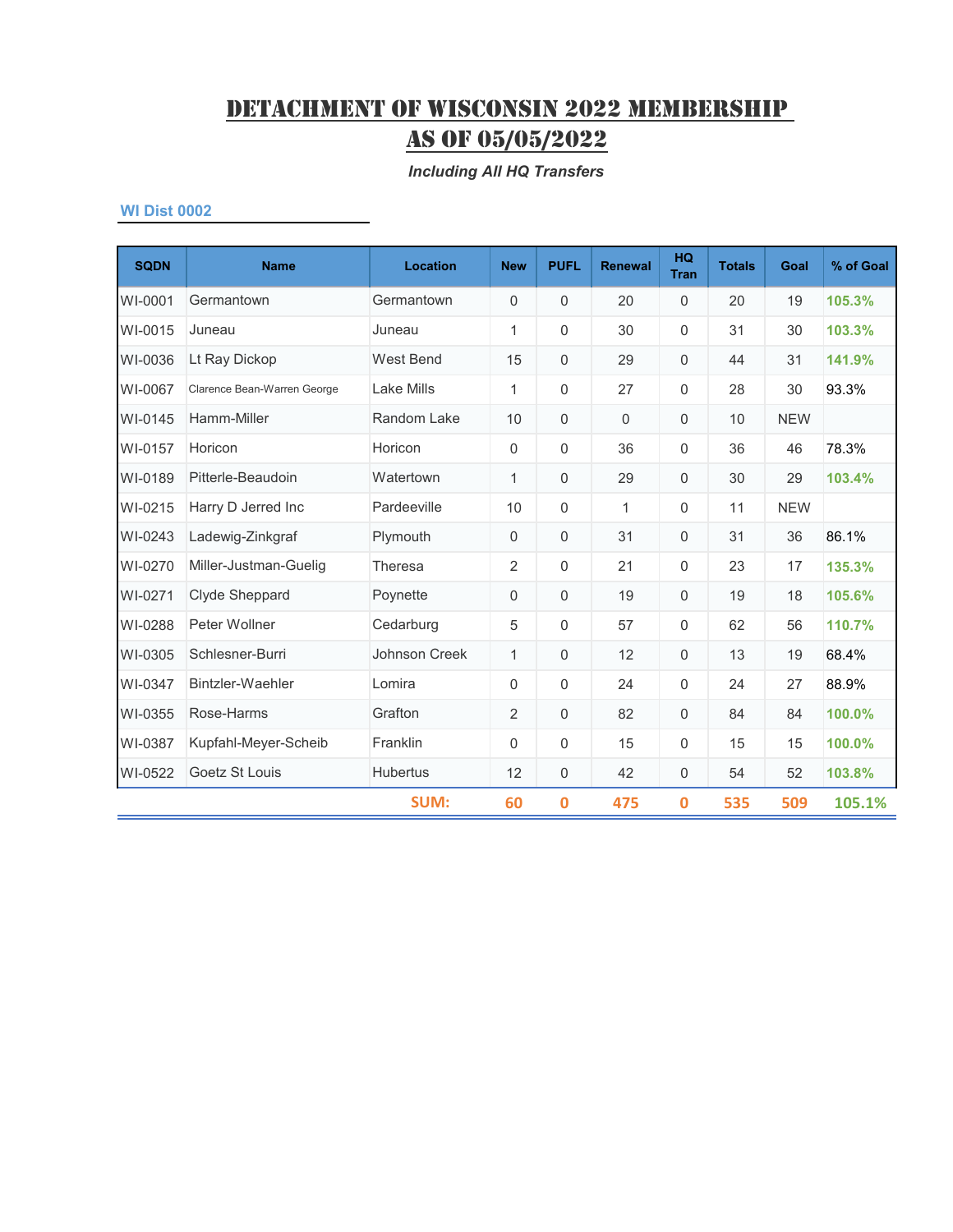*Including All HQ Transfers*

| <b>SQDN</b> | <b>Name</b>                      | <b>Location</b>       | <b>New</b>     | <b>PUFL</b>  | <b>Renewal</b> | <b>HQ</b><br><b>Tran</b> | <b>Totals</b> | Goal | % of Goal |
|-------------|----------------------------------|-----------------------|----------------|--------------|----------------|--------------------------|---------------|------|-----------|
| WI-0059     | Otis Sampson                     | Stoughton             | 7              | $\mathbf 0$  | 37             | $\Omega$                 | 44            | 37   | 118.9%    |
| WI-0084     | Zilmer-Riley                     | Monroe                | 0              | 0            | 15             | 0                        | 15            | 15   | 100.0%    |
| WI-0151     | West Side Memorial               | Madison               | $\overline{2}$ | $\Omega$     | 21             | 0                        | 23            | 23   | 100.0%    |
| WI-0214     | Bates-O'Brien-Howe-Wiegel Roelli | Darlington            | 2              | 0            | 73             | 0                        | 75            | 74   | 101.4%    |
| WI-0220     | <b>William Schoville</b>         | <b>Soldiers Grove</b> | 2              | 0            | 10             | 0                        | 12            | 16   | 75.0%     |
| WI-0245     | Kerl-Endres-Brannan              | <b>Cross Plains</b>   | 1              | $\mathbf{0}$ | 115            | 0                        | 116           | 122  | 95.1%     |
| WI-0313     | Mickelsons-Martin                | <b>Black Earth</b>    | $\overline{2}$ | $\mathbf 0$  | 25             | $\mathbf 0$              | 27            | 25   | 108.0%    |
| WI-0333     | <b>Elmer Peterson</b>            | Sun Prairie           | 0              | 0            | 23             | 0                        | 23            | 24   | 95.8%     |
| WI-0385     | Mason-Lindsay                    | Verona                | $\overline{2}$ | 0            | 11             | 0                        | 13            | 12   | 108.3%    |
| WI-0433     | Eveland-Trainor                  | <b>Barneveld</b>      | $\Omega$       | $\Omega$     | 14             | $\Omega$                 | 14            | 16   | 87.5%     |
| WI-0437     | Greening-Buelow                  | Mazomanie             | 3              | $\Omega$     | 23             | 0                        | 26            | 36   | 72.2%     |
| WI-0481     | Robert M Coakley                 | Waunakee              | 0              | $\Omega$     | 168            | 0                        | 168           | 167  | 100.6%    |
| WI-0491     | Mc Namara-Jasper                 | Cazenovia             | 7              | $\mathbf{0}$ | 28             | $\mathbf 0$              | 35            | 31   | 112.9%    |
| WI-0501     | Severson-Cairns                  | Madison               | 6              | $\mathbf{0}$ | 24             | $\mathbf 0$              | 30            | 23   | 130.4%    |
| WI-0534     | Edwards-Foye                     | Mc Farland            | 12             | 0            | 83             | 0                        | 95            | 83   | 114.5%    |
|             |                                  | SUM:                  | 46             | 0            | 670            | 0                        | 716           | 704  | 101.7%    |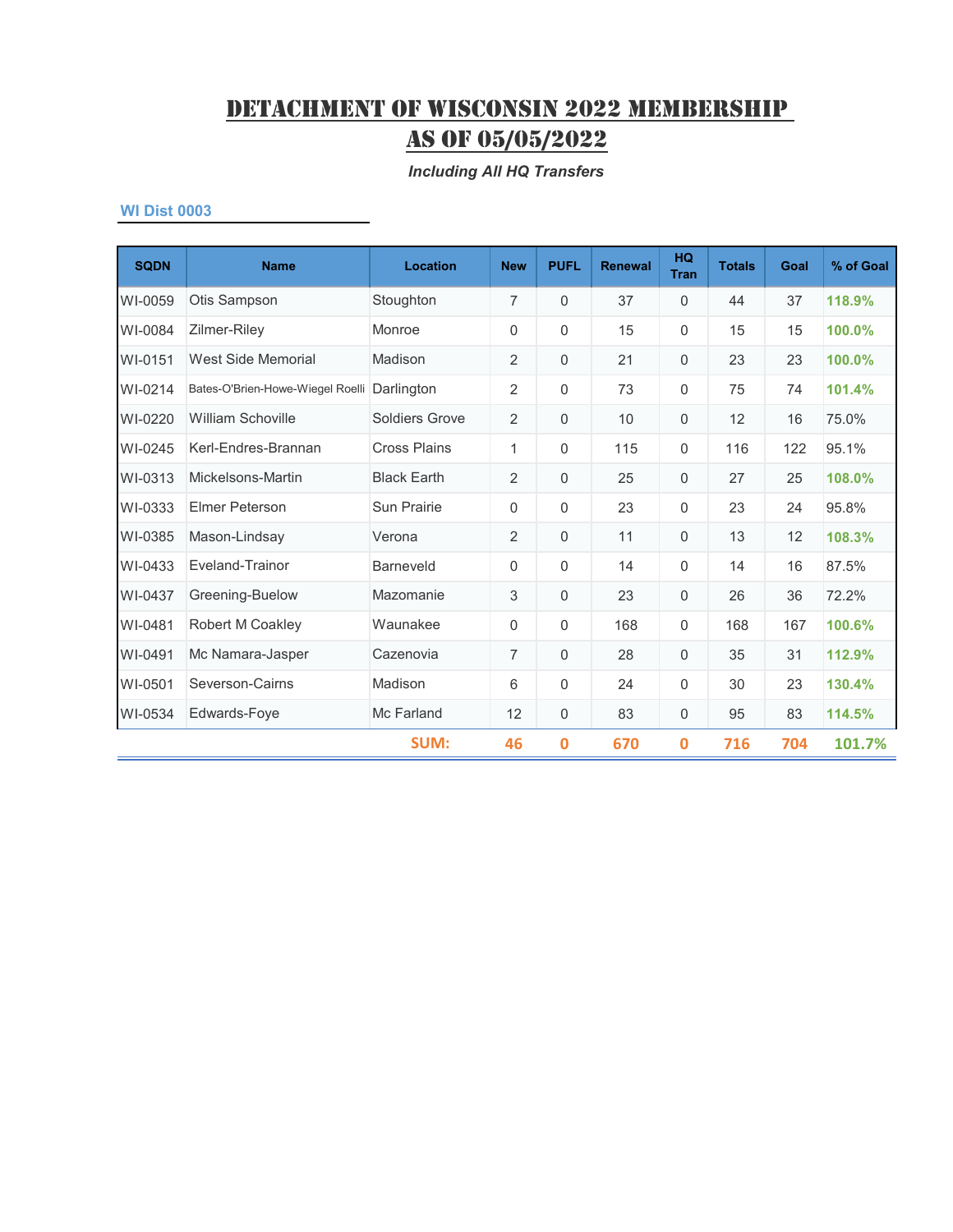*Including All HQ Transfers*

| <b>SQDN</b> | <b>Name</b>                      | <b>Location</b>        | <b>New</b> | <b>PUFL</b>    | <b>Renewal</b> | HQ.<br><b>Tran</b> | <b>Totals</b> | Goal | % of Goal |
|-------------|----------------------------------|------------------------|------------|----------------|----------------|--------------------|---------------|------|-----------|
| WI-0018     | Milwaukee                        | Milwaukee              | 0          | $\overline{0}$ | 18             | $\mathbf 0$        | 18            | 19   | 94.7%     |
| WI-0027     | Van Eimeren-Kolonka              | South Milwaukee        |            | $\Omega$       | 10             | $\mathbf{0}$       | 11            | 10   | 110.0%    |
| WI-0120     | Tanner-Paull                     | <b>West Allis</b>      | 2          | $\Omega$       | 36             | $\mathbf{0}$       | 38            | 37   | 102.7%    |
| WI-0180     | George Washington Bay View       | Milwaukee              | 0          | $\overline{0}$ | 43             | $\mathbf{0}$       | 43            | 42   | 102.4%    |
| WI-0192     | Willey-Herda                     | Franklin               | $\Omega$   | $\Omega$       | 11             | $\Omega$           | 11            | 11   | 100.0%    |
| WI-0416     | Greendale                        | Village Of Greendale 2 |            | $\overline{0}$ | 10             | $\mathbf{0}$       | 12            | 11   | 109.1%    |
| WI-0434     | Oelschlaeger-Dallmann            | Oak Creek              | 5          | $\overline{0}$ | 72             | $\Omega$           | 77            | 76   | 101.3%    |
| WI-0537     | Harold A Todd Jr Wisconsin Motor | Milwaukee              | 16         | $\overline{0}$ | 46             | $\mathbf 0$        | 62            | 53   | 117.0%    |
|             |                                  | <b>SUM:</b>            | 26         | $\bf{0}$       | 246            | $\bf{0}$           | 272           | 259  | 105.0%    |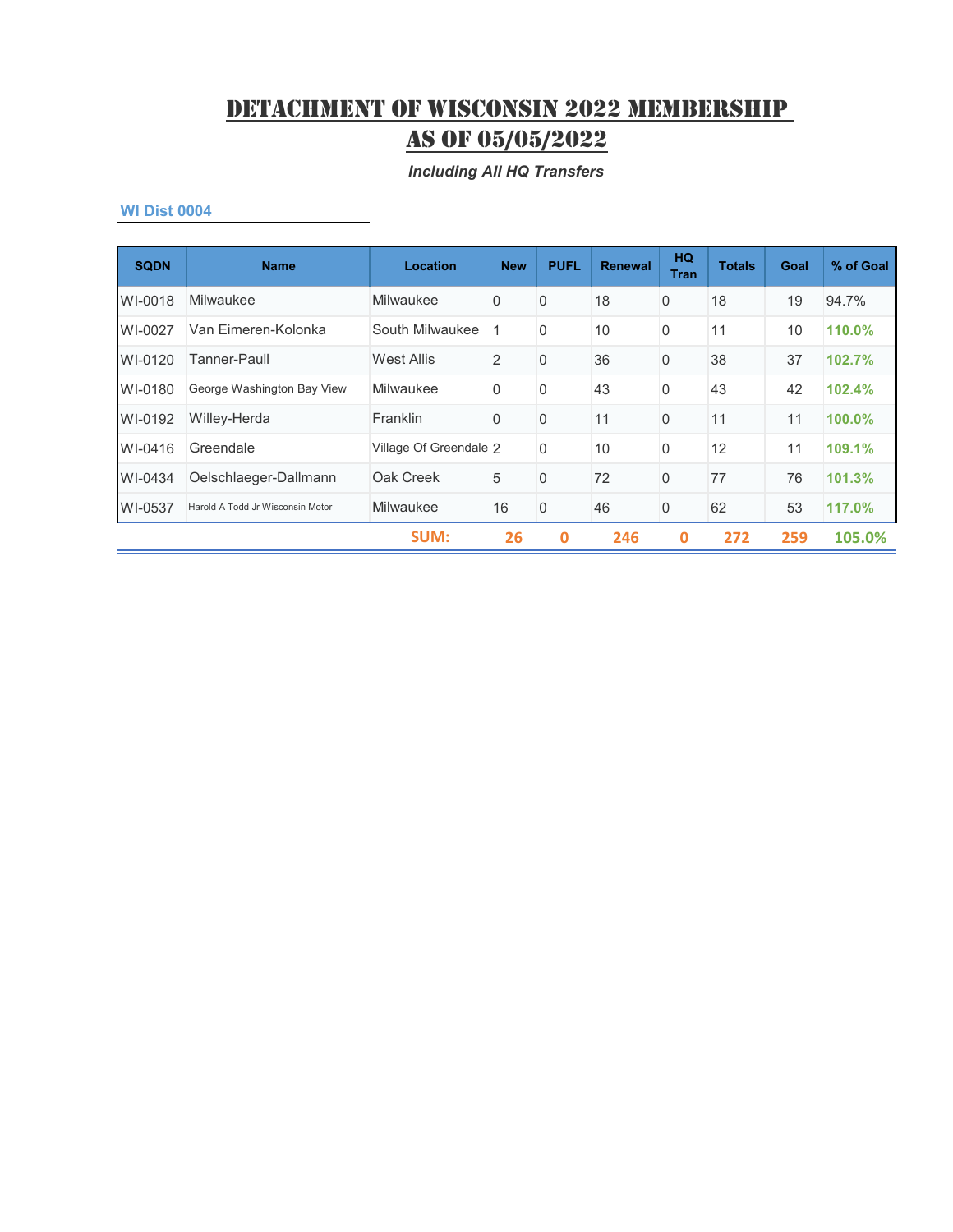*Including All HQ Transfers*

| <b>SQDN</b> | <b>Name</b>          | Location  | <b>New</b> | <b>PUFL</b> | Renewal | HQ<br><b>Tran</b> | <b>Totals</b> | Goal | % of Goal |
|-------------|----------------------|-----------|------------|-------------|---------|-------------------|---------------|------|-----------|
| WI-0406     | General Charles King | Milwaukee |            |             |         |                   |               | 15   | $0.0\%$   |
|             |                      | SUM:      |            |             |         |                   |               | 15.  | $0.0\%$   |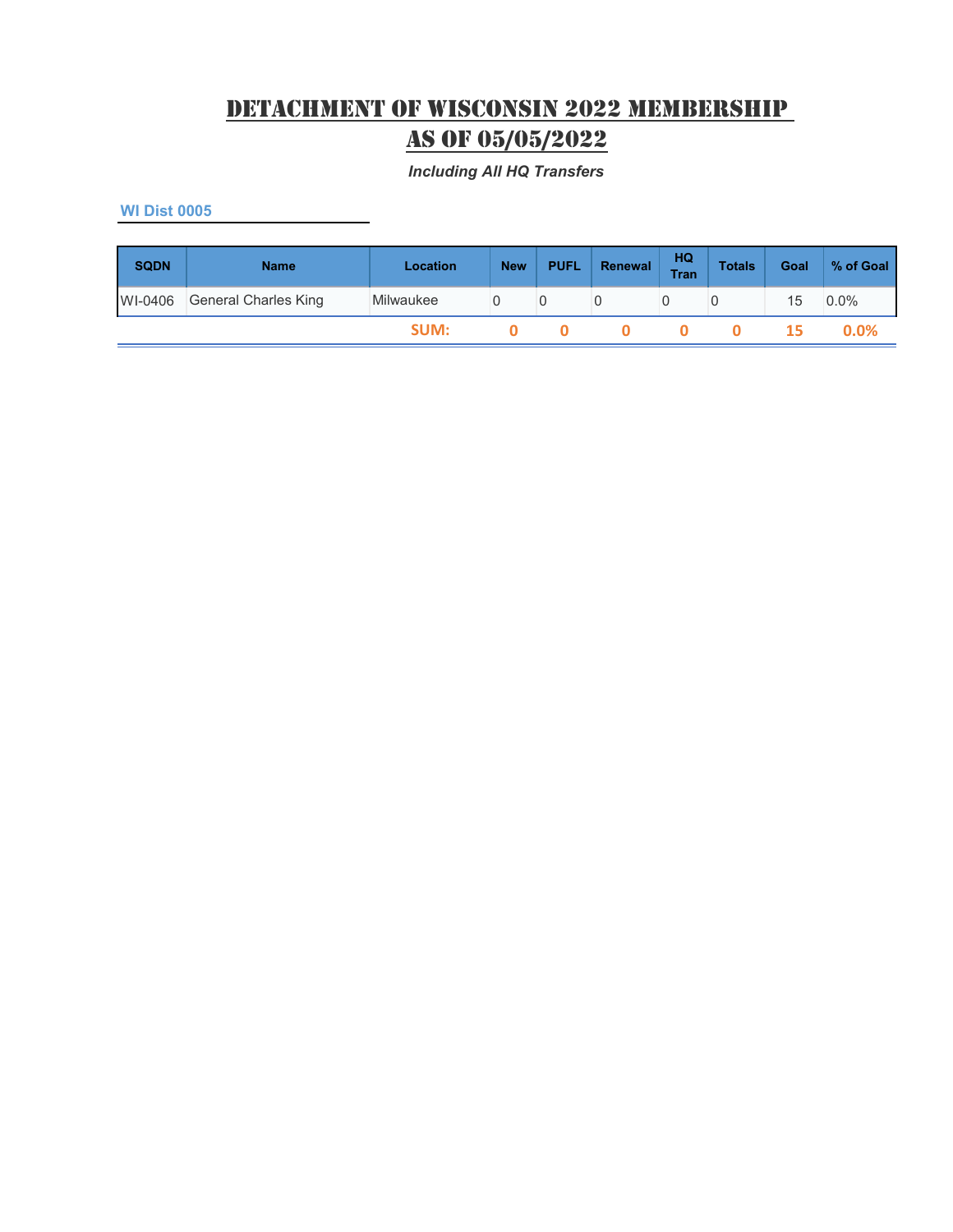*Including All HQ Transfers*

| <b>SQDN</b> | <b>Name</b>          | <b>Location</b> | <b>New</b>  | <b>PUFL</b>  | <b>Renewal</b> | HQ.<br><b>Tran</b> | <b>Totals</b> | Goal | % of Goal |
|-------------|----------------------|-----------------|-------------|--------------|----------------|--------------------|---------------|------|-----------|
| WI-0033     | Hawley-Dieckhoff     | Neenah          | 1           | $\Omega$     | 12             | $\mathbf 0$        | 13            | 15   | 86.7%     |
| WI-0043     | <b>Brown-Parfitt</b> | Ripon           | 3           | $\mathbf{0}$ | 15             | 0                  | 18            | 15   | 120.0%    |
| WI-0070     | Cook-Fuller          | Oshkosh         | 0           | $\Omega$     | 15             | $\mathbf 0$        | 15            | 15   | 100.0%    |
| WI-0075     | Trier-Puddy          | Fond Du Lac     | 1           | $\mathbf{0}$ | 38             | $\Omega$           | 39            | 10   | 390.0%    |
| WI-0234     | Daugherty-Hamilton   | Omro            | 1           | $\Omega$     | 28             | $\Omega$           | 29            | 29   | 100.0%    |
| WI-0306     | Willis-Chapel        | Green Lake      | 3           | $\mathbf{0}$ | 18             | 0                  | 21            | 19   | 110.5%    |
| WI-0364     | Giles-Luce           | Winneconne      | $\mathbf 0$ | $\Omega$     | $\Omega$       | 0                  | 0             | 10   | 0.0%      |
| WI-0366     | Kasierski-Kozlowski  | Princeton       | $\mathbf 0$ | $\Omega$     | 21             | $\mathbf{0}$       | 21            | 20   | 105.0%    |
| WI-0454     | Abler-Engel          | Mt Calvary      | 8           | 0            | 32             | 0                  | 40            | 33   | 121.2%    |
|             |                      | <b>SUM:</b>     | 17          | $\mathbf 0$  | 179            | $\mathbf 0$        | 196           | 166  | 118.1%    |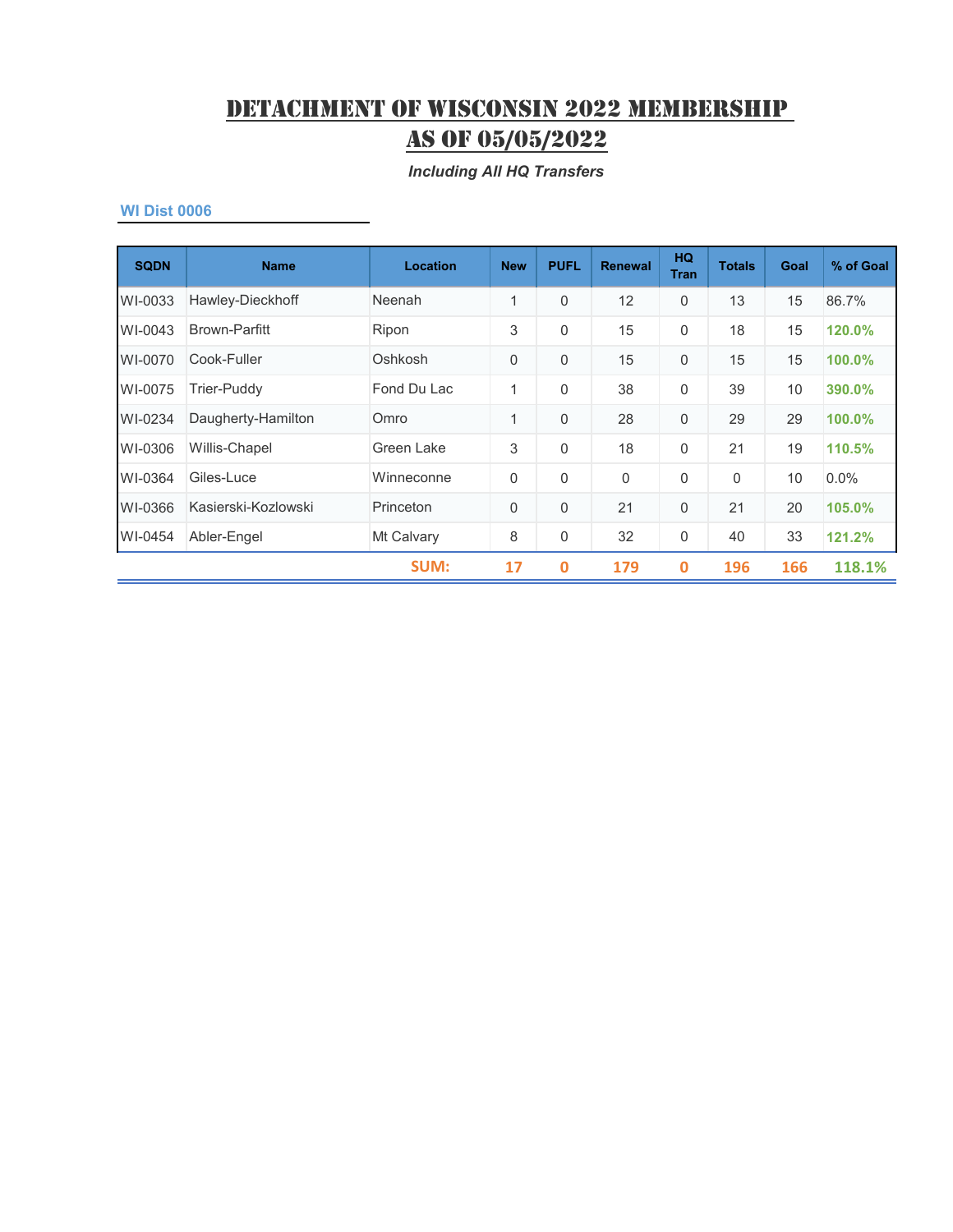*Including All HQ Transfers*

| <b>SQDN</b> | <b>Name</b>            | <b>Location</b>    | <b>New</b>  | <b>PUFL</b> | <b>Renewal</b> | <b>HQ</b><br><b>Tran</b> | <b>Totals</b> | Goal | % of Goal |
|-------------|------------------------|--------------------|-------------|-------------|----------------|--------------------------|---------------|------|-----------|
| WI-0051     | Berg-Hemker-Olson      | West Salem         | 8           | $\Omega$    | 64             | $\Omega$                 | 72            | 72   | 100.0%    |
| WI-0052     | Roy L Vingers          | La Crosse          | 8           | 0           | 85             | $\mathbf 0$              | 93            | 80   | 116.3%    |
| WI-0065     | Ryan Larson            | Rome               | $\mathbf 0$ | $\mathbf 0$ | 12             | $\mathbf 0$              | 12            | 24   | 50.0%     |
| WI-0073     | Haugen-Richmond        | <b>Neillsville</b> | 0           | 0           | 12             | $\mathbf 0$              | 12            | 13   | 92.3%     |
| WI-0100     | O L Arnold-D K Slayton | Sparta             | 1           | $\Omega$    | 15             | $\Omega$                 | 16            | 18   | 88.9%     |
| WI-0115     | Cleary-Miller          | Elroy              | 1           | $\Omega$    | 16             | $\mathbf 0$              | 17            | 16   | 106.3%    |
| WI-0116     | Coon Valley            | Coon Valley        | 5           | $\Omega$    | 45             | $\mathbf 0$              | 50            | 47   | 106.4%    |
| WI-0118     | Cecil Tormey           | Thorp              | 3           | $\Omega$    | 34             | $\Omega$                 | 37            | 42   | 88.1%     |
| WI-0172     | Freedom                | North Freedom      | $\mathbf 0$ | 0           | 14             | $\mathbf 0$              | 14            | 13   | 107.7%    |
| WI-0284     | Morris Snuggerud       | Holmen             | 0           | $\Omega$    | 25             | $\Omega$                 | 25            | 27   | 92.6%     |
| WI-0336     | Struck-Klandrud        | Onalaska           | 6           | 0           | 63             | $\mathbf 0$              | 69            | 74   | 93.2%     |
|             |                        | <b>SUM:</b>        | 32          | $\mathbf 0$ | 385            | $\mathbf 0$              | 417           | 426  | 97.9%     |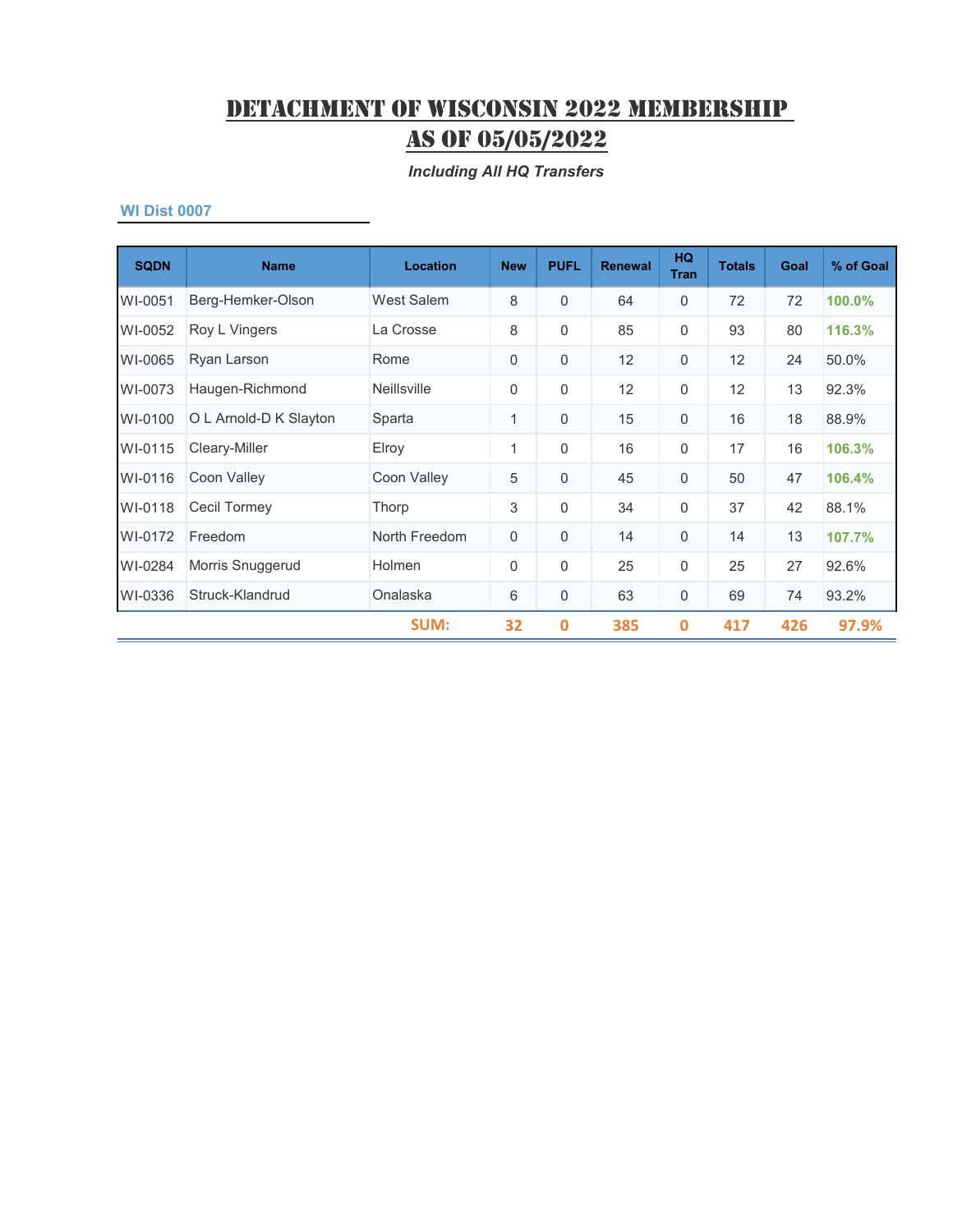*Including All HQ Transfers*

| <b>SQDN</b> | <b>Name</b>              | Location                | <b>New</b>     | <b>PUFL</b> | Renewal      | HQ<br><b>Tran</b> | <b>Totals</b> | Goal | % of Goal |
|-------------|--------------------------|-------------------------|----------------|-------------|--------------|-------------------|---------------|------|-----------|
| WI-0010     | Montgomery-Plant-Dudley  | Wausau                  | 0              | 0           | 17           | $\mathbf 0$       | 17            | 17   | 100.0%    |
| WI-0054     | L Kesler-Martin-Altmann  | Marshfield              | 10             | 0           | 78           | $\Omega$          | 88            | 88   | 100.0%    |
| WI-0063     | <b>Veterans Memorial</b> | Clintonville            | $\overline{2}$ | 0           | 32           | $\mathbf 0$       | 34            | 39   | 87.2%     |
| WI-0117     | Flefson-Zeuske           | Shawano                 | $\mathbf{0}$   | 0           | $\mathbf{0}$ | $\Omega$          | $\Omega$      | 41   | 0.0%      |
| WI-0339     | Mead-Rath-Gutke          | Almond                  | 0              | $\Omega$    | 27           | $\Omega$          | 27            | 27   | 100.0%    |
| WI-0442     | Joseph J White           | <b>Wisconsin Rapids</b> | $\Omega$       | 0           | 11           | 0                 | 11            | 11   | 100.0%    |
|             |                          | <b>SUM:</b>             | 12             | 0           | 165          | 0                 | 177           | 223  | 79.4%     |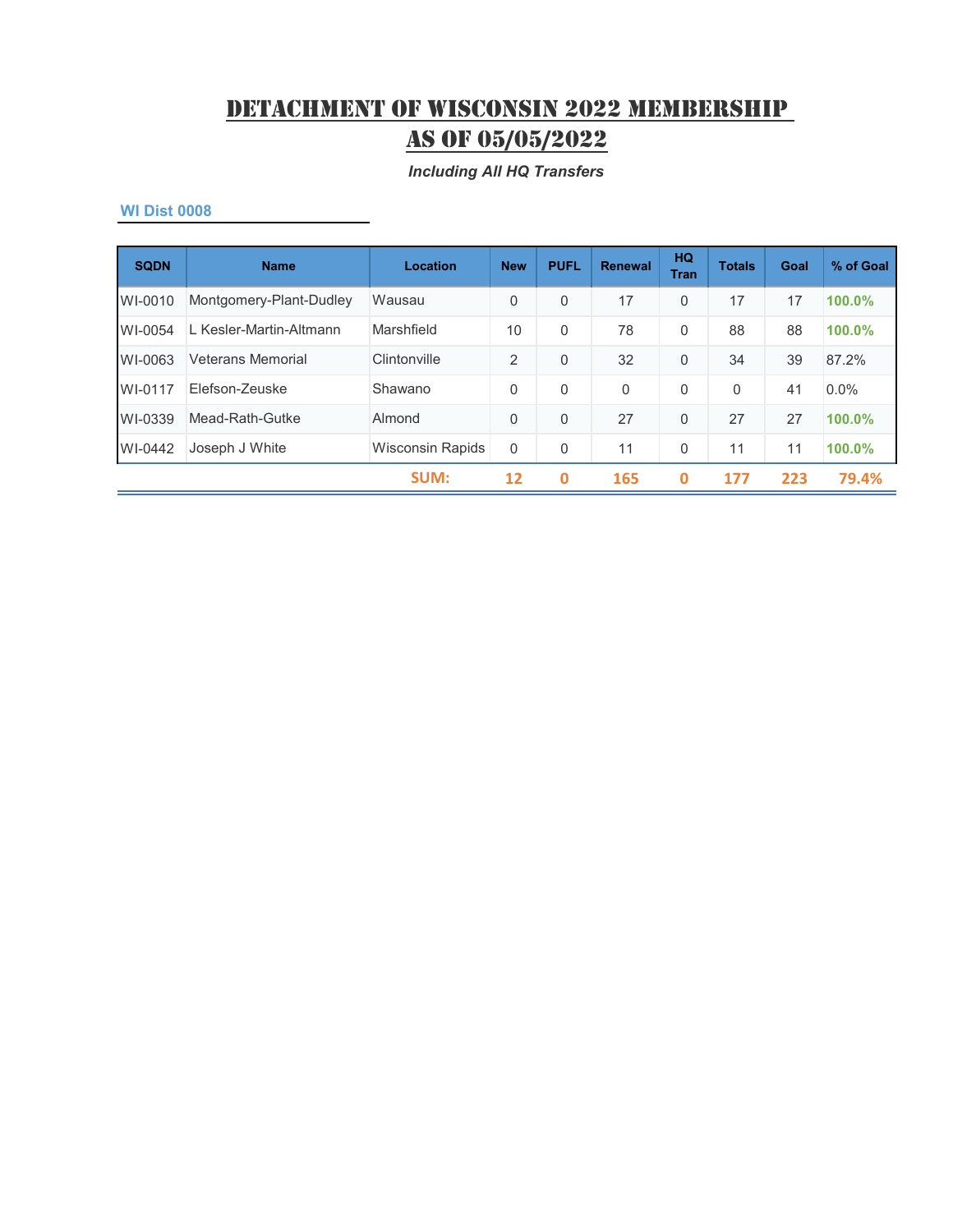*Including All HQ Transfers*

| <b>SQDN</b> | <b>Name</b>                   | Location     | <b>New</b>     | <b>PUFL</b> | <b>Renewal</b> | <b>HQ</b><br><b>Tran</b> | <b>Totals</b>  | Goal | % of Goal |
|-------------|-------------------------------|--------------|----------------|-------------|----------------|--------------------------|----------------|------|-----------|
| WI-0011     | Sullivan-Wallen               | Green Bay    | 0              | $\Omega$    | 42             | $\mathbf 0$              | 42             | 42   | 100.0%    |
| WI-0038     | Oney Johnston-Edward Blessman | Appleton     | 10             | $\Omega$    | 92             | $\mathbf 0$              | 102            | 94   | 108.5%    |
| WI-0044     | Sylvan                        | Wabeno       | $\overline{2}$ | $\Omega$    | 20             | $\mathbf 0$              | 22             | 23   | 95.7%     |
| WI-0060     | William Verhagen              | Kimberly     | 1              | $\Omega$    | 14             | $\mathbf 0$              | 15             | 14   | 107.1%    |
| WI-0106     | Krause-Kraft-Mueller          | Seymour      | 1              | $\Omega$    | 33             | $\Omega$                 | 34             | 34   | 100.0%    |
| WI-0150     | Polomis-Tahlier               | Wausaukee    | $\mathbf{0}$   | $\Omega$    | 4              | $\Omega$                 | $\overline{4}$ | 10   | 40.0%     |
| WI-0258     | Jacob Coppus                  | Little Chute | 5              | $\Omega$    | 29             | $\mathbf 0$              | 34             | 30   | 113.3%    |
| WI-0538     | Robinson                      | Carlton      | 5              | 0           | 52             | $\mathbf 0$              | 57             | 51   | 111.8%    |
|             |                               | <b>SUM:</b>  | 24             | $\mathbf 0$ | 286            | $\mathbf 0$              | 310            | 298  | 104.0%    |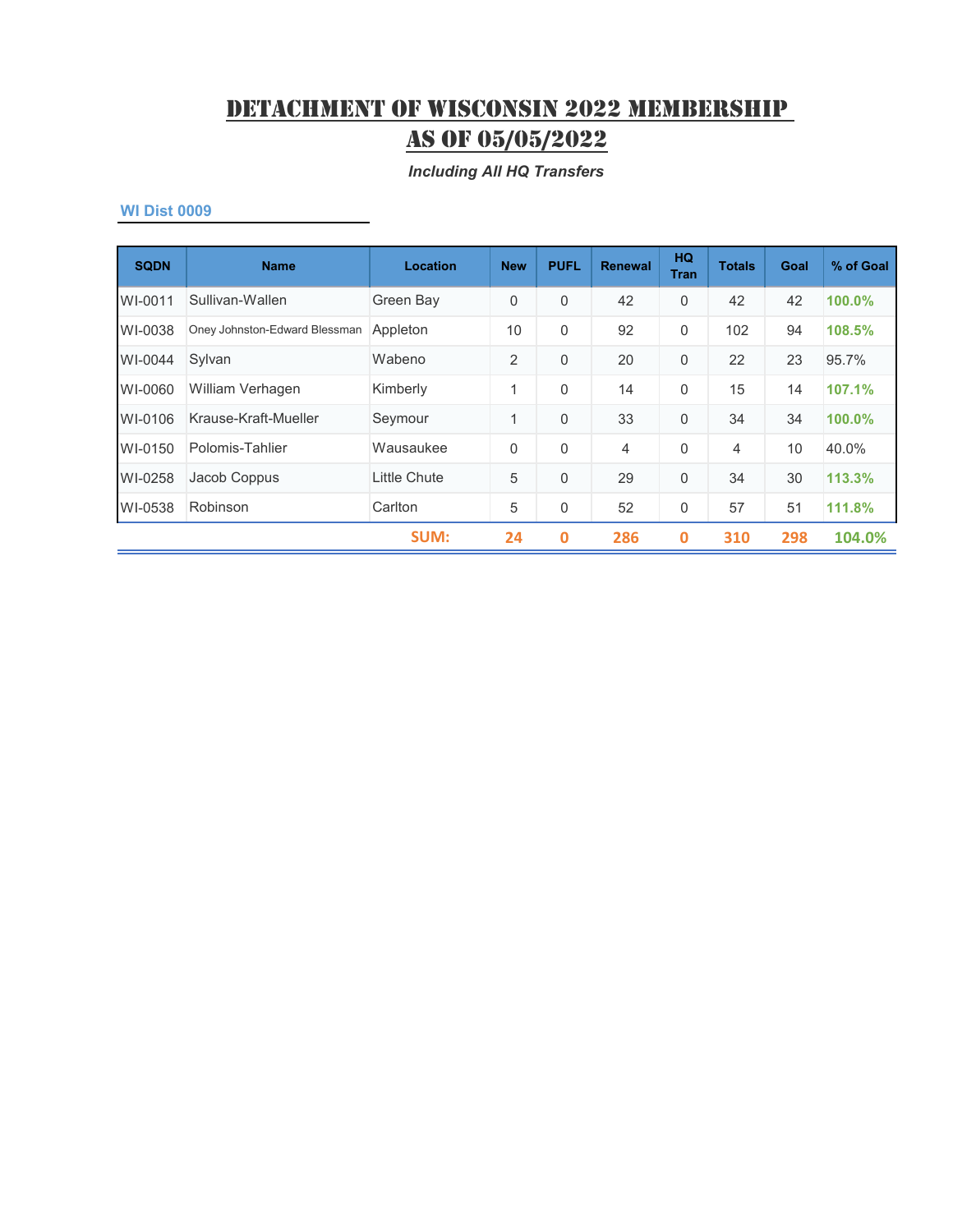#### *Including All HQ Transfers*

| <b>SQDN</b> | <b>Name</b>                          | <b>Location</b>      | <b>New</b>     | <b>PUFL</b> | <b>Renewal</b> | <b>HQ</b><br><b>Tran</b> | <b>Totals</b> | Goal       | % of Goal |
|-------------|--------------------------------------|----------------------|----------------|-------------|----------------|--------------------------|---------------|------------|-----------|
| WI-0053     | Johnson-Nicoles-Kuhlman-O Eau Claire |                      | 8              | $\Omega$    | 26             | $\Omega$                 | 34            | 34         | 100.0%    |
| WI-0080     | Butler-Harmon                        | New Richmond         | $\overline{2}$ | $\Omega$    | 10             | $\mathbf 0$              | 12            | 14         | 85.7%     |
| WI-0098     | Anderson-Thomson                     | Cumberland           | $\overline{4}$ | 0           | 32             | $\mathbf 0$              | 36            | 37         | 97.3%     |
| WI-0111     | Phaneuf-Vanasse                      | Somerset             | 7              | $\Omega$    | 27             | $\mathbf 0$              | 34            | 35         | 97.1%     |
| WI-0121     | Fletcher-Pechacek                    | <b>River Falls</b>   | $\overline{4}$ | $\Omega$    | 72             | $\mathbf 0$              | 76            | 72         | 105.6%    |
| WI-0158     | William E Geer                       | Maiden Rock          | 1              | $\Omega$    | 9              | $\Omega$                 | 10            | 11         | 90.9%     |
| WI-0168     | Curry-Ainsworth                      | <b>Glenwood City</b> | $\mathbf 0$    | 0           | 18             | $\mathbf 0$              | 18            | 18         | 100.0%    |
| WI-0291     | Spondley                             | Augusta              | 14             | $\mathbf 0$ | $\overline{0}$ | $\mathbf 0$              | 14            | <b>NEW</b> |           |
| WI-0324     | Carl Nelson                          | Osseo                | 3              | 0           | 50             | $\mathbf 0$              | 53            | 47         | 112.8%    |
| WI-0326     | <b>Walter Nelson</b>                 | Boyd                 | $\mathbf 0$    | 0           | 24             | $\mathbf 0$              | 24            | 24         | 100.0%    |
| WI-0550     | <b>Bever</b>                         | <b>Brackett</b>      | $\overline{4}$ | 0           | 20             | $\mathbf 0$              | 24            | 20         | 120.0%    |
|             |                                      | <b>SUM:</b>          | 47             | $\mathbf 0$ | 288            | $\bf{0}$                 | 335           | 312        | 107.4%    |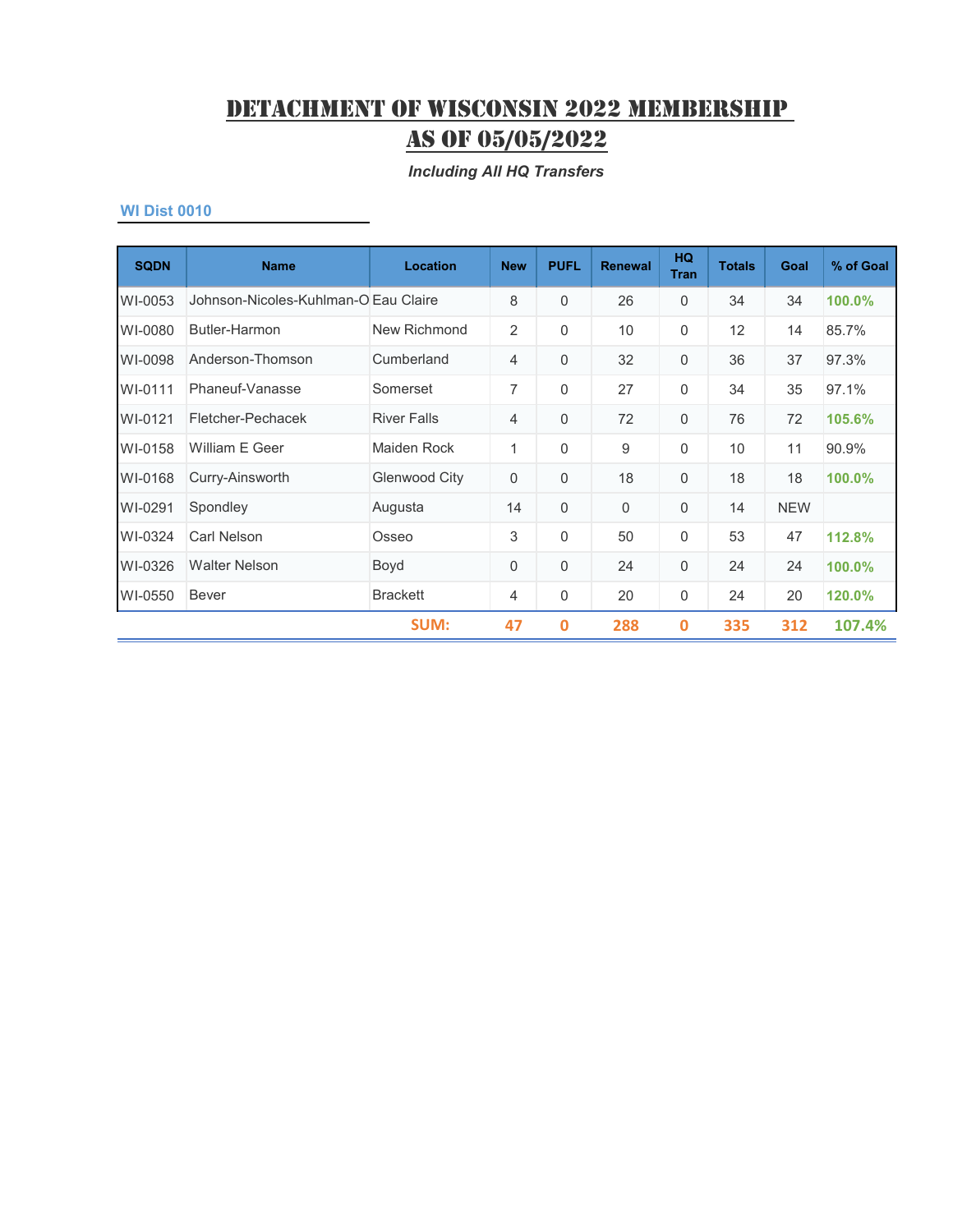*Including All HQ Transfers*

| <b>SQDN</b> | <b>Name</b>                   | Location     | <b>New</b> | <b>PUFL</b> | Renewal | HQ<br><b>Tran</b> | <b>Totals</b> | Goal | % of Goal |
|-------------|-------------------------------|--------------|------------|-------------|---------|-------------------|---------------|------|-----------|
| WI-0090     | Kelly-Johnson                 | Ashland      | 1          | 0           | 8       | 0                 | 9             | 24   | 37.5%     |
| WI-0093     | Bronsted-Searl-Ingman         | Tomahawk     | 9          | 0           | 20      | 0                 | 29            | 20   | 145.0%    |
| WI-0480     | Winegar                       | Presque Isle | 1          | 0           | 10      | $\Omega$          | 11            | 17   | 64.7%     |
| WI-0547     | Abramowicz-Kaczmarczyk Cwikla | Lublin       |            | 0           | 42      | $\Omega$          | 49            | 43   | 114.0%    |
|             |                               | SUM:         | 18         | 0           | 80      | 0                 | 98            | 104  | 94.2%     |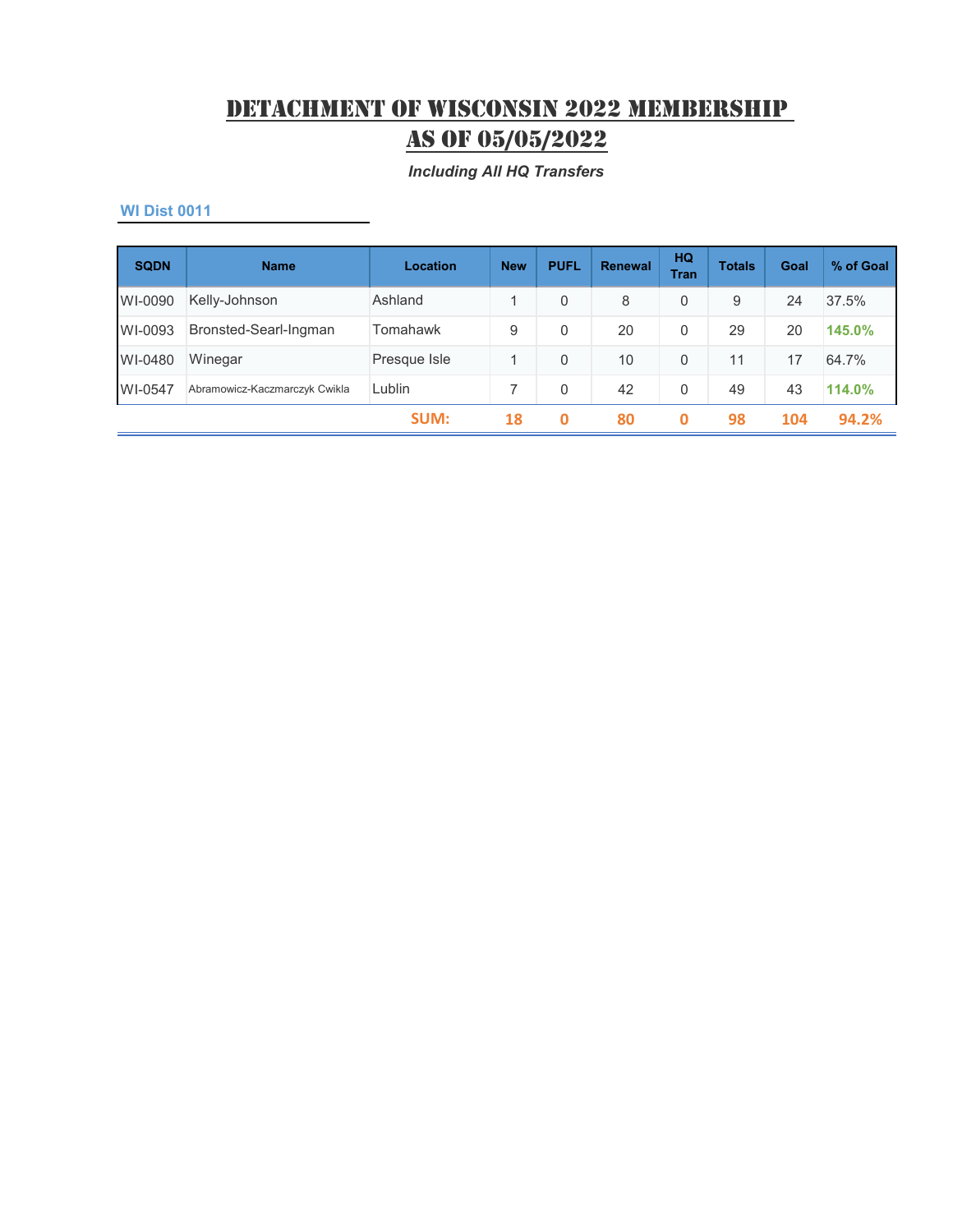*Including All HQ Transfers*

| <b>SQDN</b> | <b>Name</b>        | Location              | <b>New</b> | <b>PUFL</b> | <b>Renewal</b> | <b>HQ</b><br><b>Tran</b> | <b>Totals</b> | Goal       | % of Goal |
|-------------|--------------------|-----------------------|------------|-------------|----------------|--------------------------|---------------|------------|-----------|
| WI-0012     | Moe-Miller Inc.    | Spooner               | 34         | $\Omega$    | $\overline{0}$ | $\mathbf{0}$             | 34            | <b>NEW</b> |           |
| WI-0108     | <b>Wiley Davis</b> | Clear Lake            | 1          | 0           | 28             | 0                        | 29            | 28         | 103.6%    |
| WI-0143     | Amherst I Hansen   | <b>ST Croix Falls</b> | 2          | $\Omega$    | 19             | 0                        | 21            | 18         | 116.7%    |
| WI-0185     | Brask-Fossum-Janke | Grantsburg            | 2          | $\Omega$    |                | $\mathbf 0$              | 9             | 10         | 90.0%     |
| WI-0487     | Stokes-Liebman     | Cable                 | 3          | $\Omega$    | 35             | 0                        | 38            | 45         | 84.4%     |
|             |                    | SUM:                  | 42         | 0           | 89             | 0                        | 131           | 101        | 129.7%    |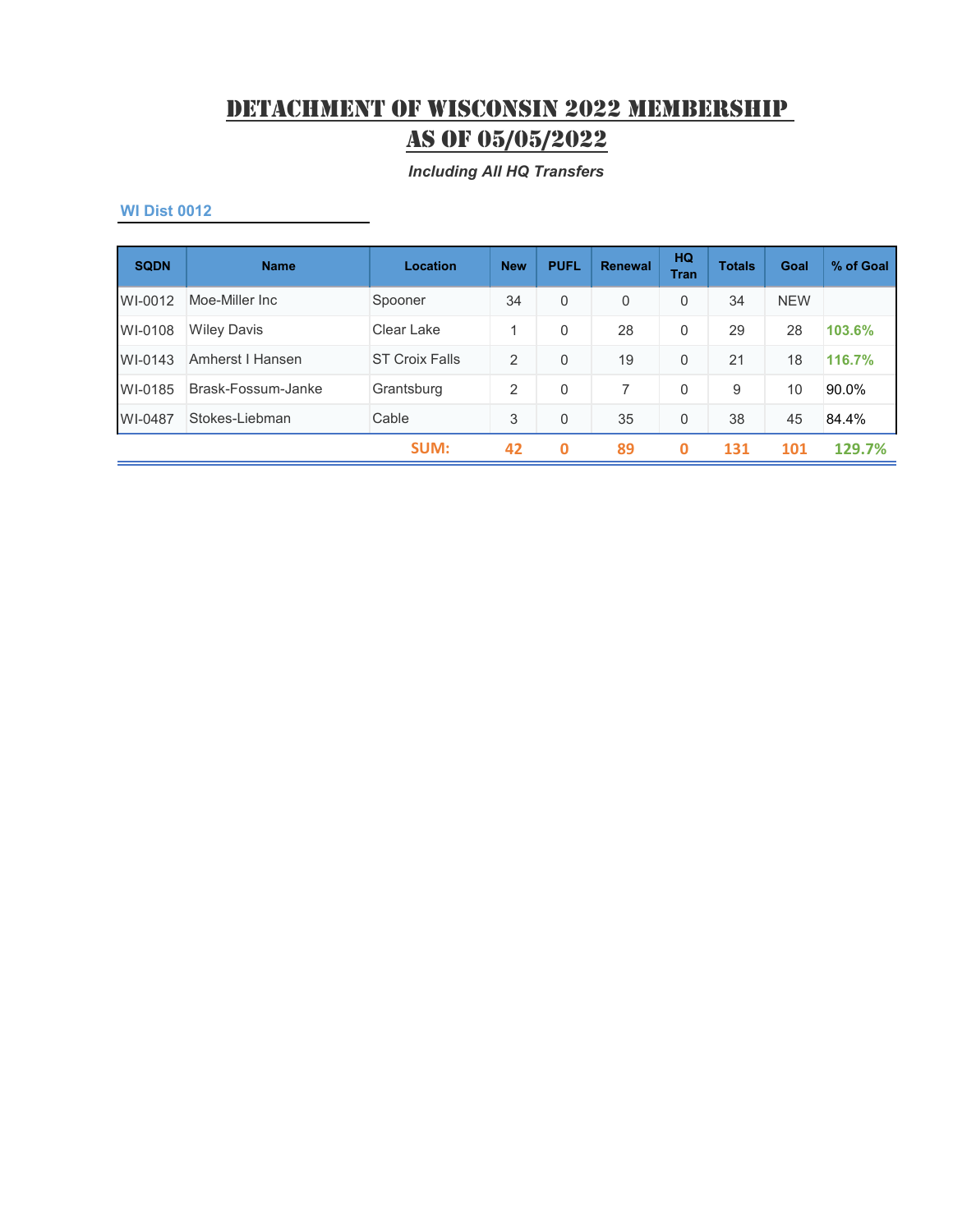## Detachment Of Wisconsin 2022 Membership as of 05/05/2022

#### *Including All HQ Transfers*

**WI Dist 0099**

| <b>SQDN</b> | <b>Name</b>     | Location  | <b>New</b> | <b>PUFL</b> | Renewal | HQ<br><b>Tran</b> | <b>Totals</b> | Goal | % of Goal |
|-------------|-----------------|-----------|------------|-------------|---------|-------------------|---------------|------|-----------|
| WI-9999     | Sal Holding Sqd | Milwaukee |            |             |         |                   |               |      | $0.0\%$   |
|             |                 | SUM:      |            |             |         |                   |               |      | $0.0\%$   |

#### **PENDING SQUADRONS**

| <b>SQDN</b> | <b>Name</b> | Location       | <b>New</b> | <b>PUFL</b> | Renewal | HQ<br><b>Tran</b> | <b>Totals</b> | Goal | % of Goal |
|-------------|-------------|----------------|------------|-------------|---------|-------------------|---------------|------|-----------|
| WI-0240     | Cave-Dahl   | <b>Baldwin</b> |            |             |         |                   |               |      | 0.00      |
|             |             | SUM:           |            |             |         |                   |               |      |           |

### **Detachment of Wisconsin Totals**

|      | <b>New</b> | <b>PUFL</b> | Renewal | <b>HQ Transfers</b> | <b>Totals</b> | <b>Goal</b> | % of Goal |
|------|------------|-------------|---------|---------------------|---------------|-------------|-----------|
| Sum: | 416        |             | 3459    |                     | 3875          | 3914        | 99.00%    |